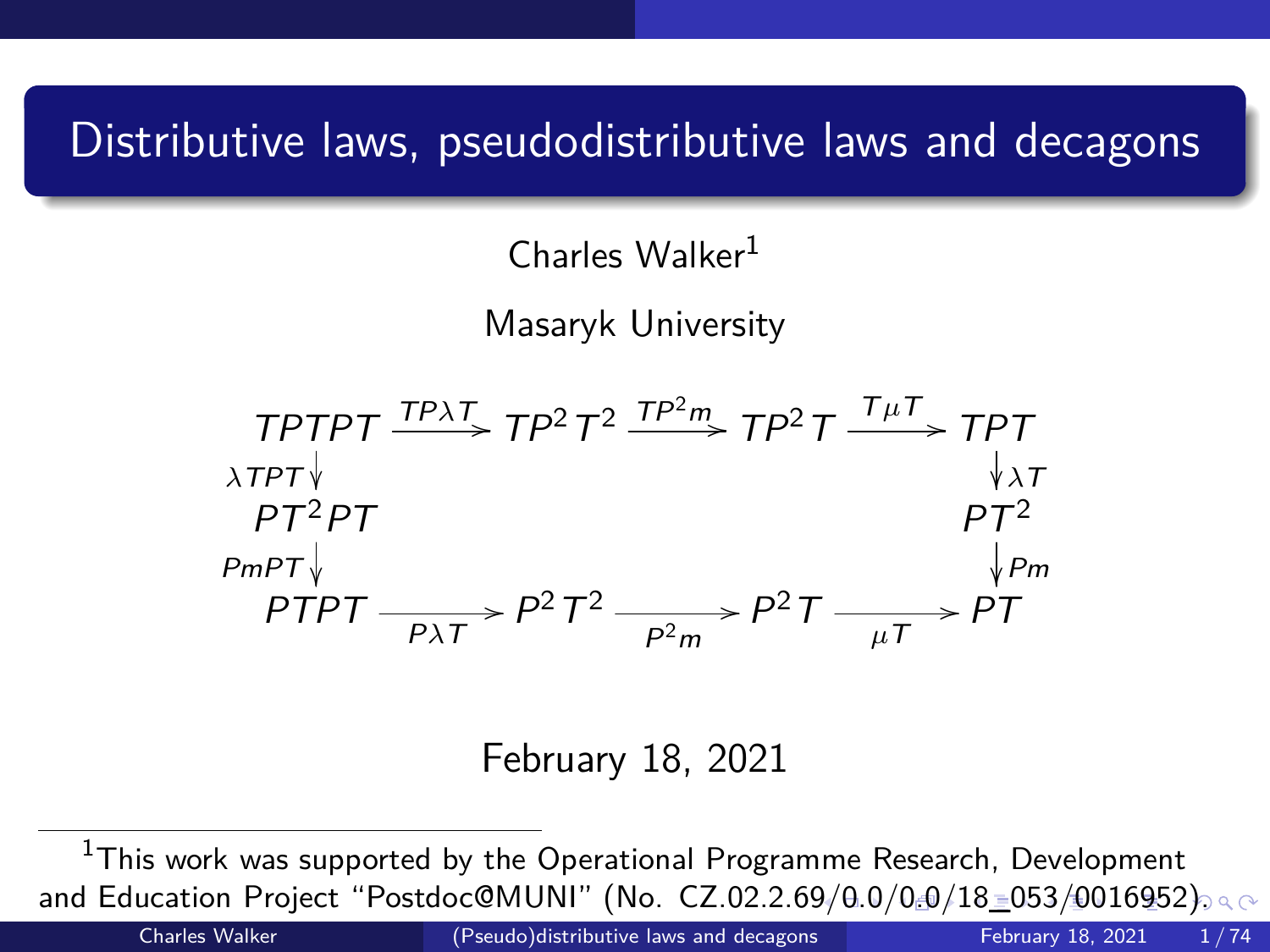# <span id="page-1-0"></span>Outline

### [Background knowledge](#page-2-0)

- [Monads in monoidal and extensive form](#page-2-0)
- **[Distributive laws of monads and Beck's theorem](#page-6-0)**
- **•** [Pseudomonads in monoidal and extensive form](#page-11-0)
- [Pseudodistributive laws of pseudomonads \(until now\)](#page-19-0)

#### [Distributive laws of monads in extensive form](#page-23-0)

- [Extending to the Kleisli category extensively](#page-23-0)
- [The five coherence axioms of a pseudodistributive law](#page-30-0)
- **[The three redundant coherence axioms](#page-48-0)**

### [Minimal definitions](#page-51-0)

- **•** [Minimal definition of distributive laws](#page-51-0)
- [Minimal definition of pseudodistributive laws](#page-59-0)
- **•** [Future work](#page-69-0)

 $\Omega$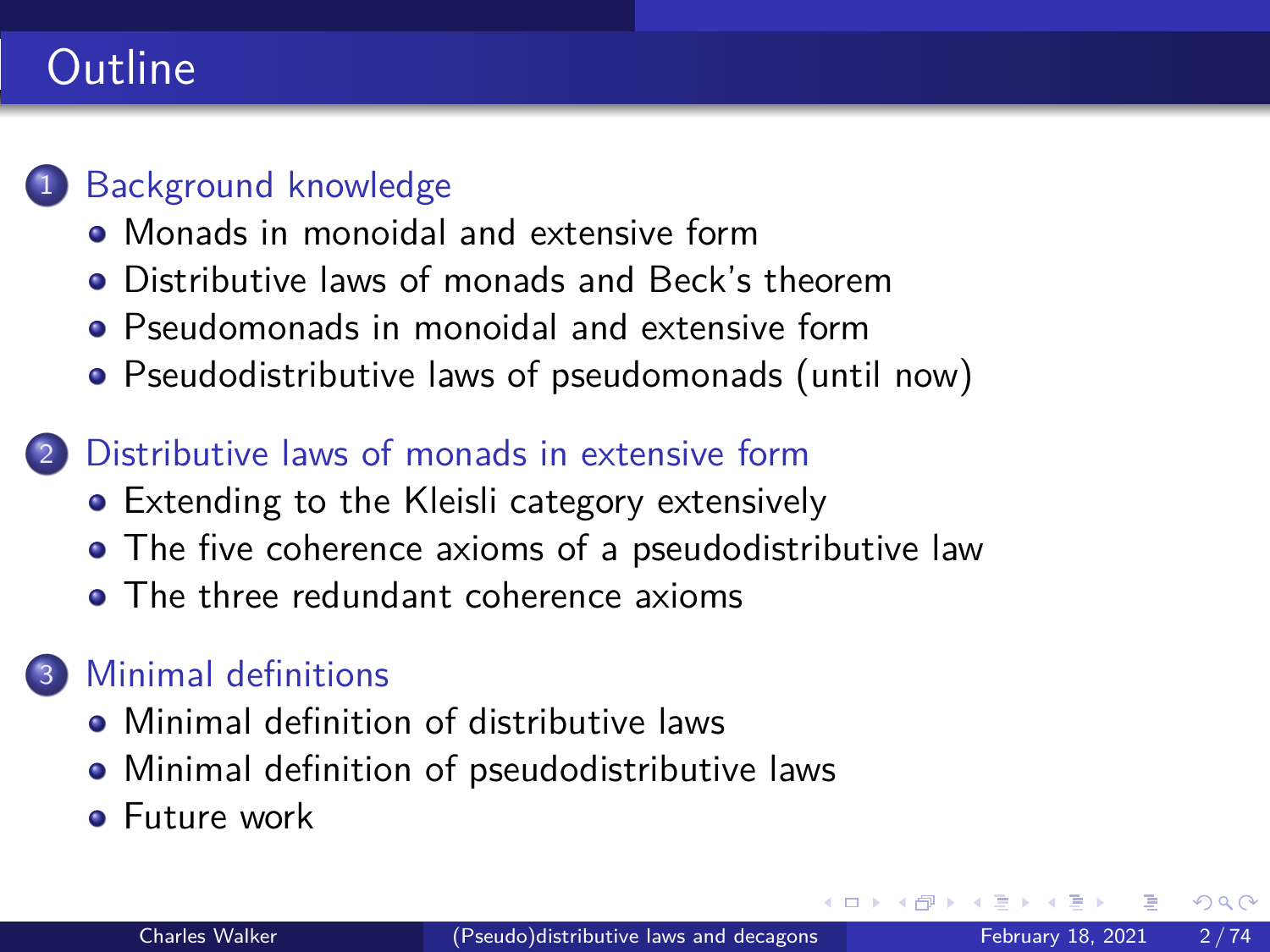## <span id="page-2-0"></span>Monads in monoidal form

#### Definition

A monad (in monoidal form) on a category  $\mathscr C$  consists of a functor  $T: \mathscr{C} \to \mathscr{C}$  and a unit  $u: 1 \to T$  and a multiplication  $m: TT \to T$ rendering commutative

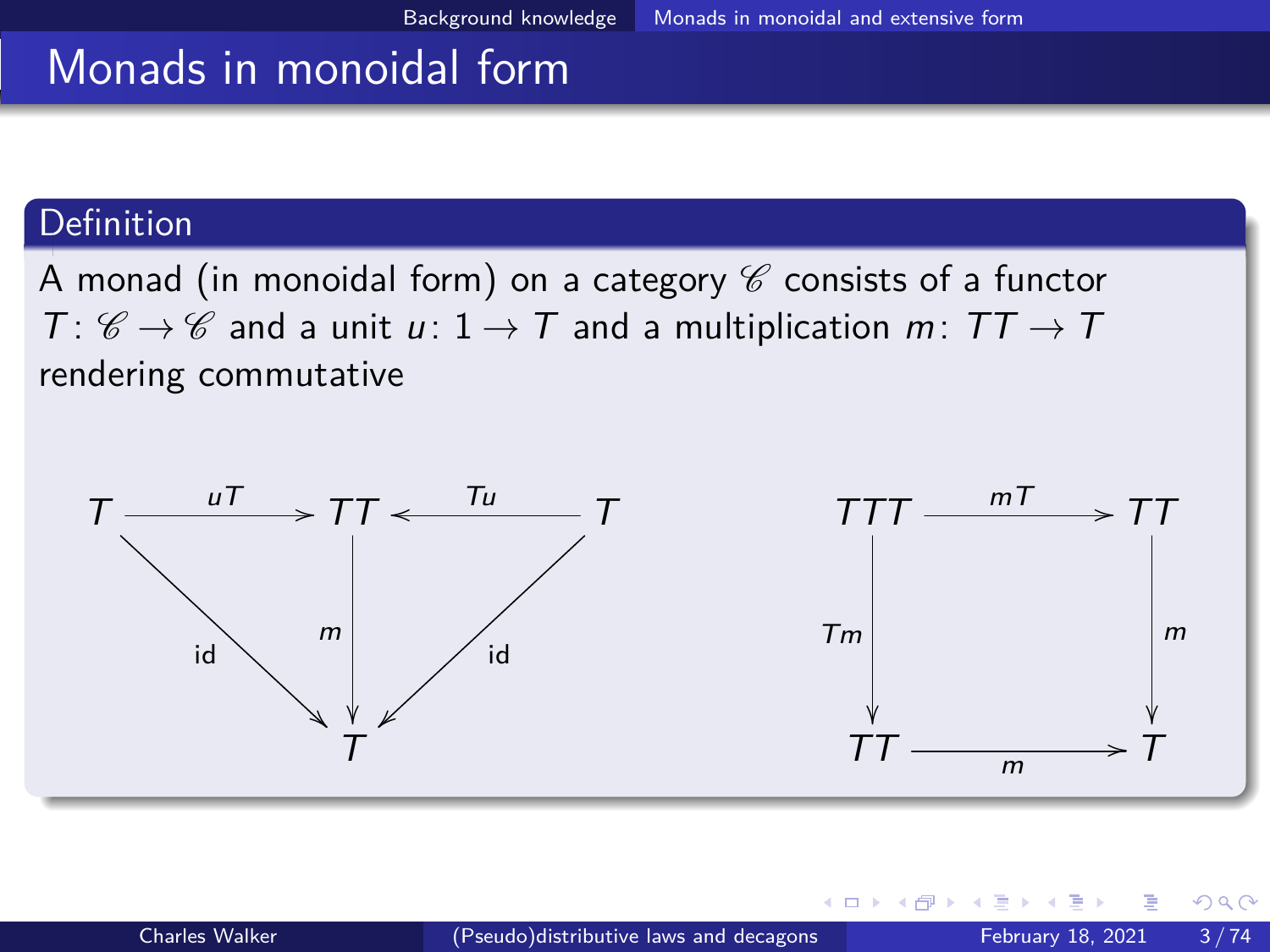## Monads in extensive form

#### Definition (Walters, Manes)

A monad (in extensive form) on a category  $\mathscr C$  consists of

- an assignation on objects  $X \mapsto TX$ ;
- for each  $X \in \mathscr{C}$ , a  $u_X : X \to TX$ ;
- for each  $f\colon X\to TY,$  a map  $f^{\mathcal T}\colon\thinspace TX\to TY;$

such that:

for each  $f\colon X\to TY$ , we have  $f^\mathcal{T}\cdot u_X=f$  as below



 $\Omega$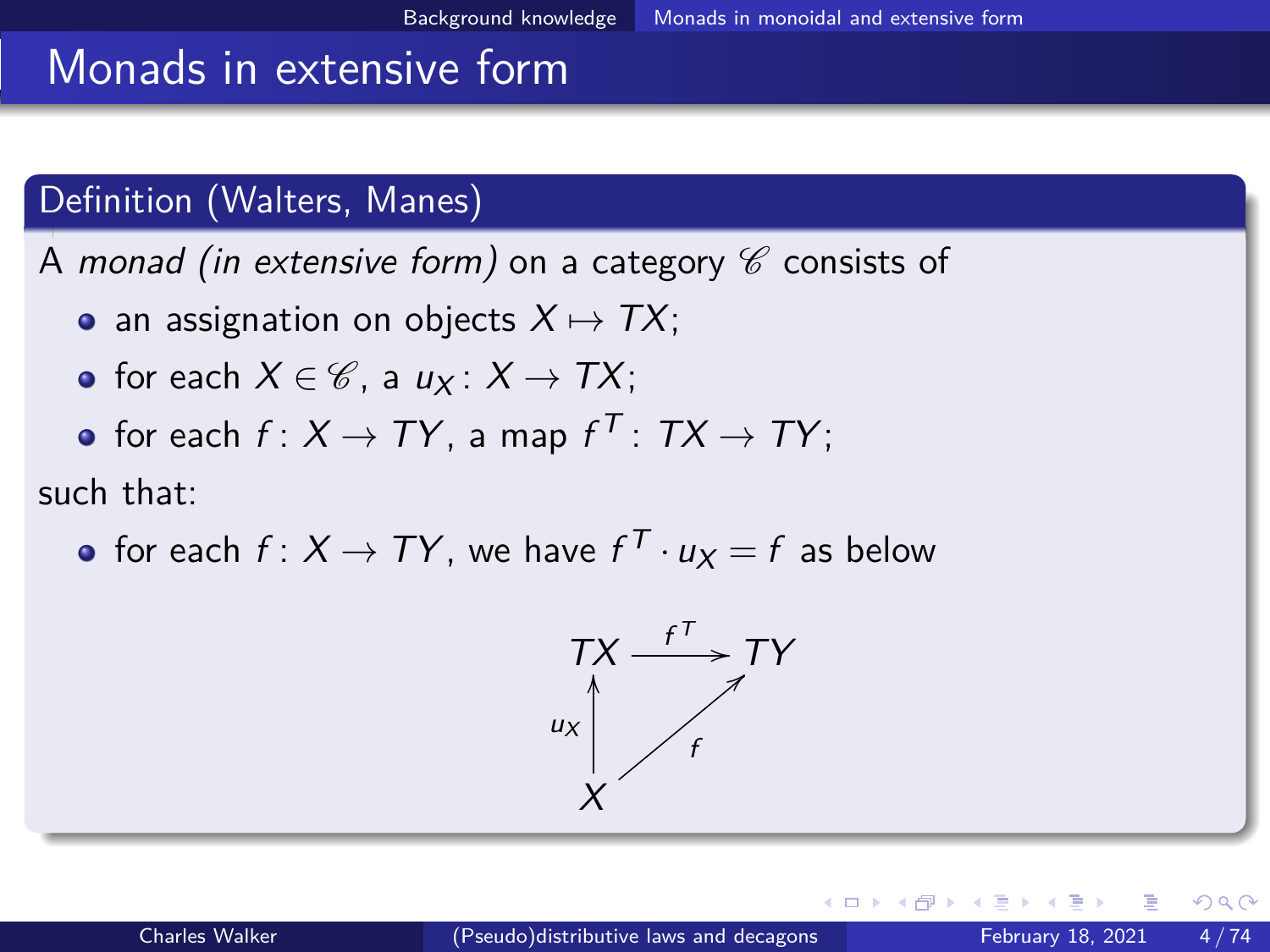## Monads in extensive form

#### Definition (Walters, Manes)

for each  $X \in \mathscr{C}$ , we have  $\mathscr{u}_X^{\mathcal{T}} = \mathsf{id}$  as below



for each  $f\colon X\to TY$  and  $g\colon Y\to TZ$ , we have  $\left(g^{\mathcal T}\cdot f\right)^{\mathcal T}=g^{\mathcal T}\cdot f^{\mathcal T}$ 

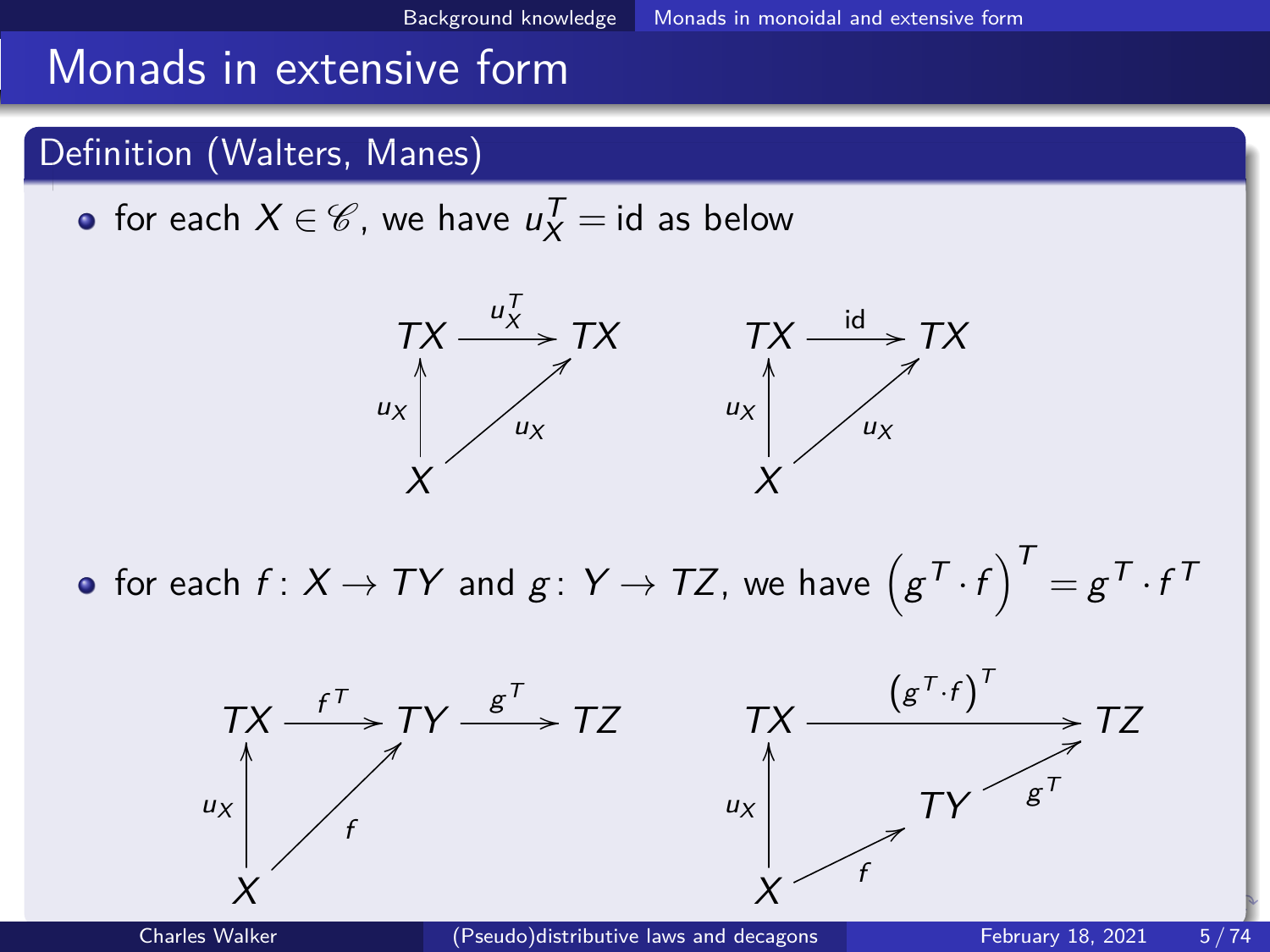### <span id="page-5-0"></span>Monads in extensive form

For a  $f\colon X\to TY$  the induced  $f^{\mathcal T}\colon TX\to TY$  is defined as

$$
TX \xrightarrow{\mathsf{T}f} T^2Y \xrightarrow{mY} TY
$$

Conversely,  $m\colon\thinspace T^2\to\mathcal T$  can be recovered by "extending" the identity



Theorem (Walters, Manes)

This defines a bijection between monads in monoidal and extensive form.

 $\Omega$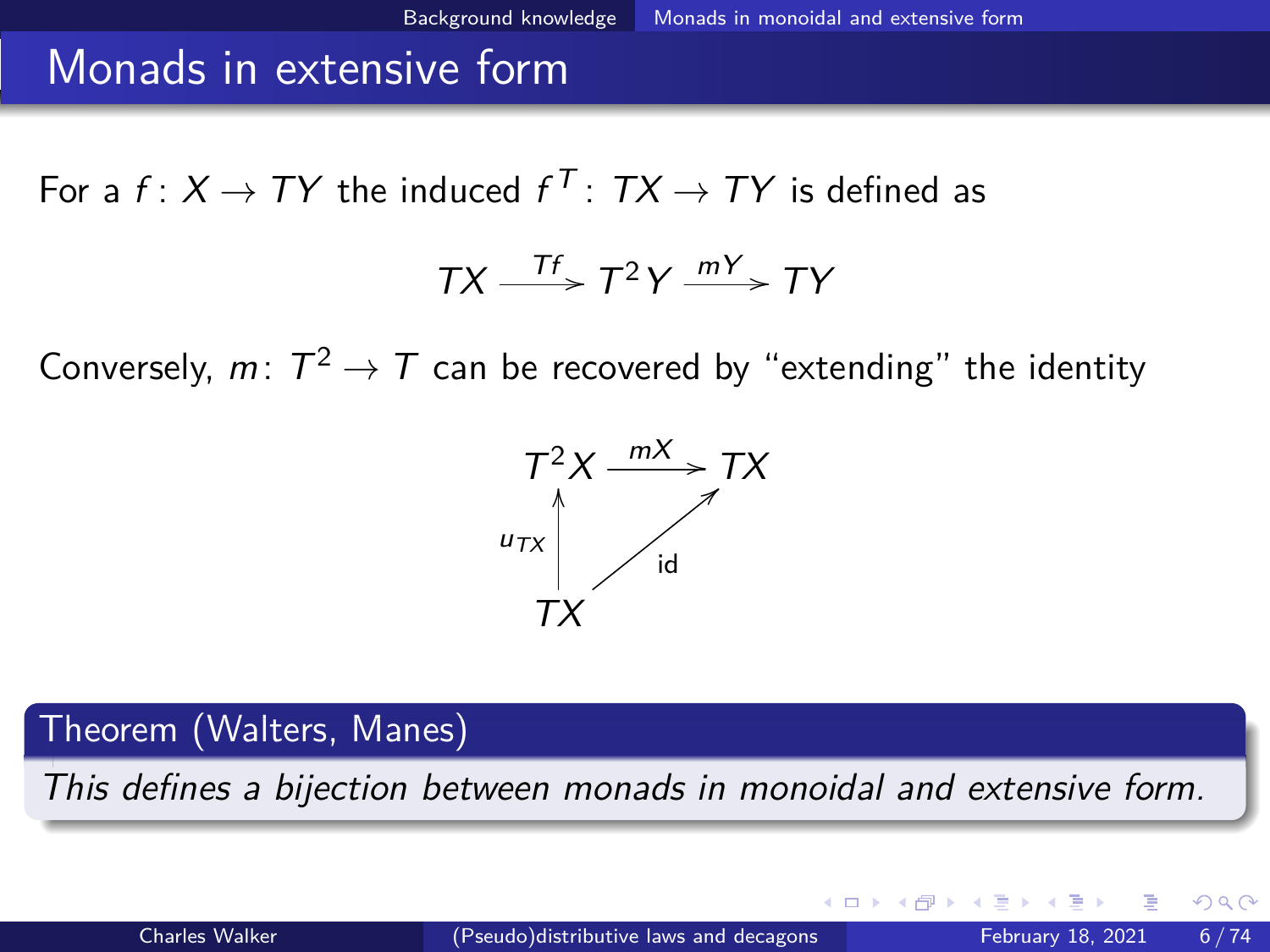## <span id="page-6-0"></span>Distributive laws in monoidal form

#### Definition (Beck)

A distributive law (in monoidal form) between monads (T*,*u*,*m) and  $(P, \eta, \mu)$  is a natural transformation  $\lambda$ :  $TP \rightarrow PT$  rendering commutative the four diagrams below



 $200$ 

イロト イ押ト イヨト イヨトー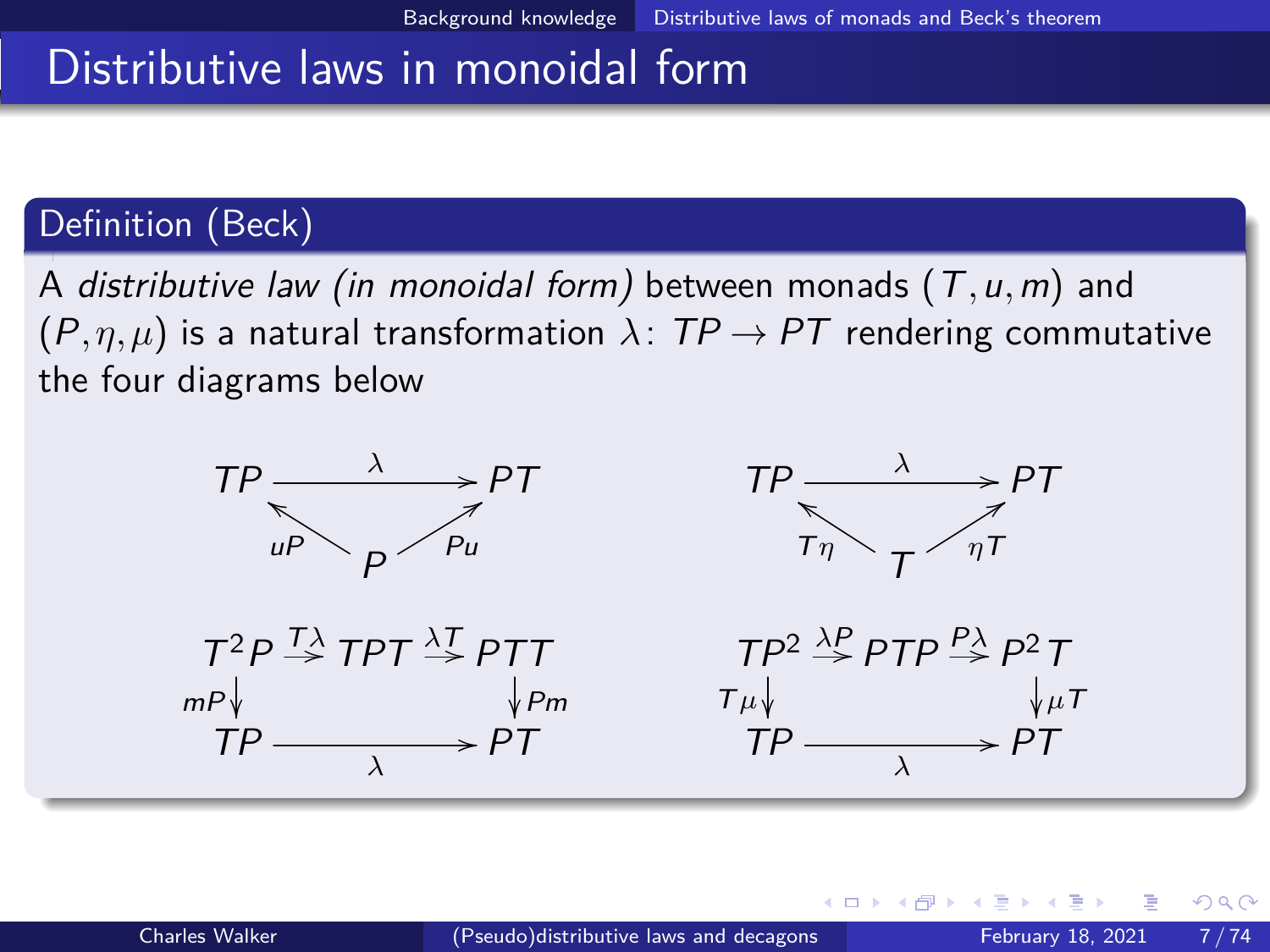## Distributive laws in monoidal form

For example, let  $T$  be the monad for monoids and  $P$  the monad for abelian groups. The usual distributive law  $\lambda$ :  $TP \rightarrow PT$  takes products of sums to sums of products, e.g.

$$
(a+b)(c+d) \mapsto ac+ad+bc+bd
$$

#### Theorem (Beck)

Given monads (T*,*u*,*m) and (P*,η,µ*), the following are in bijection:

- **4** distributive laws  $\lambda$ : TP  $\rightarrow$  PT
- <sup>2</sup> liftings of the monad P to the category of T -algebras, **Alg**(T);
- extensions of the monad  $T$  to the Kleisli category of  $P$ ,  $\mathsf{KI}(P)$ ;
- **4** monad structures on PT which are suitably compatible with the monads T and P.

In this talk we are only interested in extensions to the Kleisli category.

 $QQ$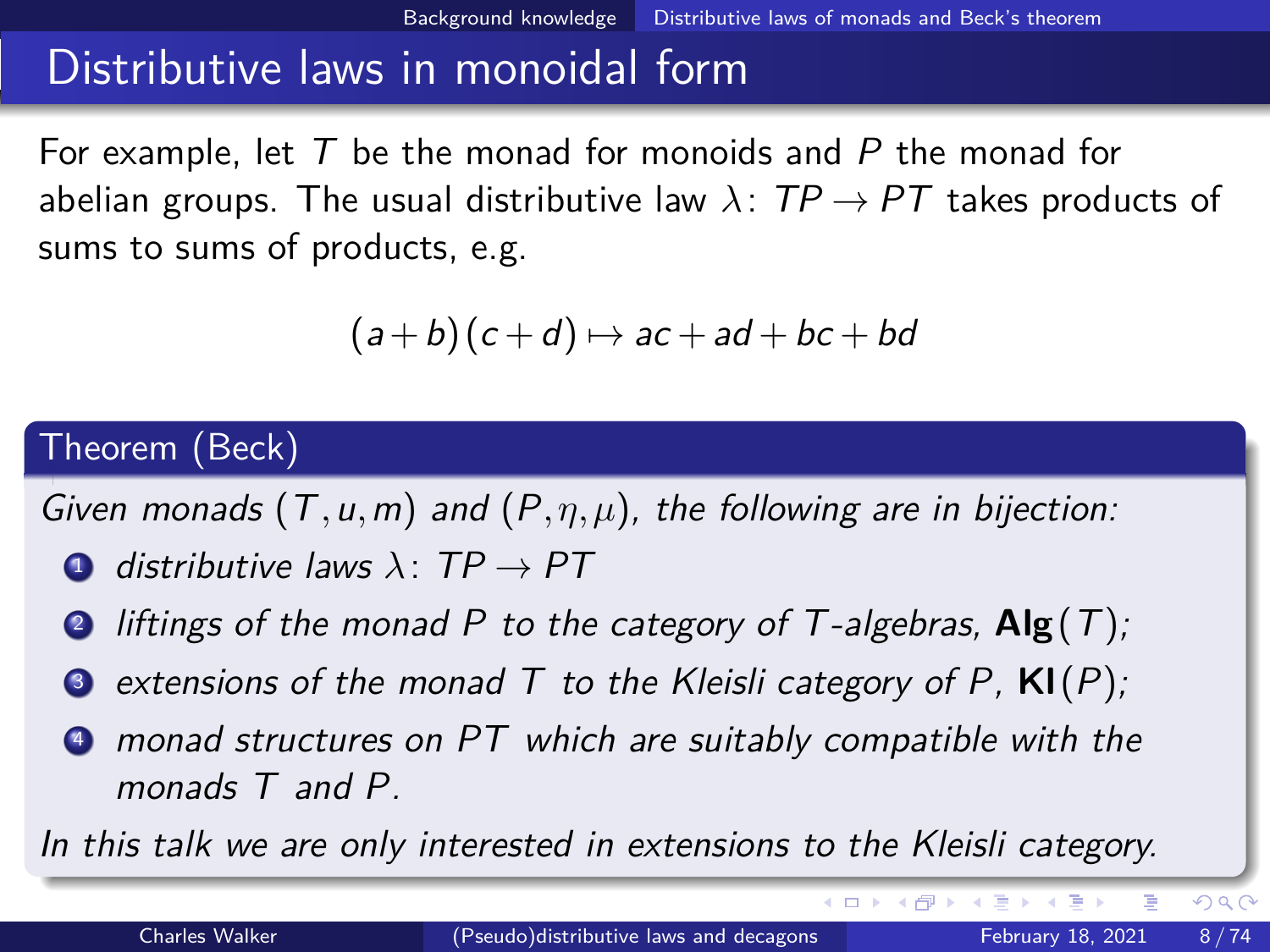# Kleisli category

#### **Definition**

Given a monad  $(P, \eta, \mu)$  on a category  $\mathscr C$ , the Kleisli category of P. denoted  $\mathsf{KI}(P)$ , is the category as follows

- objects are those of  $\mathscr{C}$ :
- a "Kleisli morphism"  $X \rightsquigarrow Y$  is a morphism  $X \rightarrow PY$  in  $\mathscr{C}$ ;
- the composite of a morphism  $f: X \rightarrow PY$  and  $g: Y \rightarrow PZ$  is the composite

$$
X \xrightarrow{f} PY \xrightarrow{Pg} P^2 Z \xrightarrow{\mu Z} PZ
$$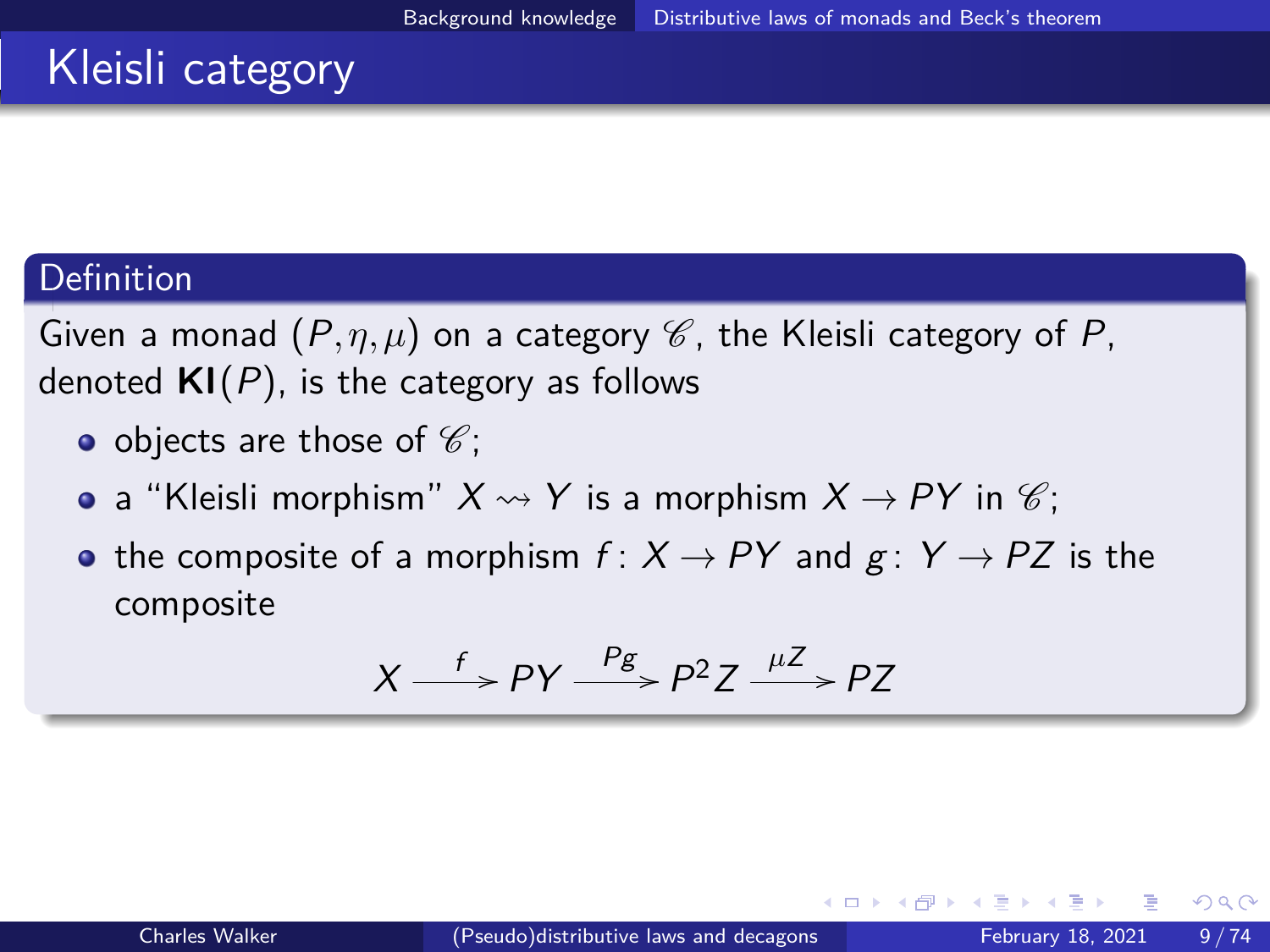### Extensions to the Kleisli category

#### Definition

Given monads  $(T, u, m)$  and  $(P, \eta, \mu)$  on a category  $\mathscr C$ . An extension of a monad  $(T, u, m)$  to the Kleisli category  $\mathsf{Kl}(P)$  is a monad  $\left(\widetilde{\mathcal{T}}, \widetilde{u}, \widetilde{m}\right)$  on **Kl**(P) such that



commutes (where F is the free functor) written  $\widetilde{T} \cdot F = F \cdot T$ ; and moreover  $\tilde{u} \cdot F = F \cdot u$  and  $\tilde{m} \cdot F = F \cdot m$ .

 $QQ$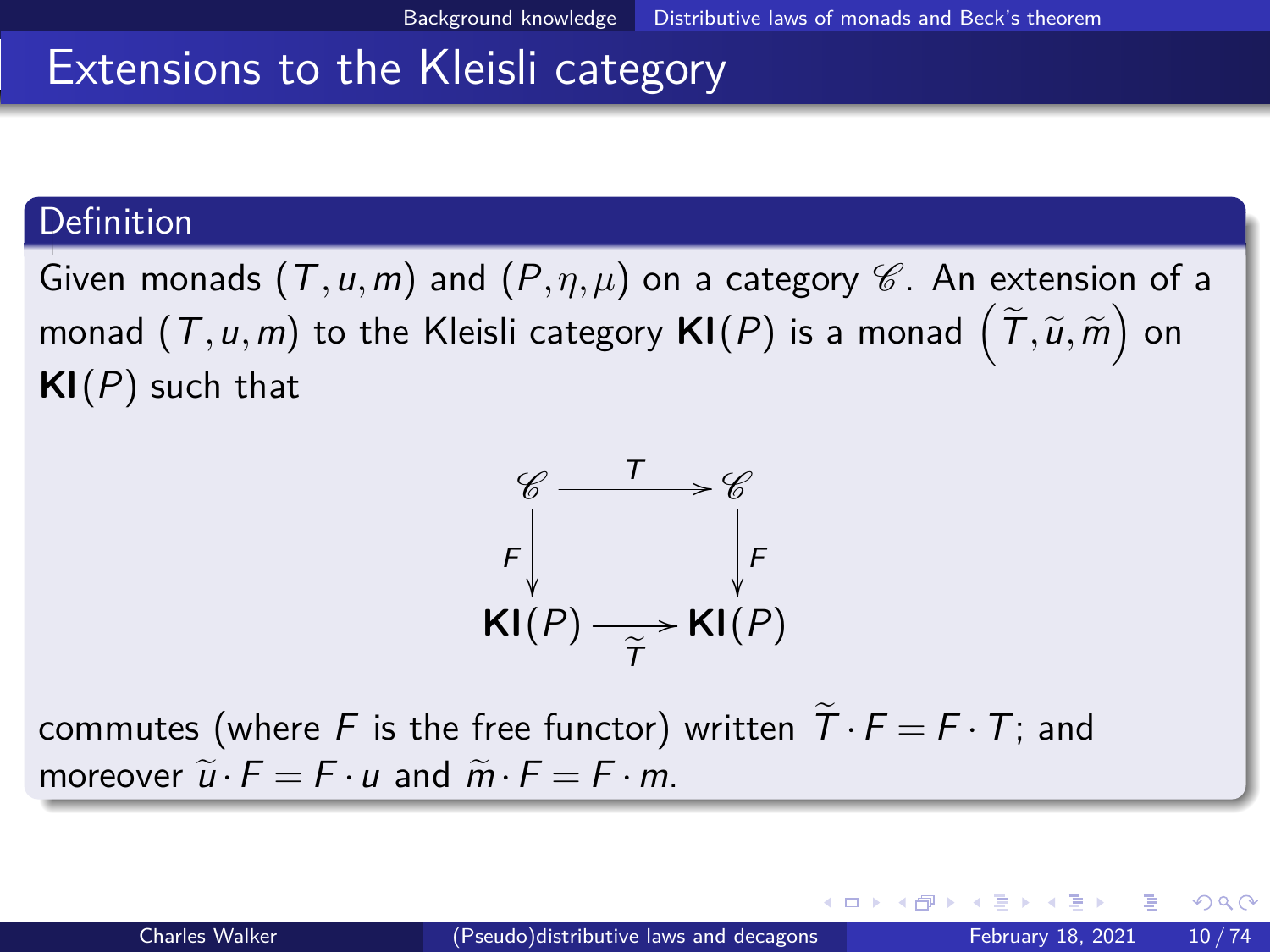### Extensions to the Kleisli category

Given a  $\lambda$ , we can define T by sending an  $f : X \rightarrow PY$  to

$$
TX \xrightarrow{f} TPY \xrightarrow{\lambda Y} PTY
$$

If one works out what is required to ensure  $\lambda$ :  $TP \rightarrow PT$  gives an extension to  $\mathsf{KI}(P)$  with  $\left(\widetilde{\mathcal{T}},\widetilde{u},\widetilde{m}\right)$  in monoidal form, they naturally arrive at Beck's four coherence axioms.

If one works out what is required to ensure  $\lambda$ :  $TP \rightarrow PT$  gives an extension to  $\mathsf{Kl}(P)$  with  $\left(\widetilde{\mathcal{T}},\widetilde{u},\widetilde{m}\right)$  in *extensive form,* they arrive at a different set of axioms! (We will talk about this later on)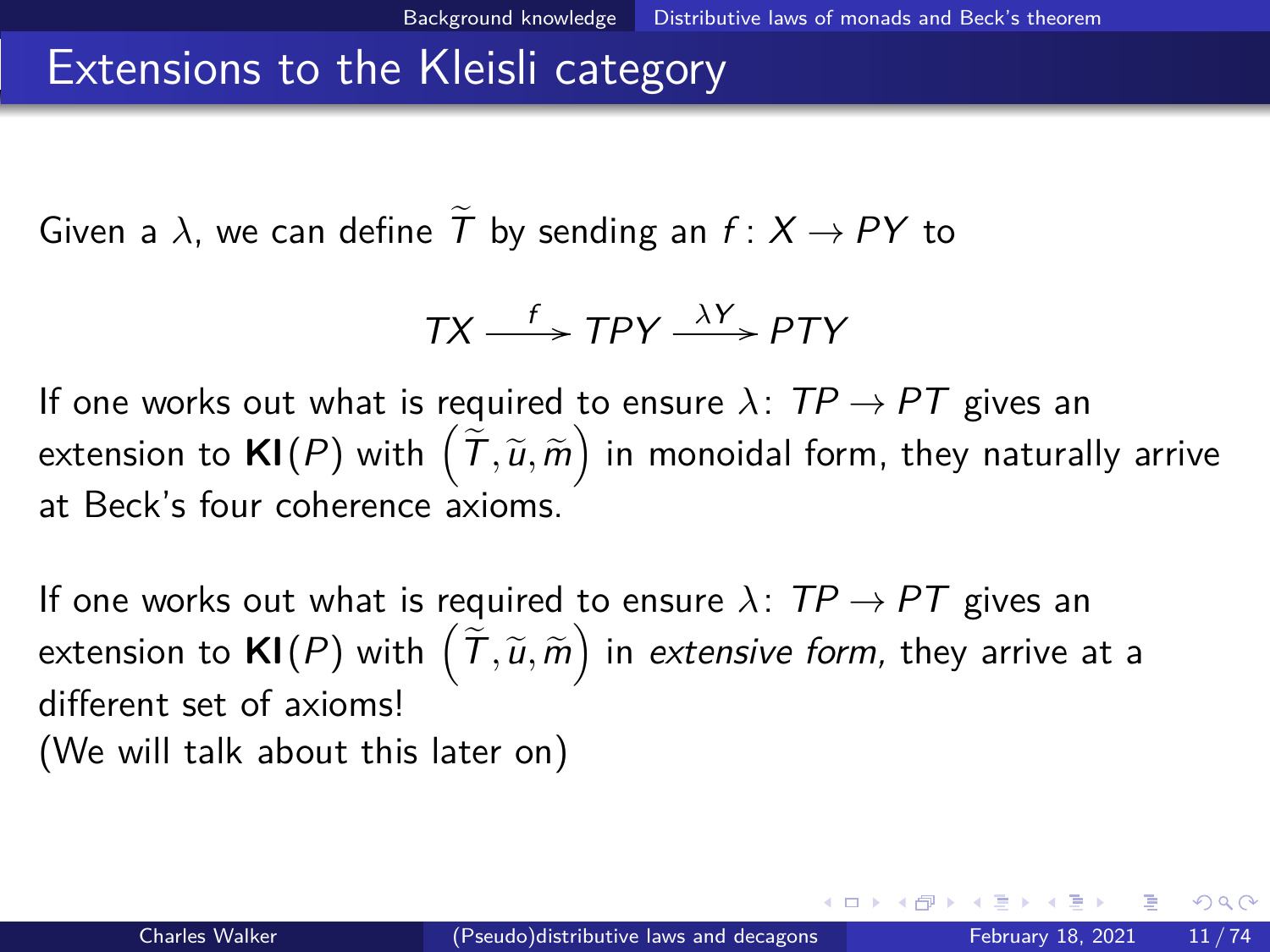#### <span id="page-11-0"></span>Definition

A pseudomonad (in monoidal form) on a 2-category  $\mathscr C$  consists of a pseudofunctor equipped with pseudonatural transformations as below

$$
T: \mathscr{C} \to \mathscr{C}, \qquad u: 1_{\mathscr{C}} \to T, \qquad m: T^2 \to T
$$

along with three invertible modifications



subject to the two coherence axioms.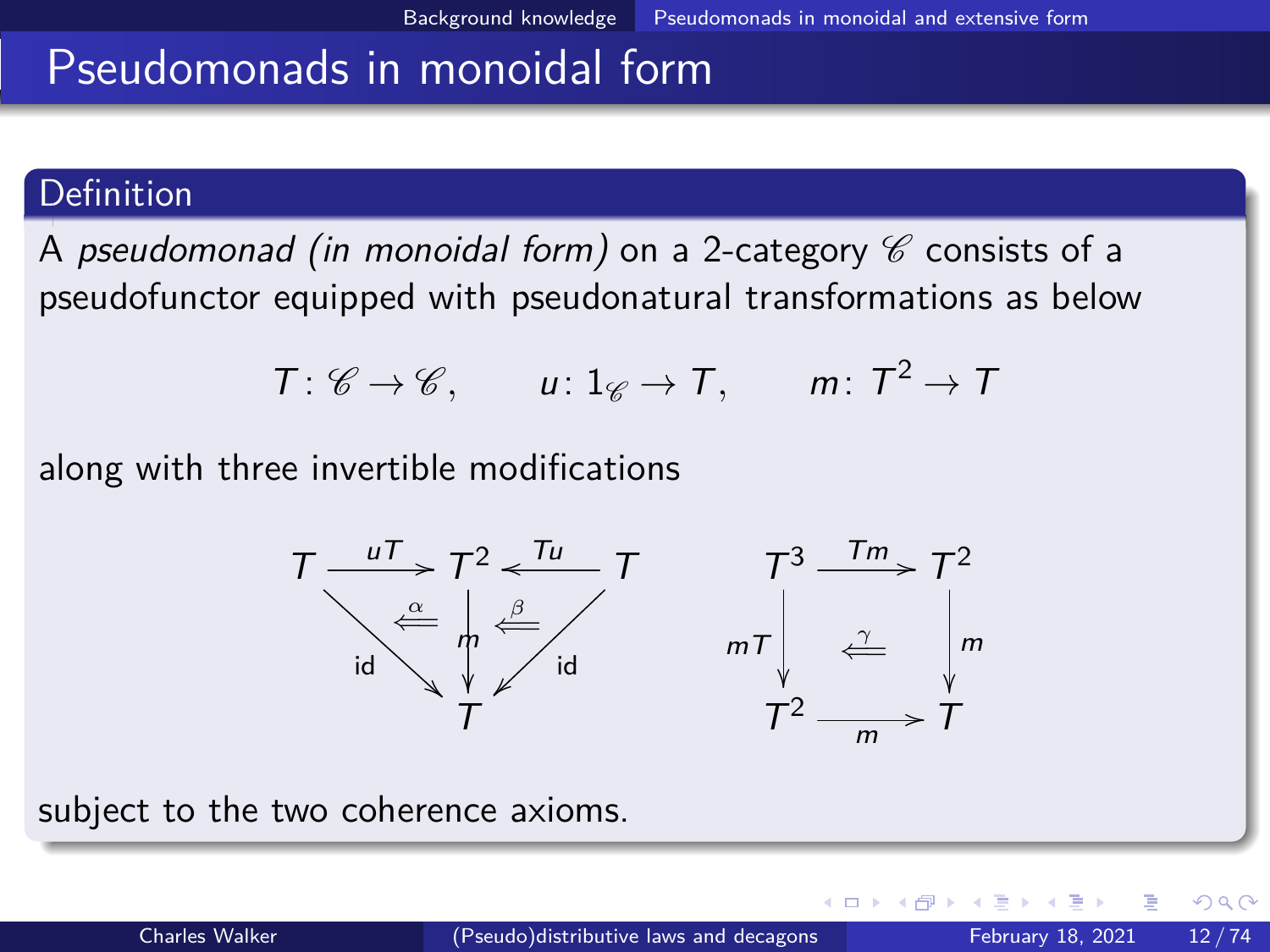#### Definition

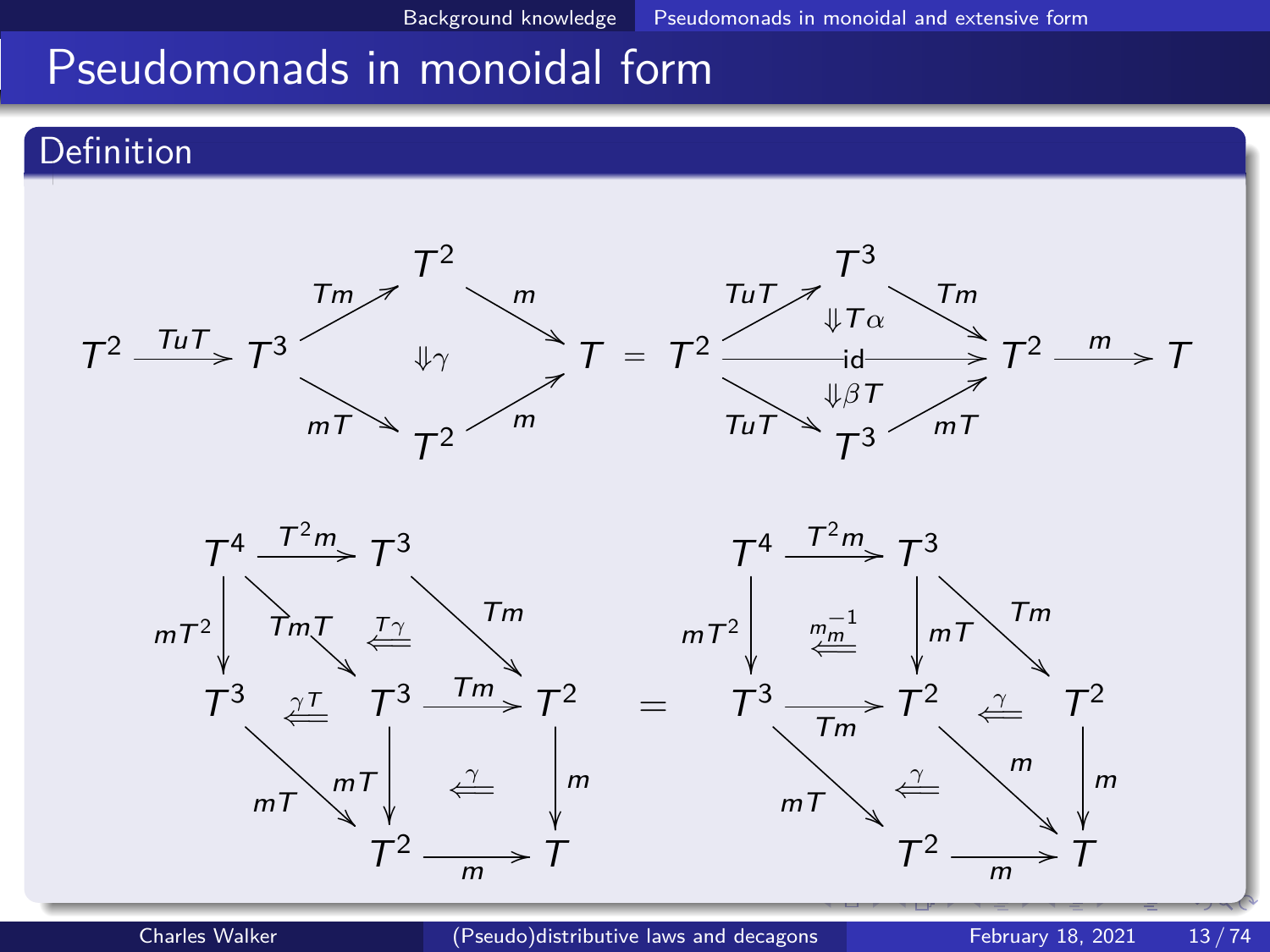By results of Kelly, there are three redundant axioms:



and



K ㅁ ▶ K @ ▶ K 로 ▶ K 로 ▶ \_ 로 \_ K) Q Q @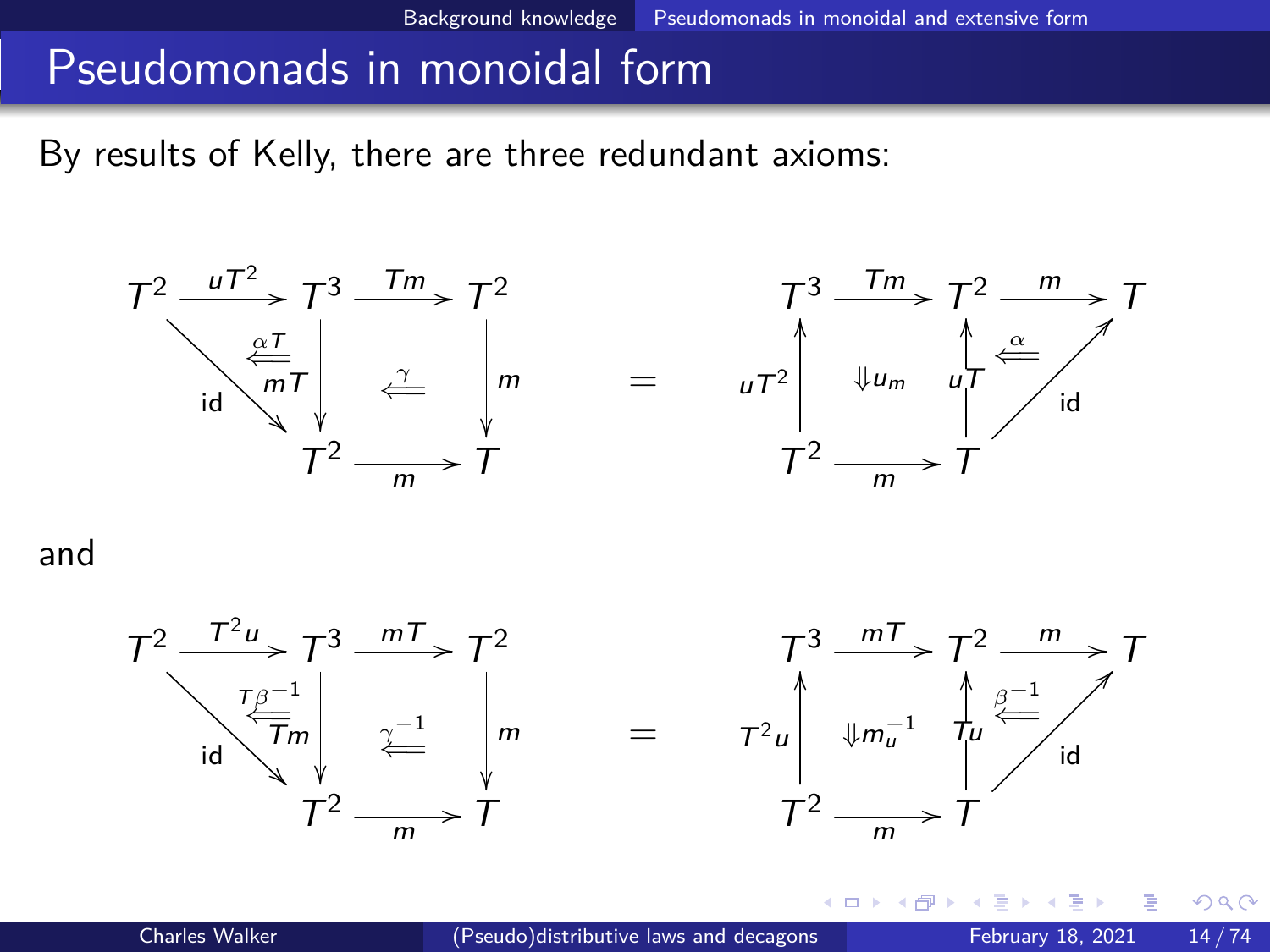#### and finally



€⊡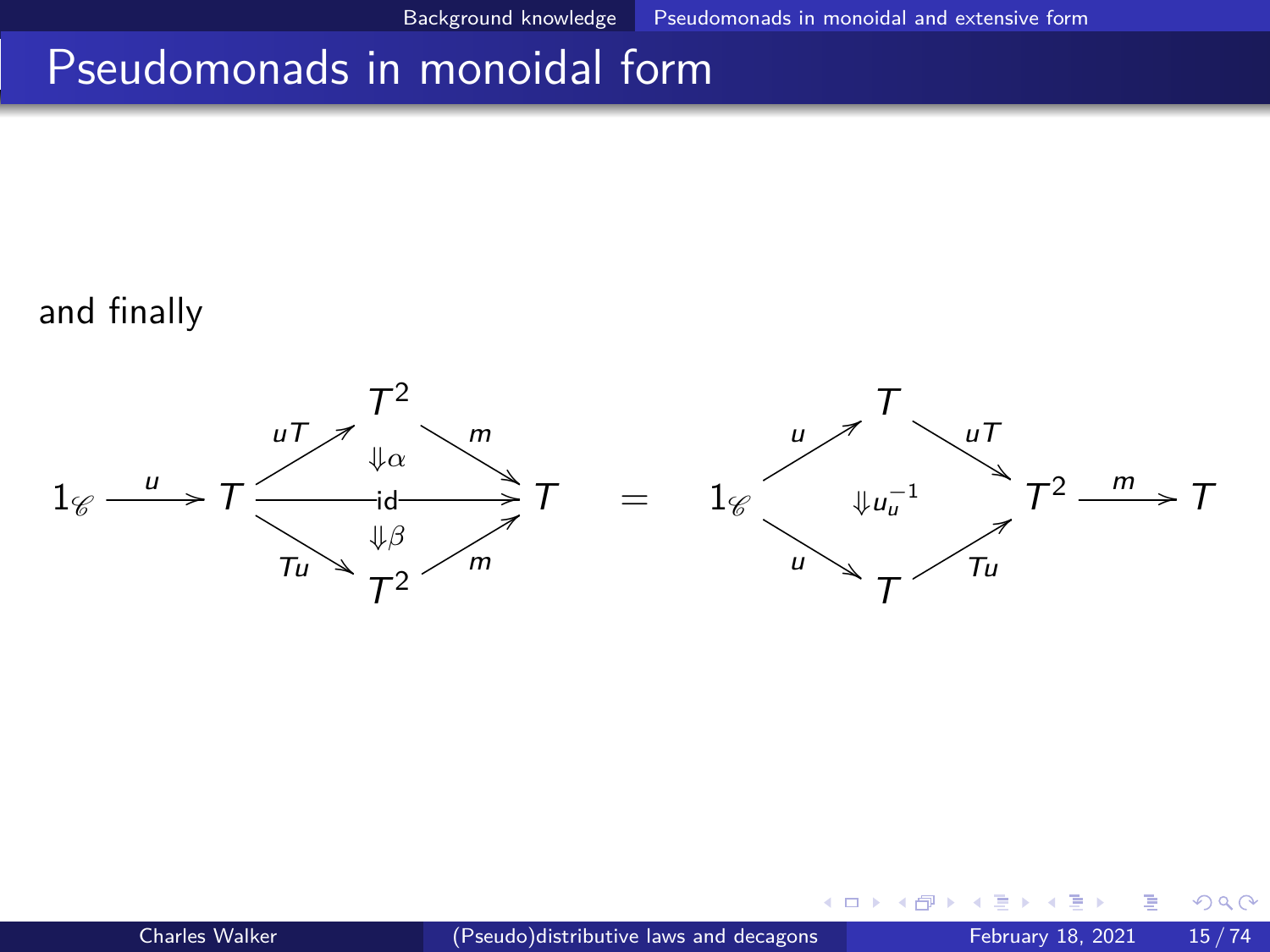#### Definition (Marmolejo, Fiore-Gambino-Hyland-Winkskel)

- A pseudomonad (in extensive form) on a bicategory  $\mathscr C$  consists of
	- an assignation on objects  $X \mapsto TX$ ;

• for each 
$$
X \in \mathcal{C}
$$
, a  $u_X : X \to TX$ ;

- for each  $X,Y\in \mathscr{C}$  a functor  $(-)^{\textstyle \mathcal{T}}_X$  $X_{X,Y}' : \mathscr{C}\left(X,TY\right) \rightarrow \mathscr{C}\left(TX,TY\right);$
- for each  $f\colon X\to TY$ , an isomorphism  $\phi_f\colon f\Rightarrow f^{\mathcal T}\cdot \mathsf u_X$  natural in  $f;$
- for each  $X \in \mathscr{C}$ , an isomorphism  $\theta_X \colon u^{\mathcal{T}}_X \Rightarrow \text{id}_{\mathcal{TX}}$ ;
- for each pair  $f: X \to TY$  and  $g: Y \to TZ$ , an isomorphism  $\delta \colon \left( \mathcal{g}^{\mathcal{T}} \cdot f \right)^{\mathcal{T}} \Rightarrow \mathcal{g}^{\mathcal{T}} \cdot f^{\mathcal{T}}$  natural in  $f$  and  $\mathcal{g};$

satisfying the two coherence conditions: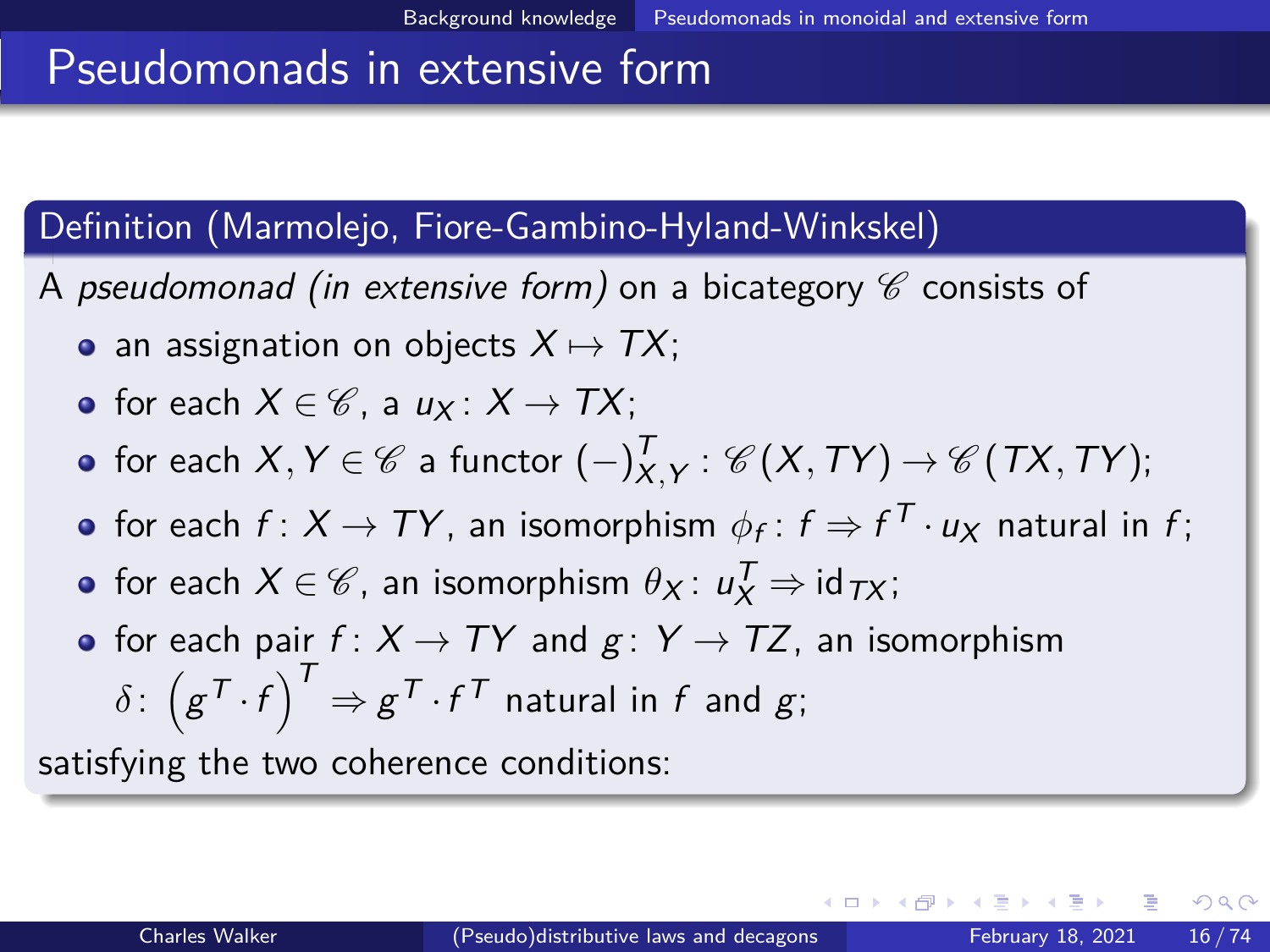for each  $f: X \rightarrow TY$  the diagram



commutes;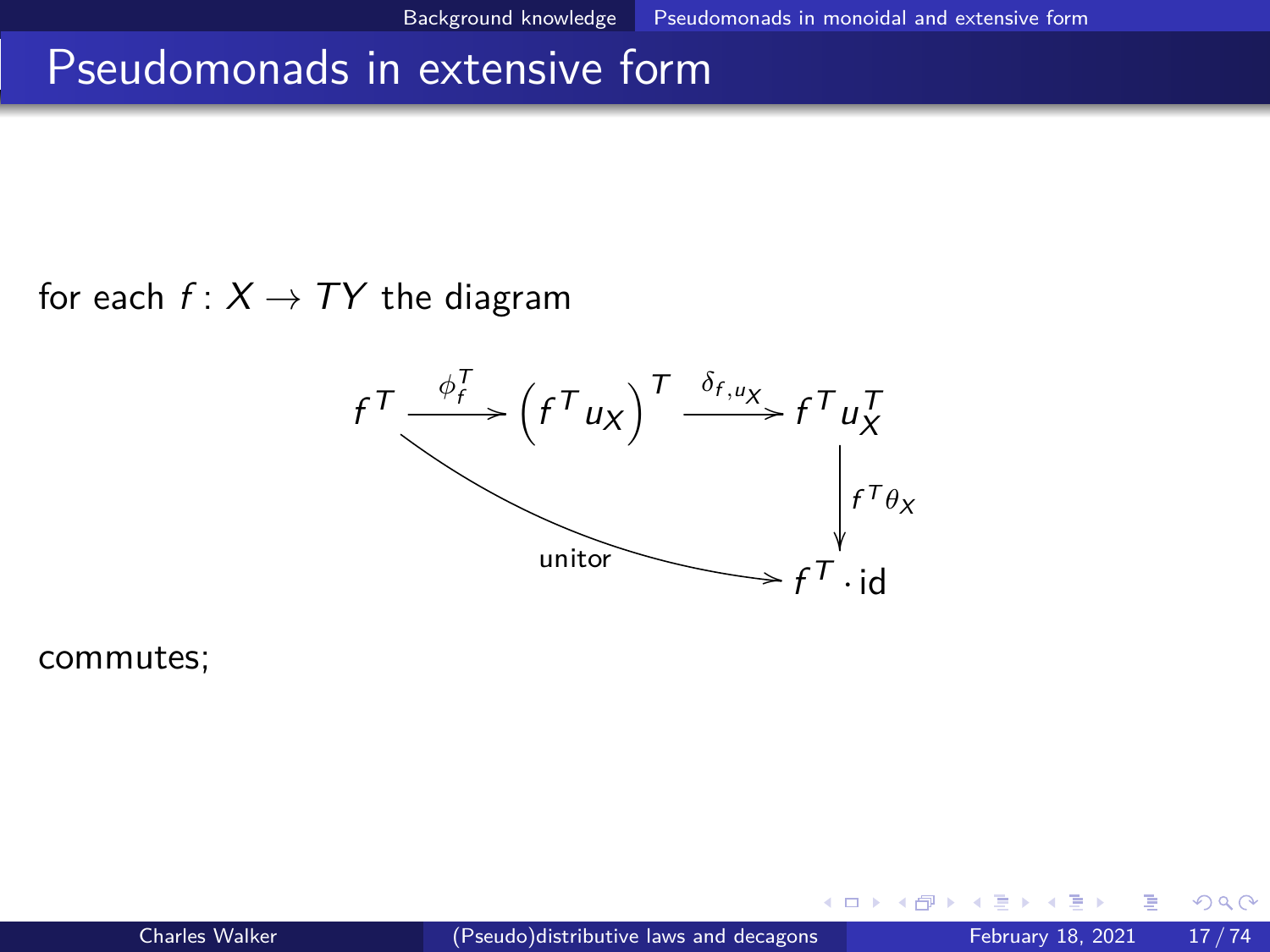for each  $f: X \to TY$ ,  $g: Y \to TZ$ , and  $h: Z \to TV$  the diagram



commutes.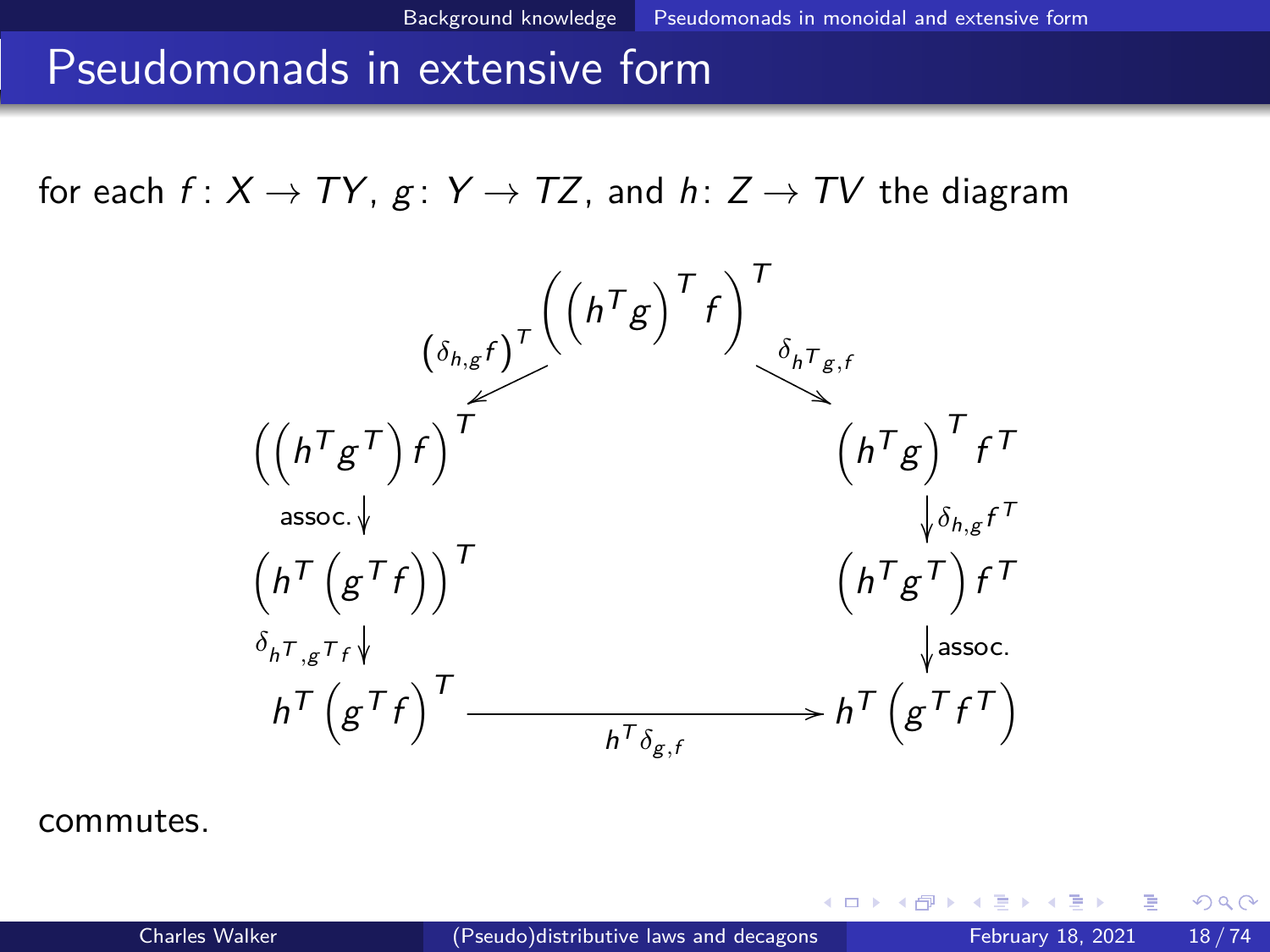<span id="page-18-0"></span>The redundant axioms now become the assertion that for any objects  $X, Y, Z \in \mathscr{C}$  and morphisms  $f: X \to TY$  and  $g: Y \to TZ$  the diagrams



commute.

 $\Omega$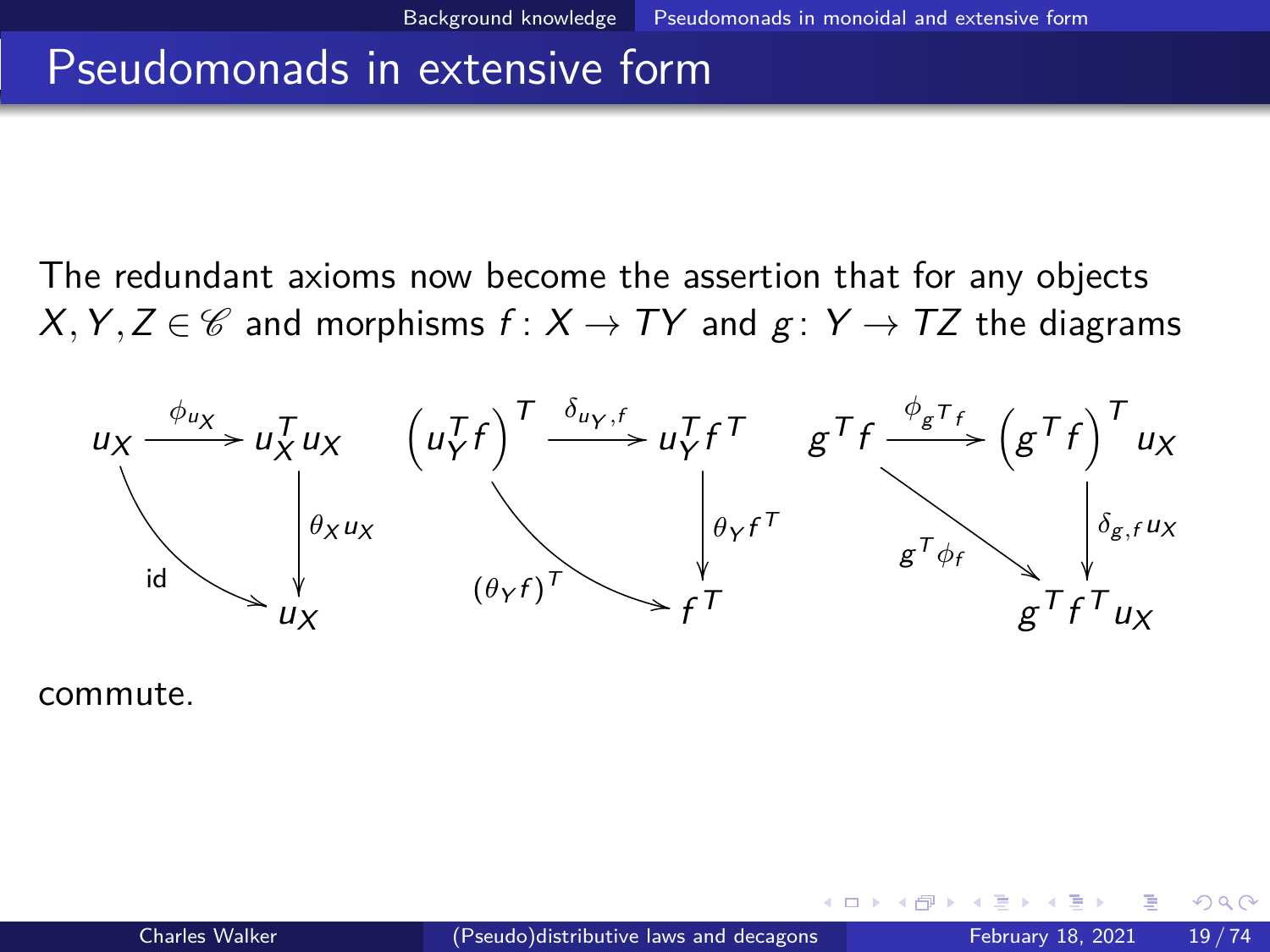## <span id="page-19-0"></span>History of pseudodistributive laws

Even when dealing with 2-monads, one often needs to use the pseudo version of distributive law.

| Example |  |  |
|---------|--|--|
| Take:   |  |  |
|         |  |  |

T to be the 2-monad for small symmetric monoidal categories on **Cat** P to be the 2-monad for small categories with finite products on **Cat**

There is no natural 2-distributive law  $\lambda:TP\rightarrow PT$  (one of the pentagons doesn't commute), but there is a natural pseudo-distributive law.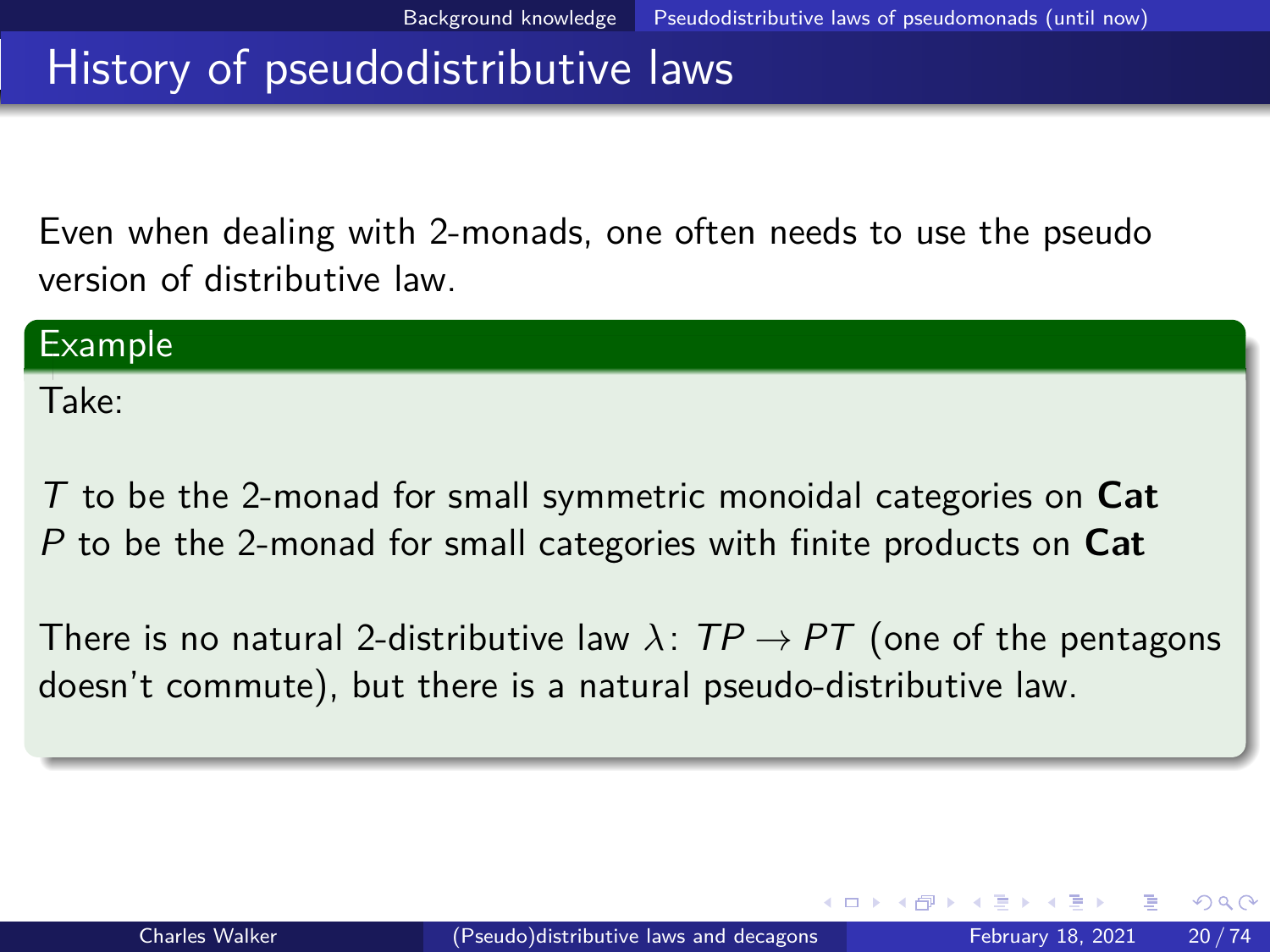# History of pseudodistributive laws

Thus one must allow the required diagrams to only commute up to invertible modifications



subject to "some" coherence conditions.

These coherence conditions are the complicated part!

 $QQQ$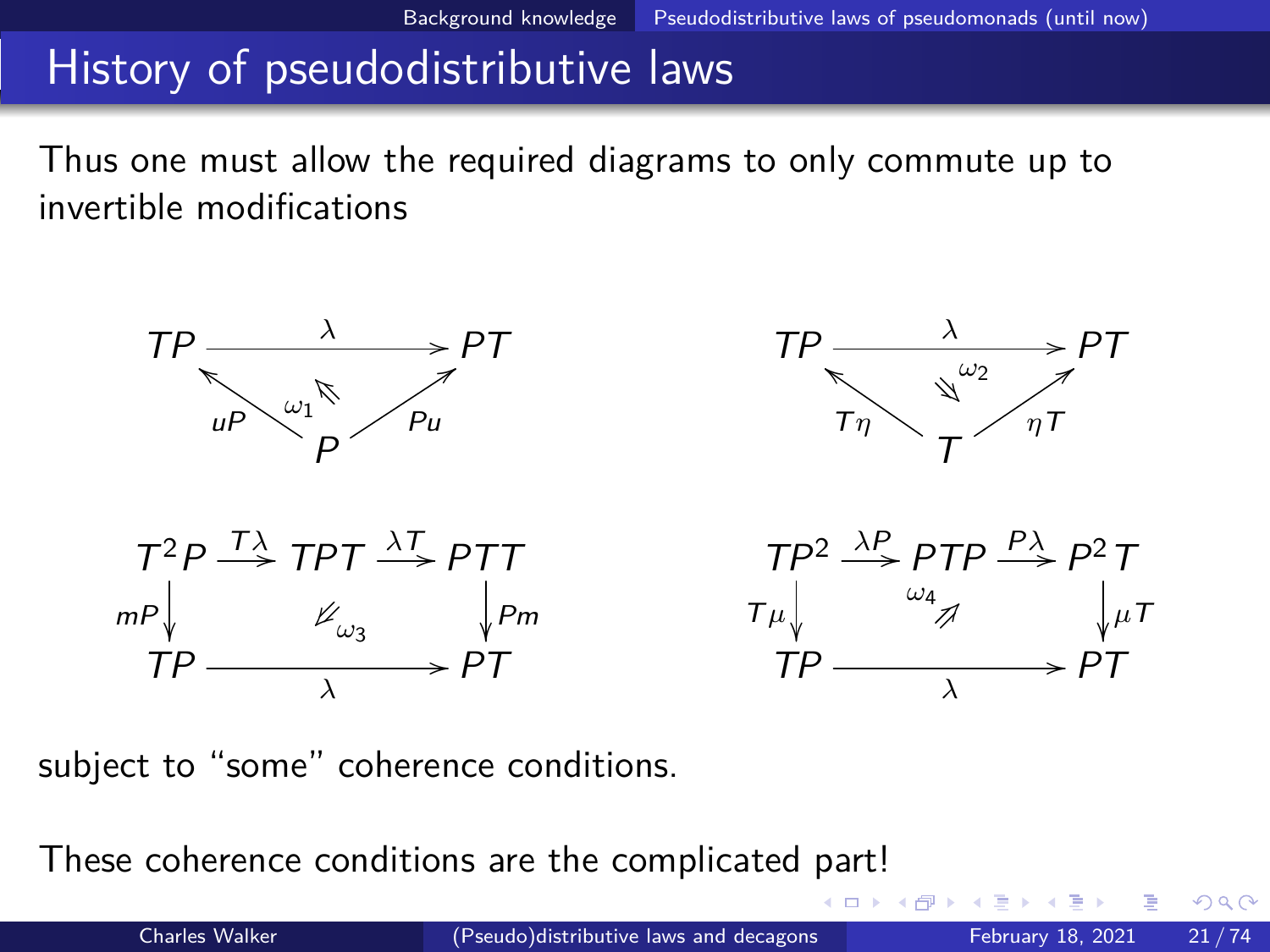## History of pseudodistributive laws

History of the coherence axioms:

- Kelly considered the "mild case" where both triangles and one of the pentagons commuted strictly. Kelly arrived at five coherence axioms with these "semi-strict" distributive laws.
- Marmolejo considered the general case, requiring the four modifications to satisfy nine coherence axioms.
- Tanaka introduced an extra tenth coherence axiom in this thesis.
- Marmolejo and Wood showed that Tanaka's extra axiom, in addition to one of the original nine, are redundant. Thus showing eight coherence axioms suffice.
- Today we show five coherence axioms suffice!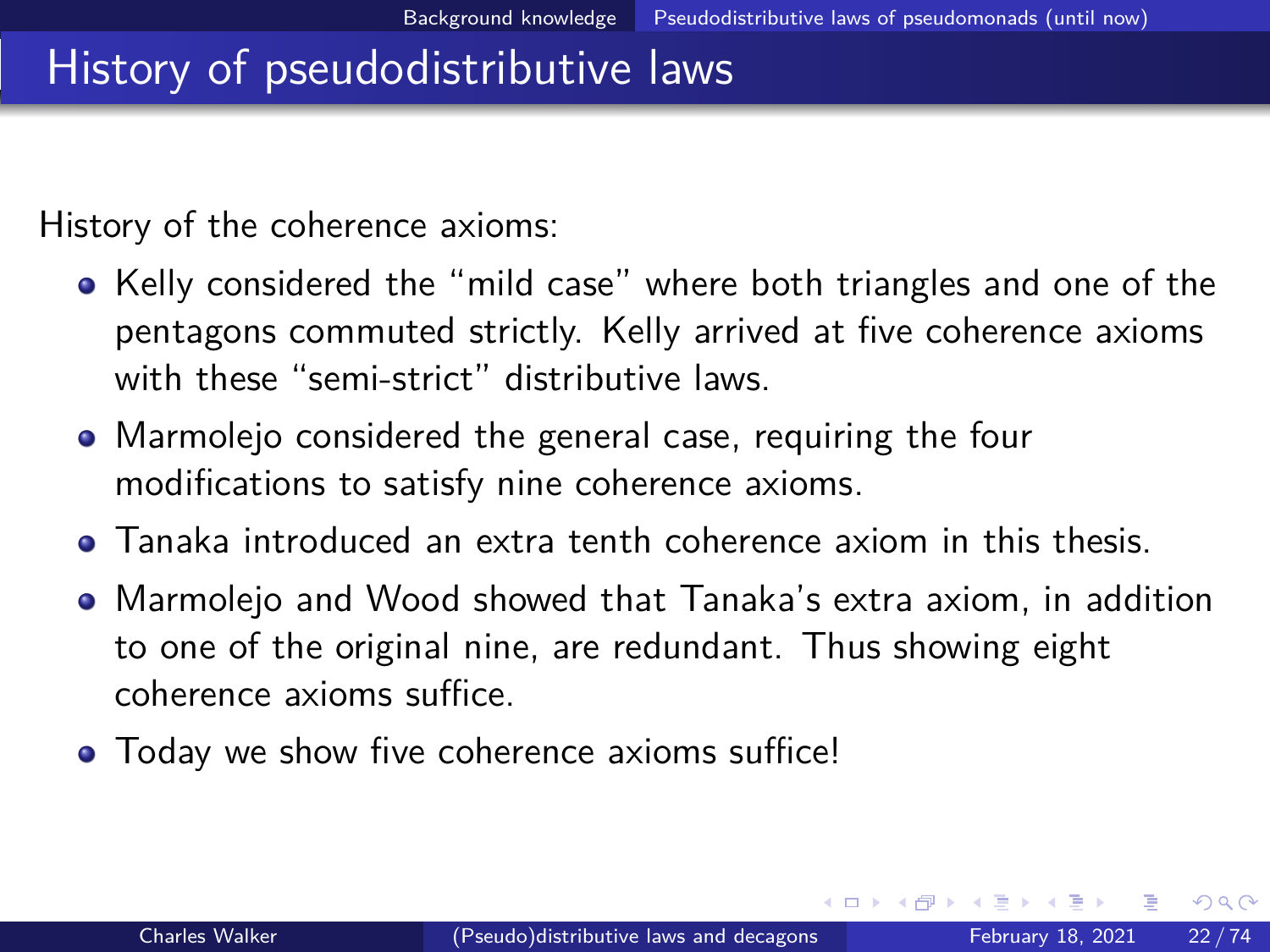## <span id="page-22-0"></span>Pseudodistributive laws

#### Theorem (Marmolejo, Cheng-Hyland-Power, Tanaka)

Given pseudomonads (T*,*u*,*m) and (P*,η,µ*) (suppressing the modifications comprising the pseudomonads), the following are equivalent:

- **1** pseudodistributive laws  $(\lambda, \omega_1, \omega_2, \omega_3, \omega_4)$  : TP  $\rightarrow$  PT;
- **2** liftings of the pseudomonad P to the 2-category of pseudo T -algebras, **Ps**-**Alg**(T);
- $\bullet$  extensions of the pseudomonad T to the Kleisli bicategory of P, **Kl**(P);
- **4** pseudomonad structures on PT which are suitably compatible with the pseudomonads T and P.

We will only be interested in extensions to the Kleisli bicategory.

 $\Omega$ 

 $\mathcal{A} \left( \overline{\mathbf{H}} \right) \rightarrow \mathcal{A} \left( \overline{\mathbf{H}} \right) \rightarrow \mathcal{A} \left( \overline{\mathbf{H}} \right)$ 

4 **E** F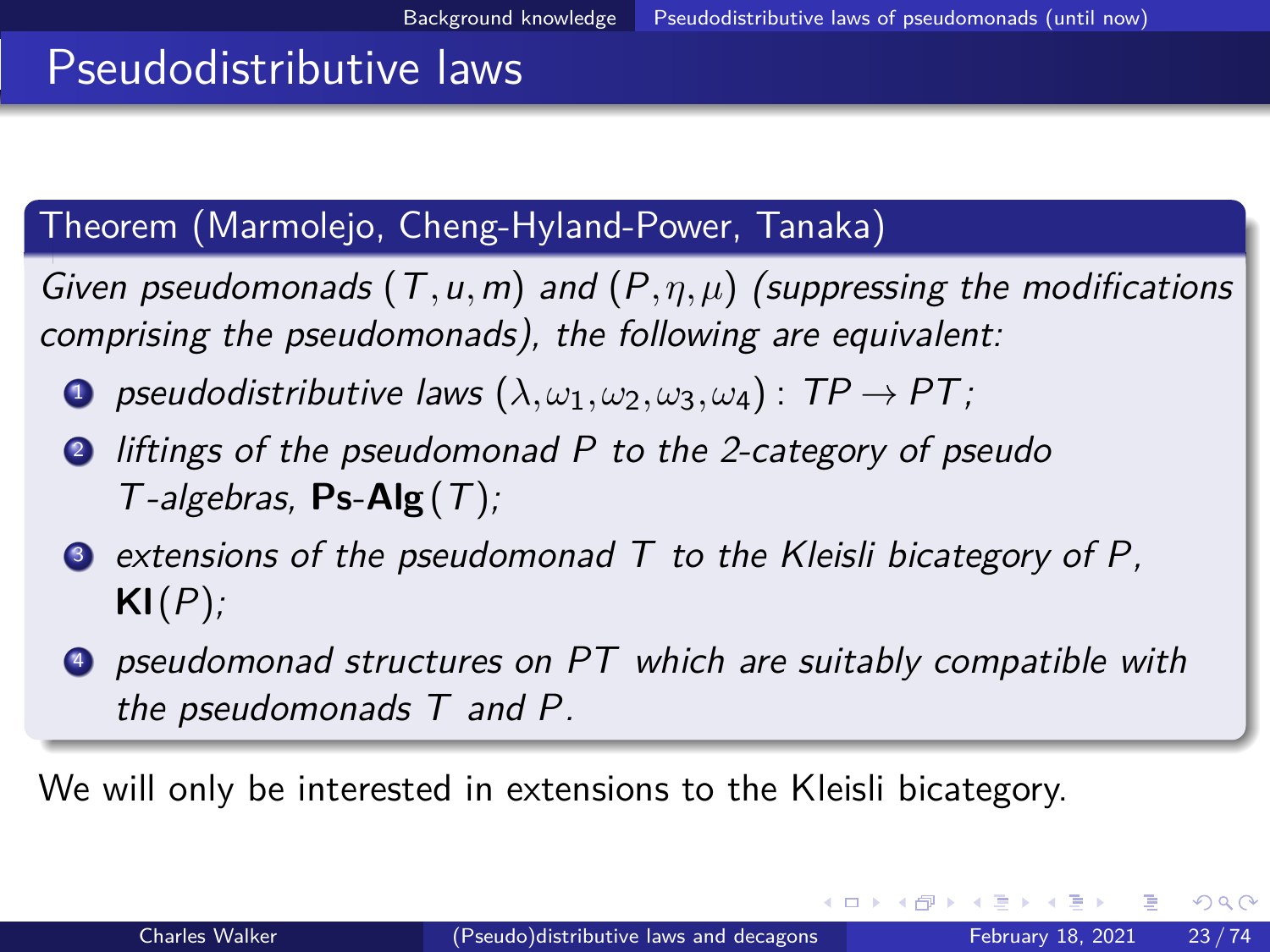<span id="page-23-0"></span>Suppose we are given monads  $(T, u, m)$  and  $(P, \eta, \mu)$  on a category  $\mathscr C$ . Let's work out what it means to extend  $(T, u, m)$  to the Kleisli category



where the extension  $\overline{T}$  is defined extensively!

Of course we can just ask for a monad  $\overline{T}$  which is  $\overline{T}$  on objects, has unit constraints  $\eta_{TX} \cdot u_X : X \rightarrow PTX$  and

$$
(-)^{\widetilde{\mathsf{T}}} F = \mathsf{F}(-)^{\mathsf{T}} : \mathscr{C}(X, \mathsf{TY}) \to \mathsf{Kl}(\mathsf{P})(\mathsf{TX}, \mathsf{TY}), \qquad \forall X, Y \in \mathscr{C}
$$

Here[w](#page-22-0)[e](#page-51-0) mean for a given  $\lambda:TP\to PT$  $\lambda:TP\to PT$  $\lambda:TP\to PT$ , what c[on](#page-22-0)[dit](#page-24-0)[io](#page-22-0)[ns](#page-23-0) w[il](#page-23-0)l we [n](#page-50-0)e[ed](#page-0-0)[?](#page-73-0)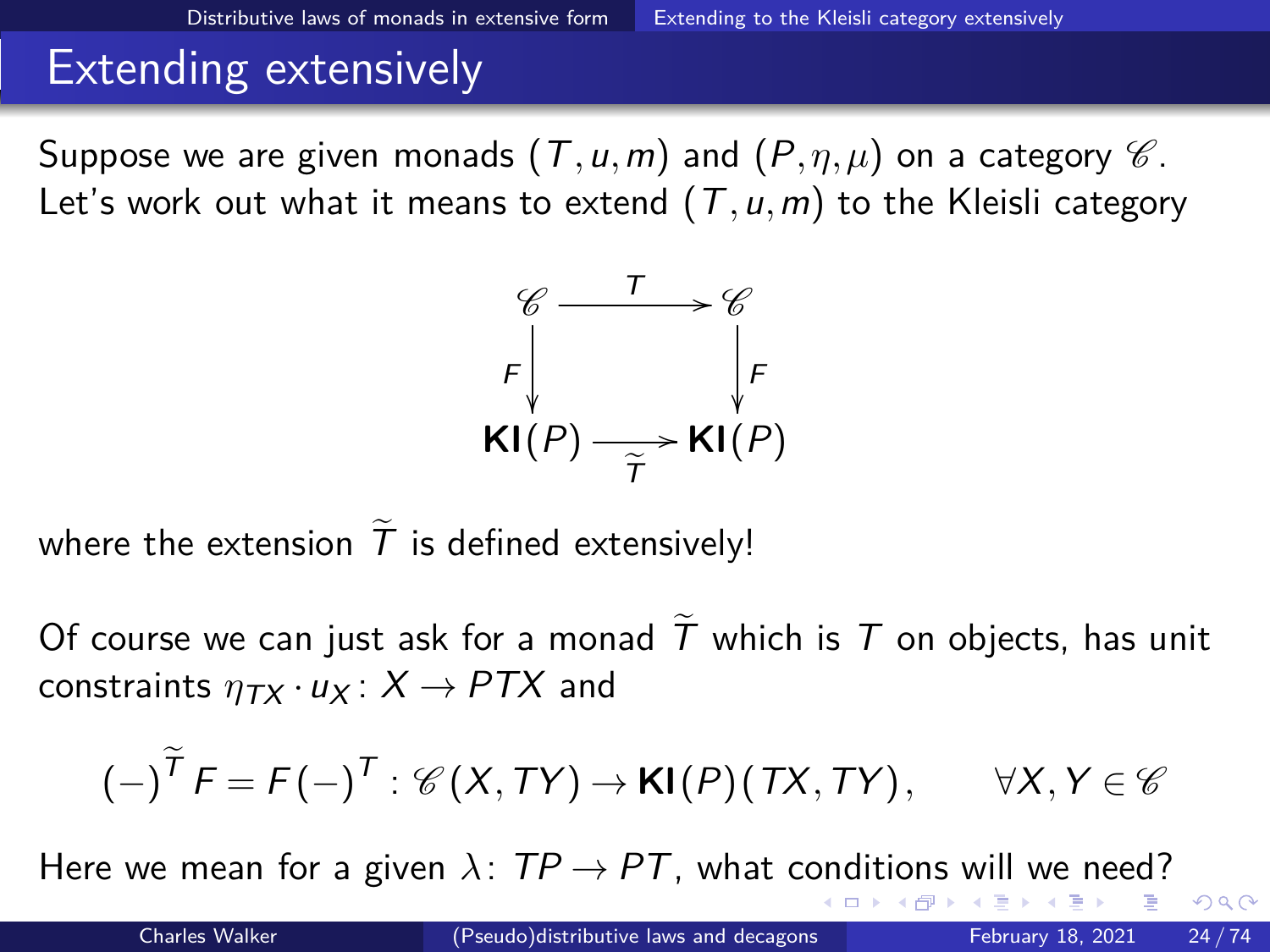<span id="page-24-0"></span>Given a  $\lambda$ :  $TP \rightarrow TP$ , we need to define our monad T in extensive form. Clearly  $\widetilde{T}$  is the same as T on objects.

We define the unit  $\widetilde{u}_X : X \rightsquigarrow TX$  i.e.  $X \rightarrow PTX$  as the composite

$$
X \xrightarrow{uX} TX \xrightarrow{\eta TX} PTX
$$

For a general  $f\colon X\rightsquigarrow TY$  i.e.  $f\colon X\to PTY$ , we define our  $f^{\mathcal T}\colon TX\rightsquigarrow TY$ i.e.  $f^{\mathcal{T}}$ :  $TX \rightarrow PTY$  as the composite

$$
TX \xrightarrow{\mathit{TF}} \mathit{TPTY} \xrightarrow{\lambda\mathit{TY}} \mathit{PT}^2Y \xrightarrow{\mathit{PmY}} \mathit{PTY}
$$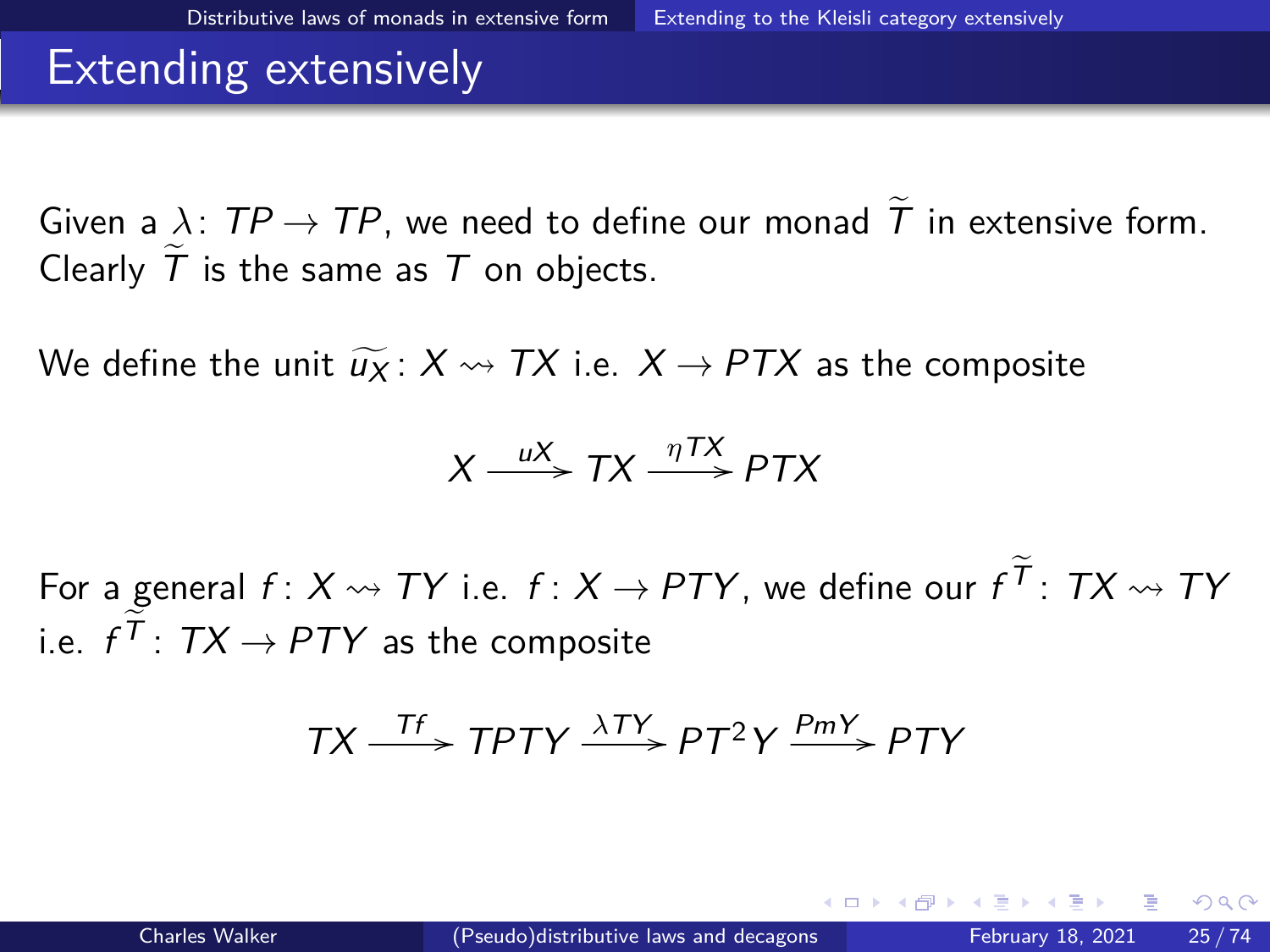We must first check



That is, any  $f\colon X \,{\to}\, P \mathcal{T} Y$  is equal to the bottom composite below  $(\phi_f$  in two dimensions)

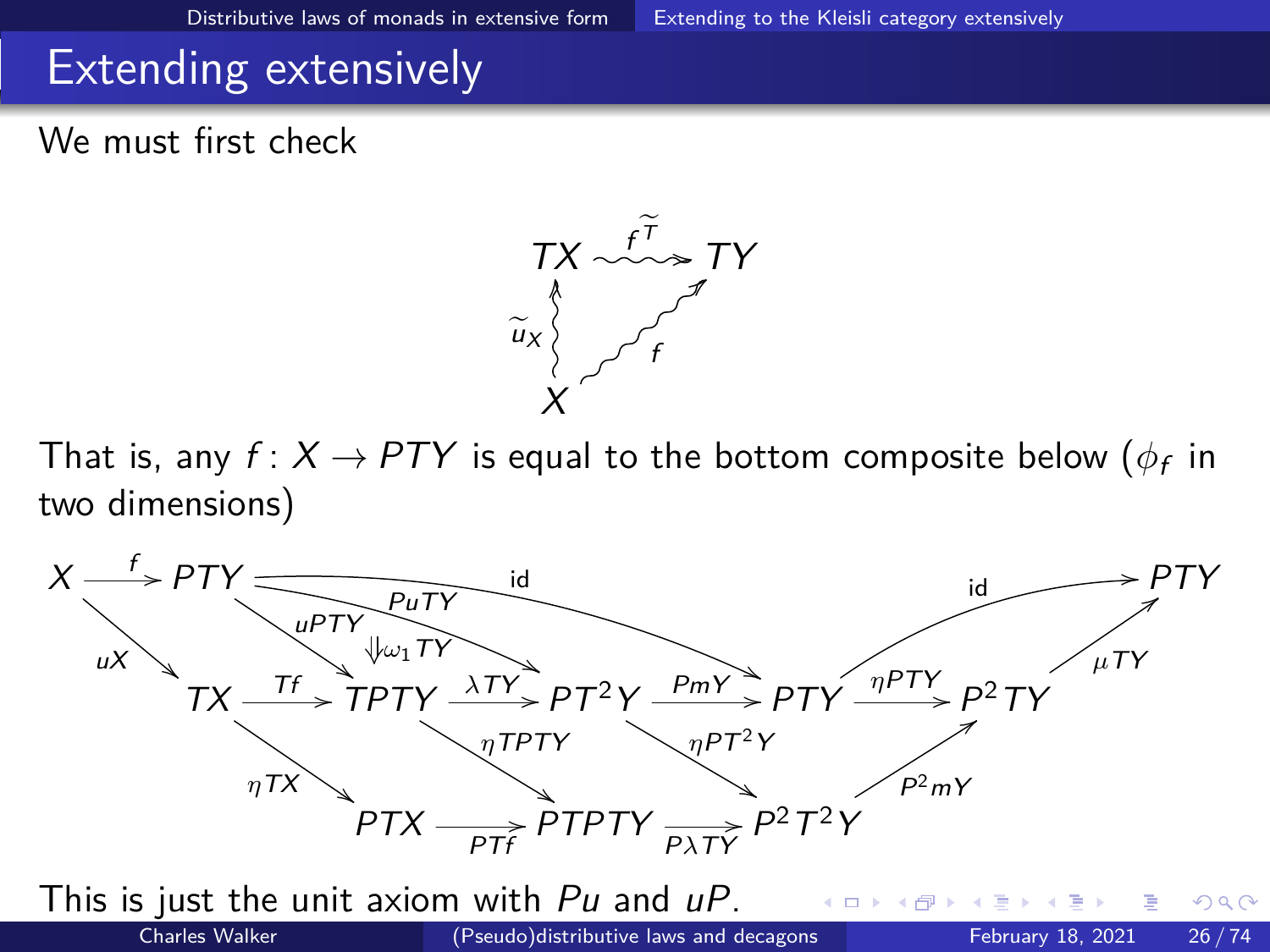<span id="page-26-0"></span>The axiom that  $\widetilde{u}_{X}^{T} = \operatorname{id}_{TX}$  amounts to the condition  $(\theta_{X}$  in two dimensions) dimensions)



This is just the unit axiom with T*η* and *η*T.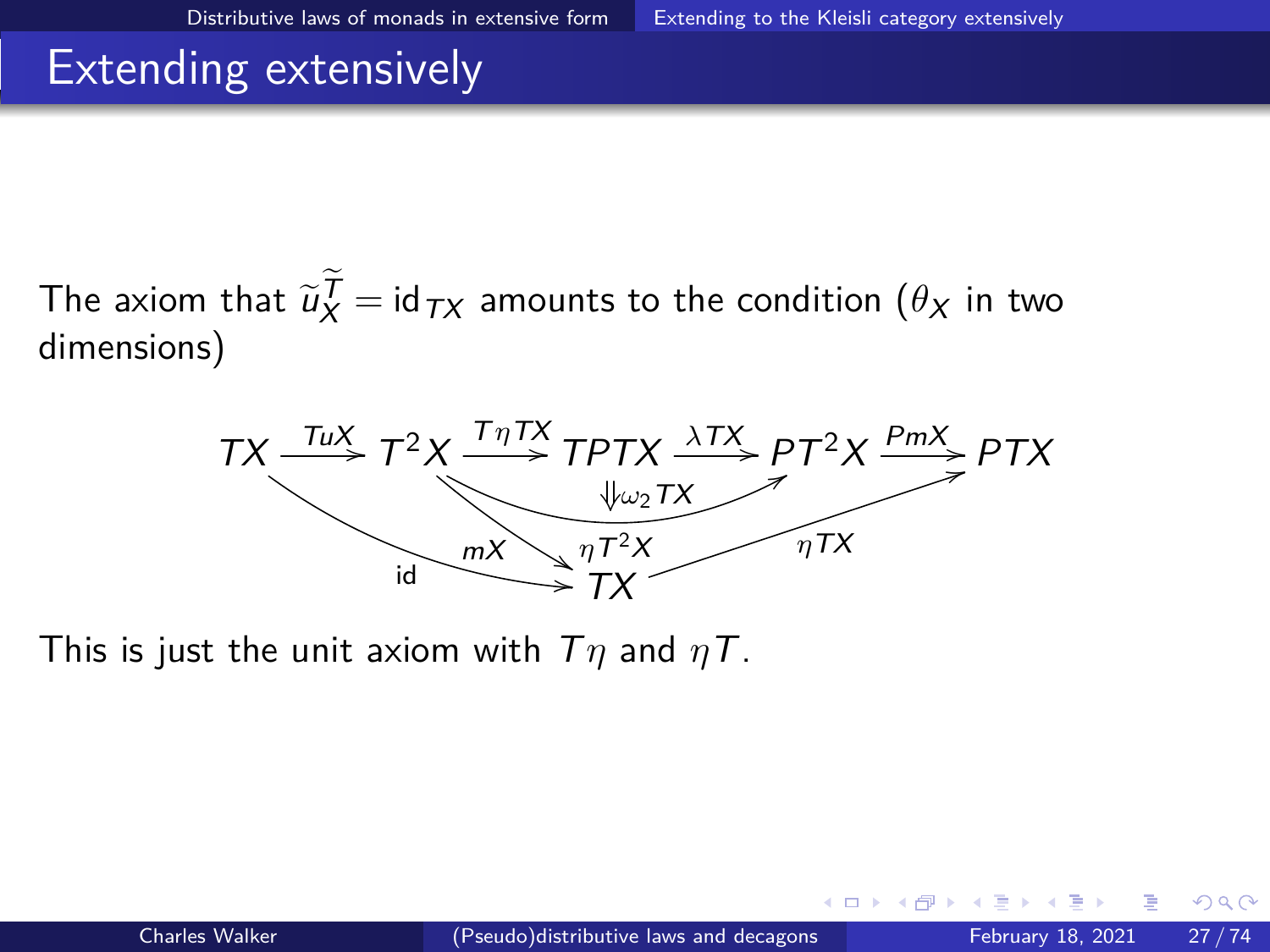

Finally, the above axiom amounts to the condition  $(\delta_{\mathcal{g},f}$  in two dimensions)

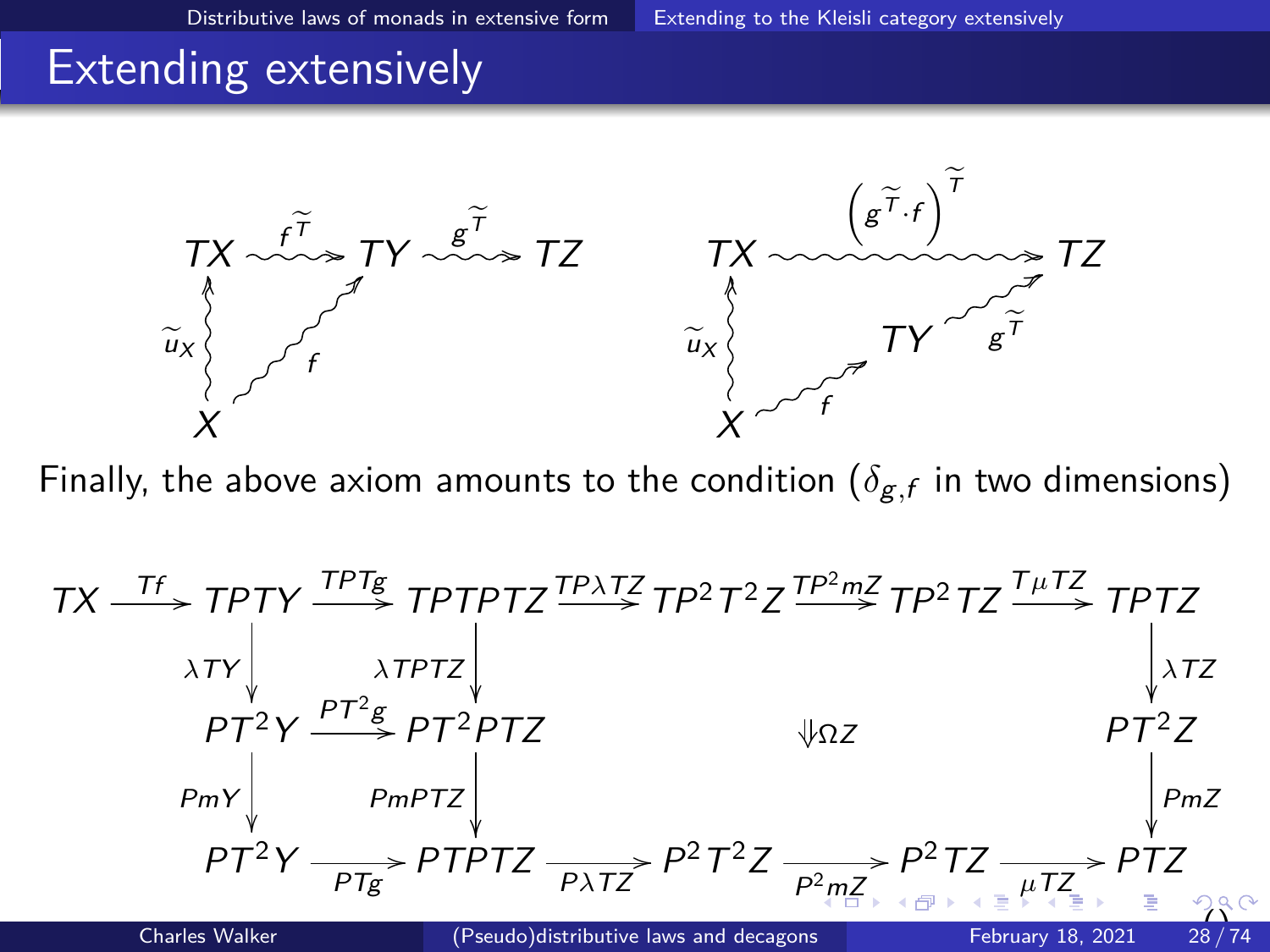### <span id="page-28-0"></span>Distributive laws in extensive form

We thus naturally arrive at the following definition of a distributive law.

#### Definition

A distributive law (in extensive form) between monads (T*,*u*,*m) and  $(P, \eta, \mu)$  is a natural transformation  $\lambda$ :  $TP \rightarrow PT$  rendering commutative the three diagrams below

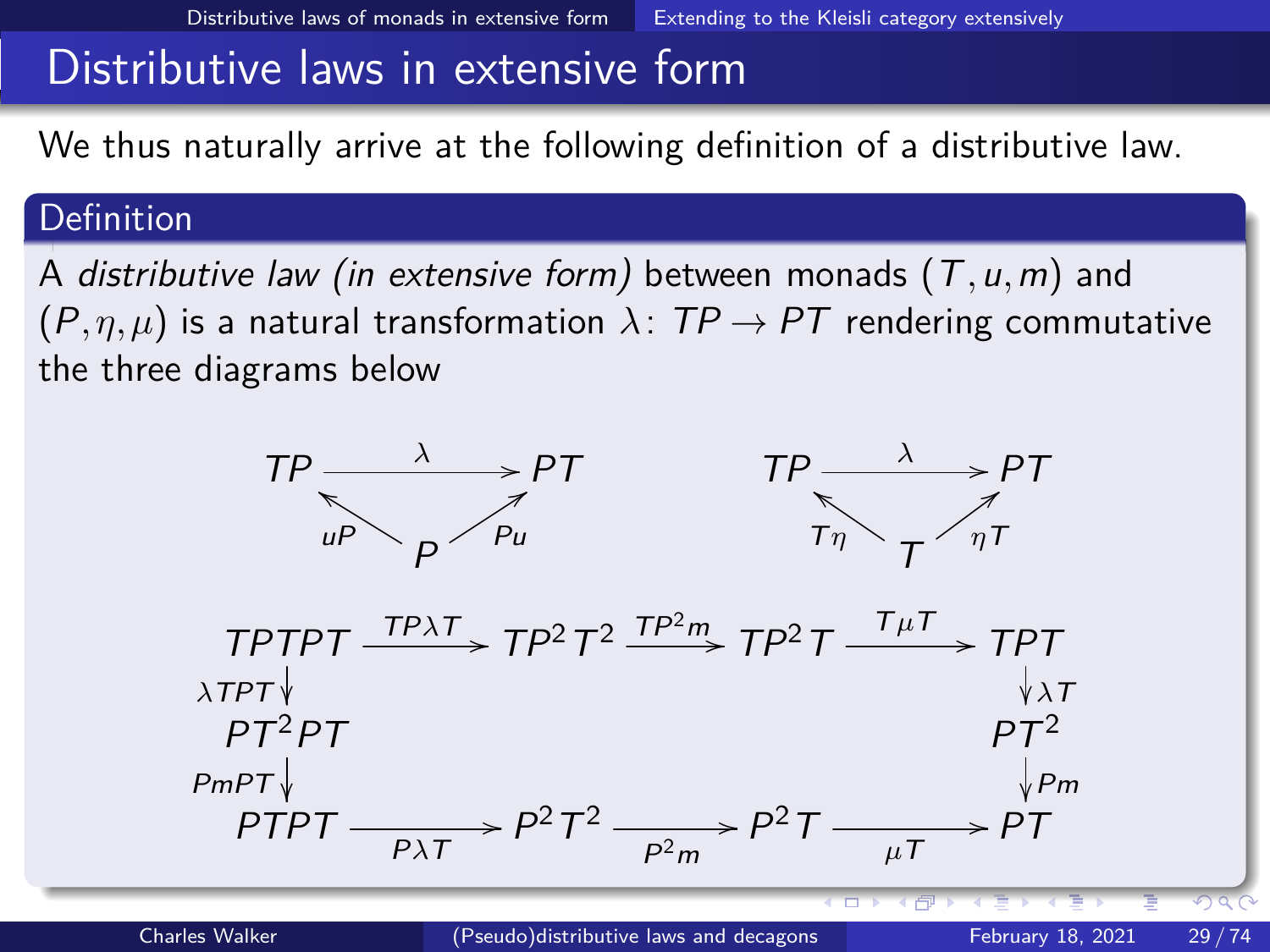### <span id="page-29-0"></span>Mixed distributive laws in extensive form

This also works for mixed distributive laws!

#### **Definition**

A mixed distributive law (in extensive form) between a comonad (L*,ε, δ*) and monad  $(R, \eta, \mu)$  is a natural transformation  $\lambda: LR \rightarrow RL$  rendering commutative the three diagrams below

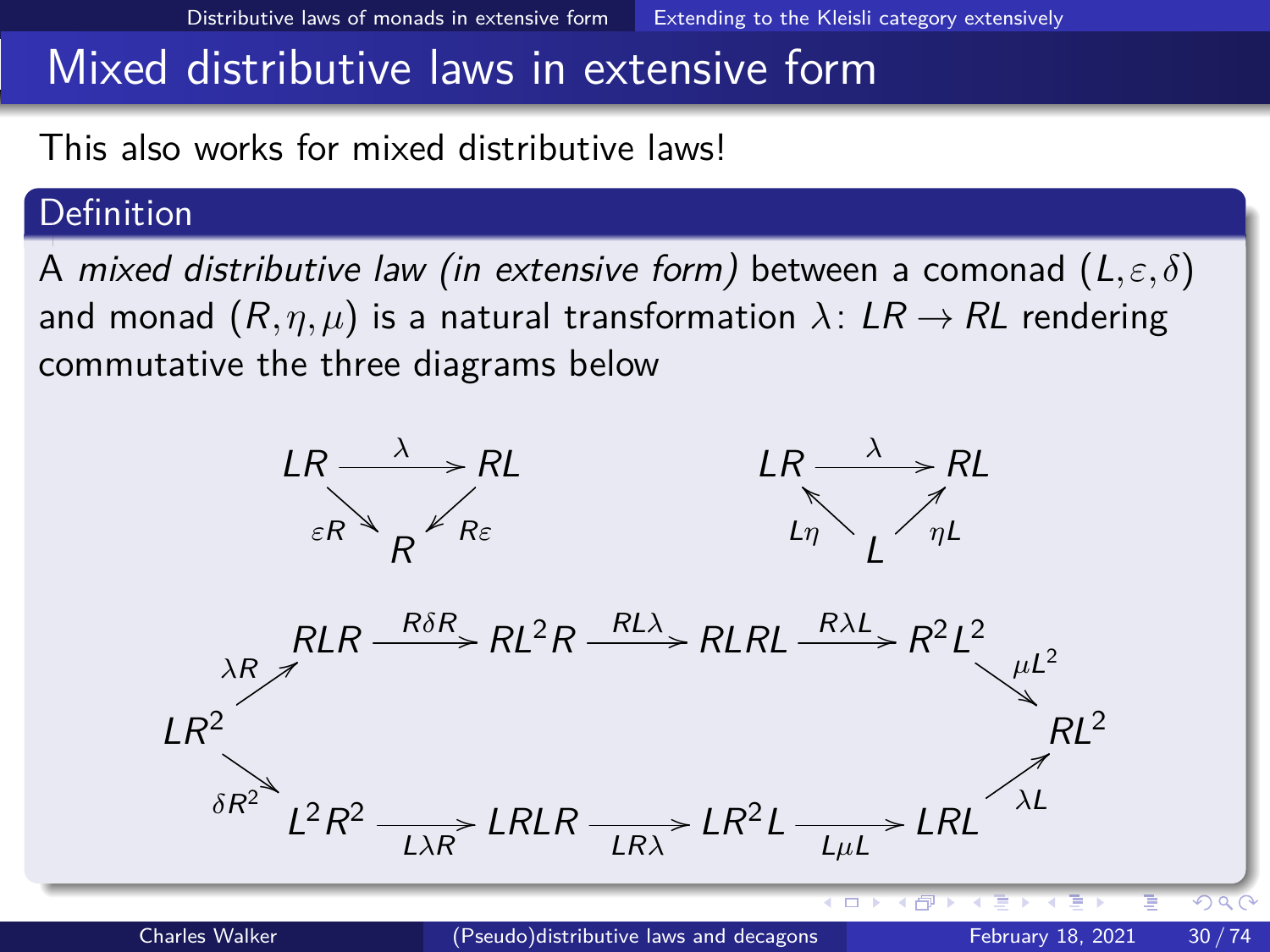#### <span id="page-30-0"></span>Definition

A pseudodistributive law (in monoidal form) between pseudomonads (with their modification data suppressed) (T*,*u*,*m) and (P*,η,µ*) is a pseudonatural transformation  $\lambda$ :  $TP \rightarrow PT$  and four invertible modifications as below



satisfying the following five coherence axioms: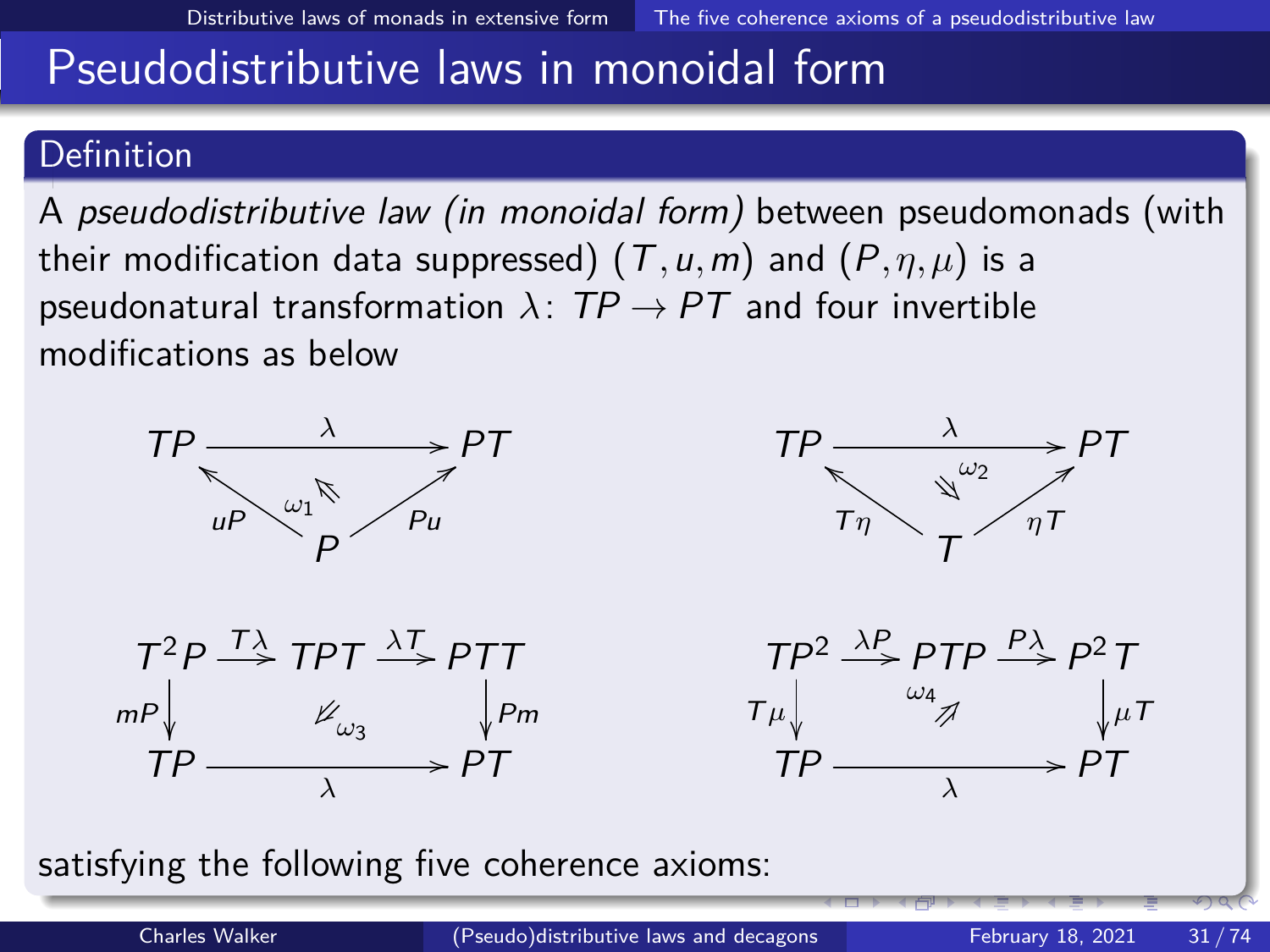#### **Definition**



←□

 $QQ$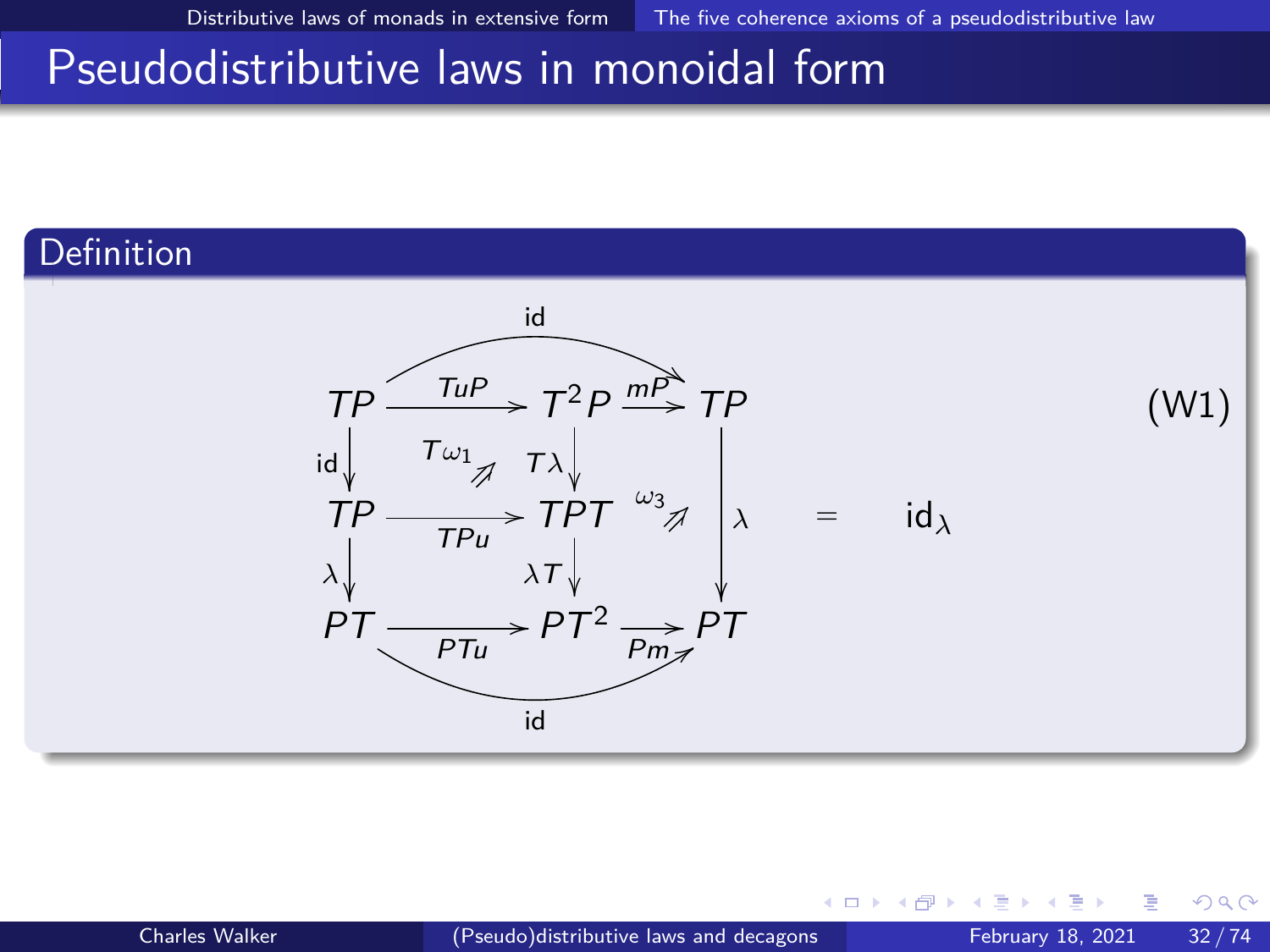#### Definition



←□

 $QQ$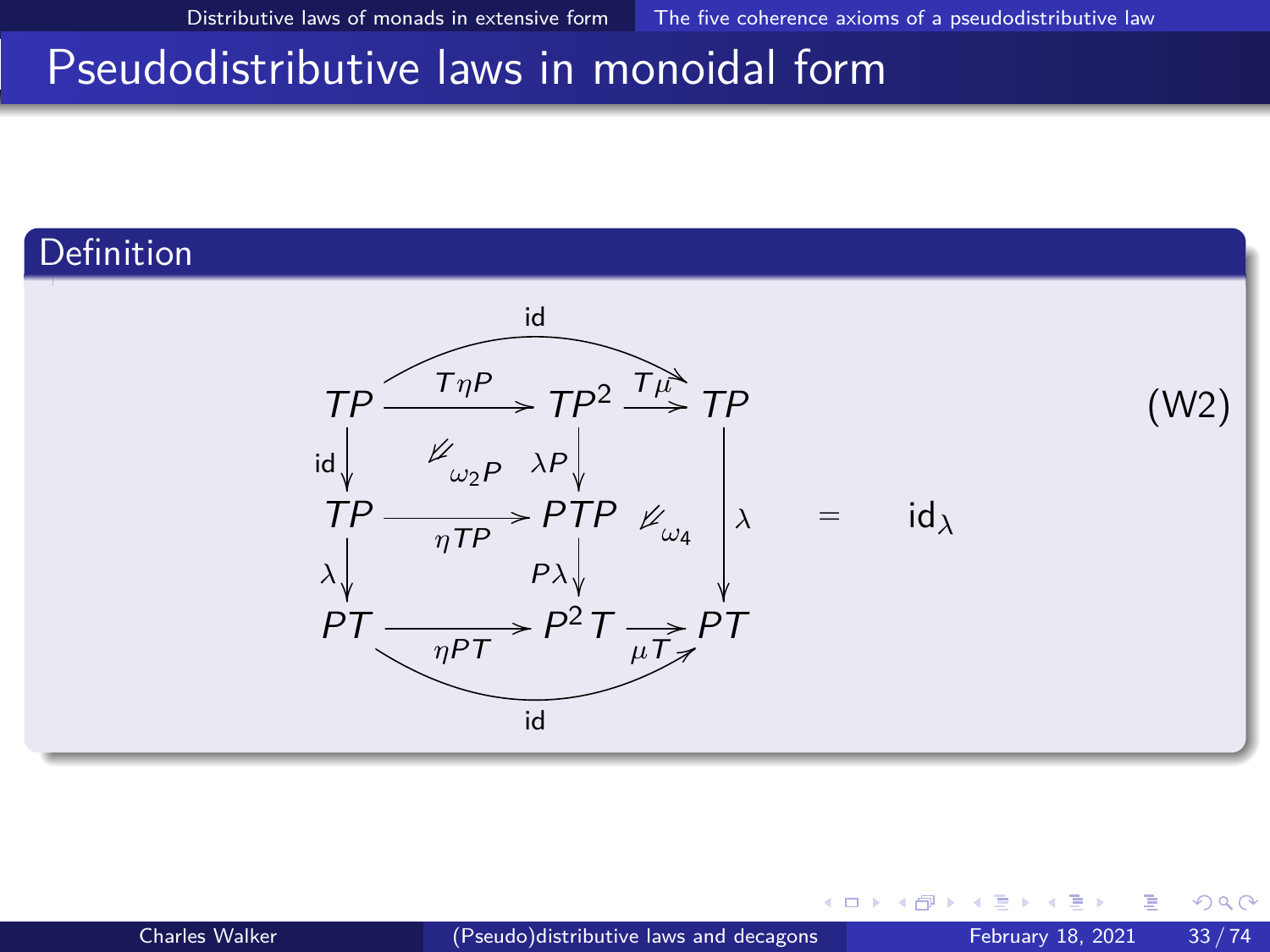#### Definition

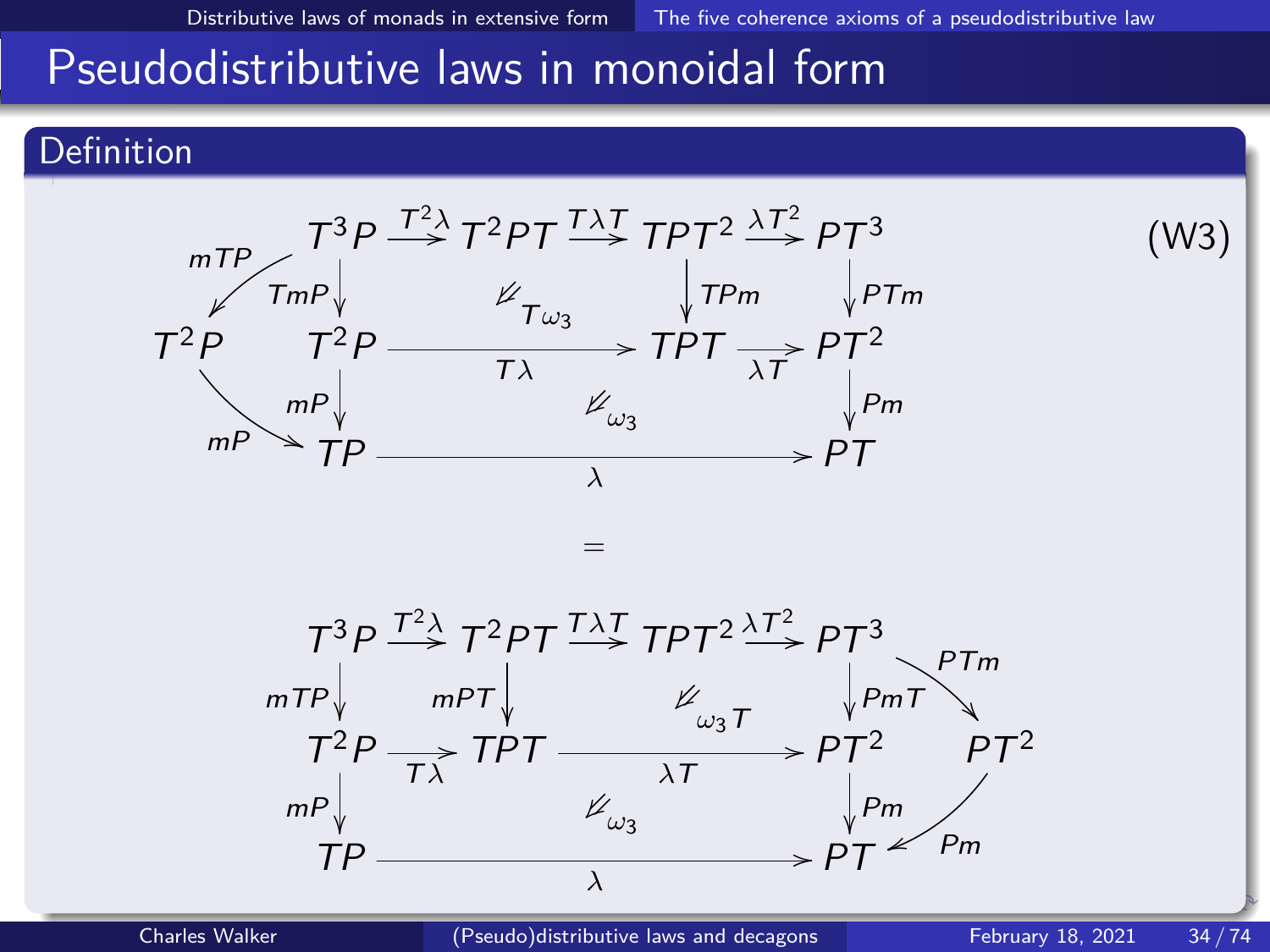#### **Definition**

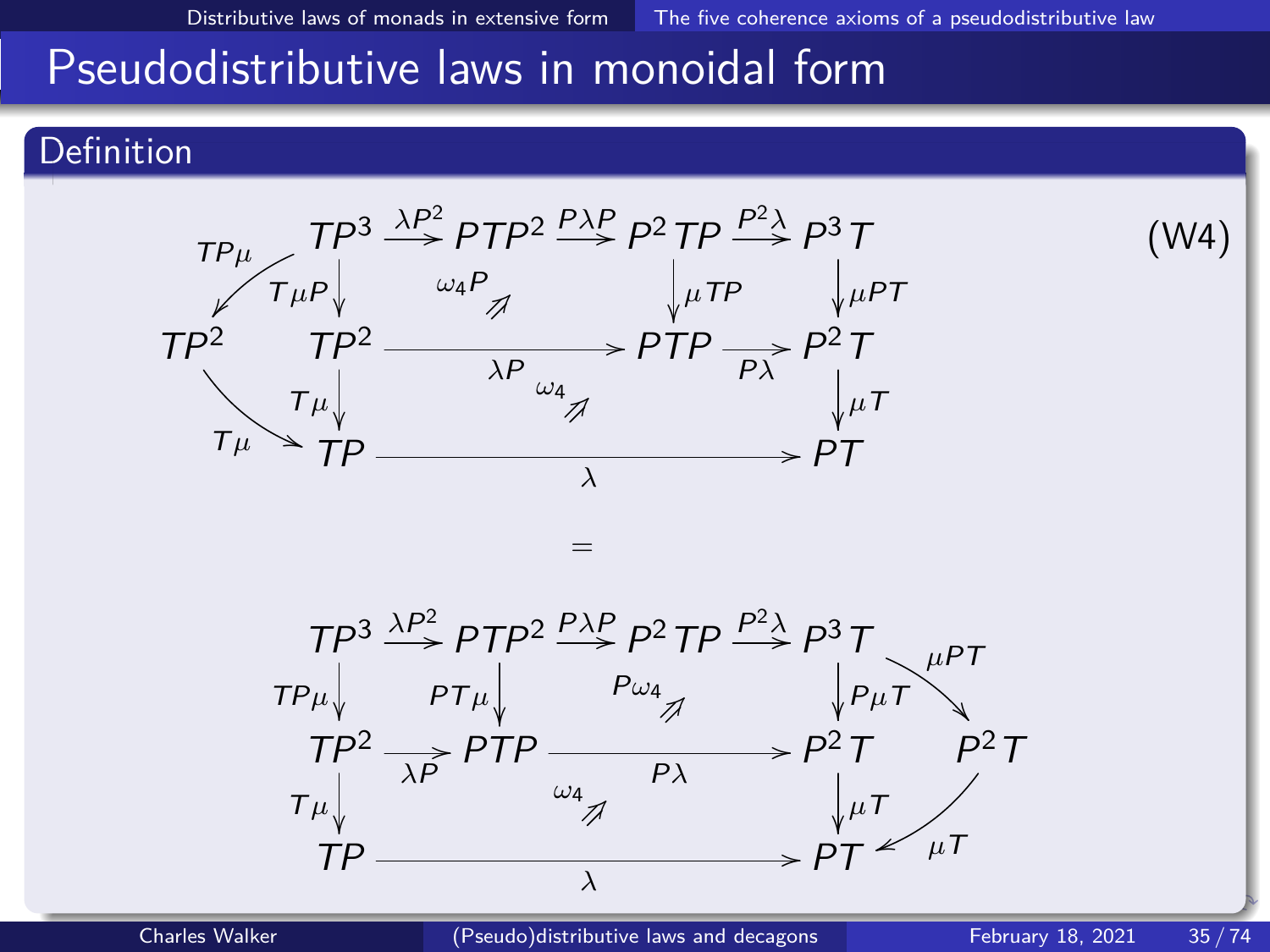#### **Definition**

The last axiom ensures that the pentagons  $\omega_3$  and  $\omega_4$  are compatible

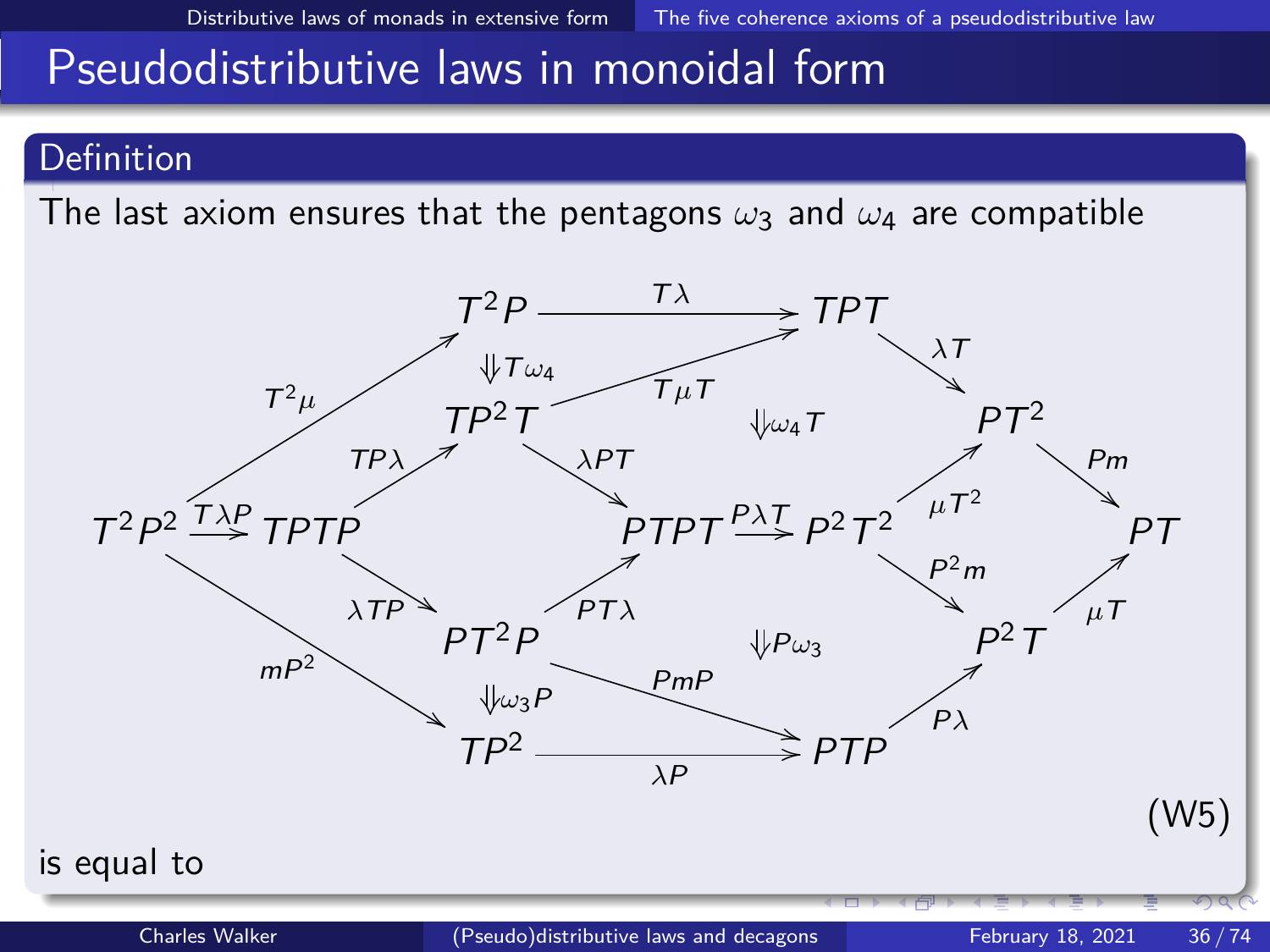## Pseudodistributive laws in monoidal form

## Definition

is equal to

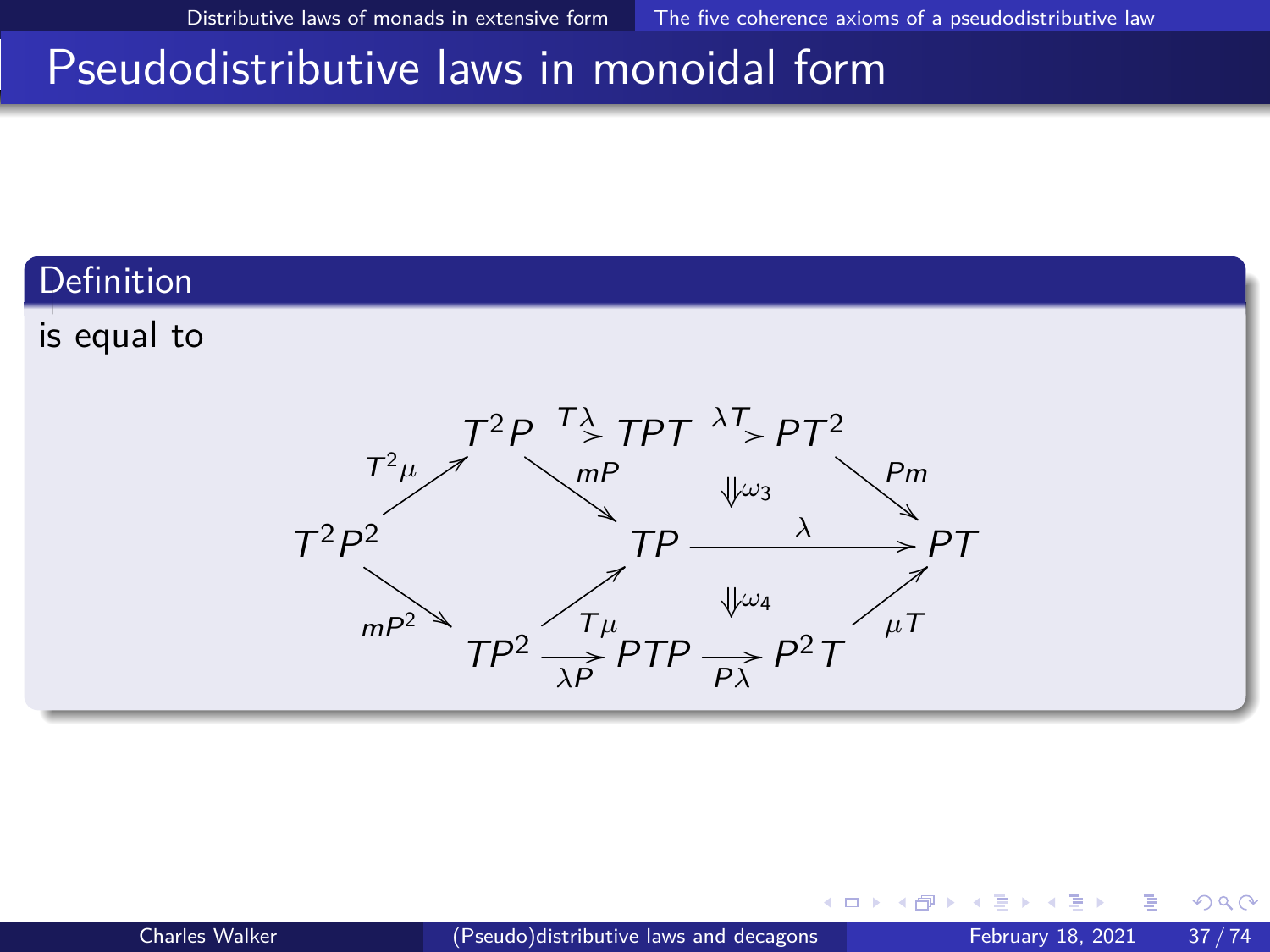## Pseudodistributive laws in monoidal form

### Theorem

A pseudodistributive law  $(\lambda, \omega_1, \omega_2, \omega_3, \omega_4)$  :  $TP \rightarrow PT$  is equivalently:

- a pseudomonad morphism  $(\lambda, \omega_1, \omega_3)$ :  $T \to T$  along P
- a pseudomonad opmorphism  $(\lambda, \omega_2, \omega_4) : P \to P$  along T

such that  $\omega_3$  and  $\omega_4$  satisfy axiom (W5).

 $\Omega$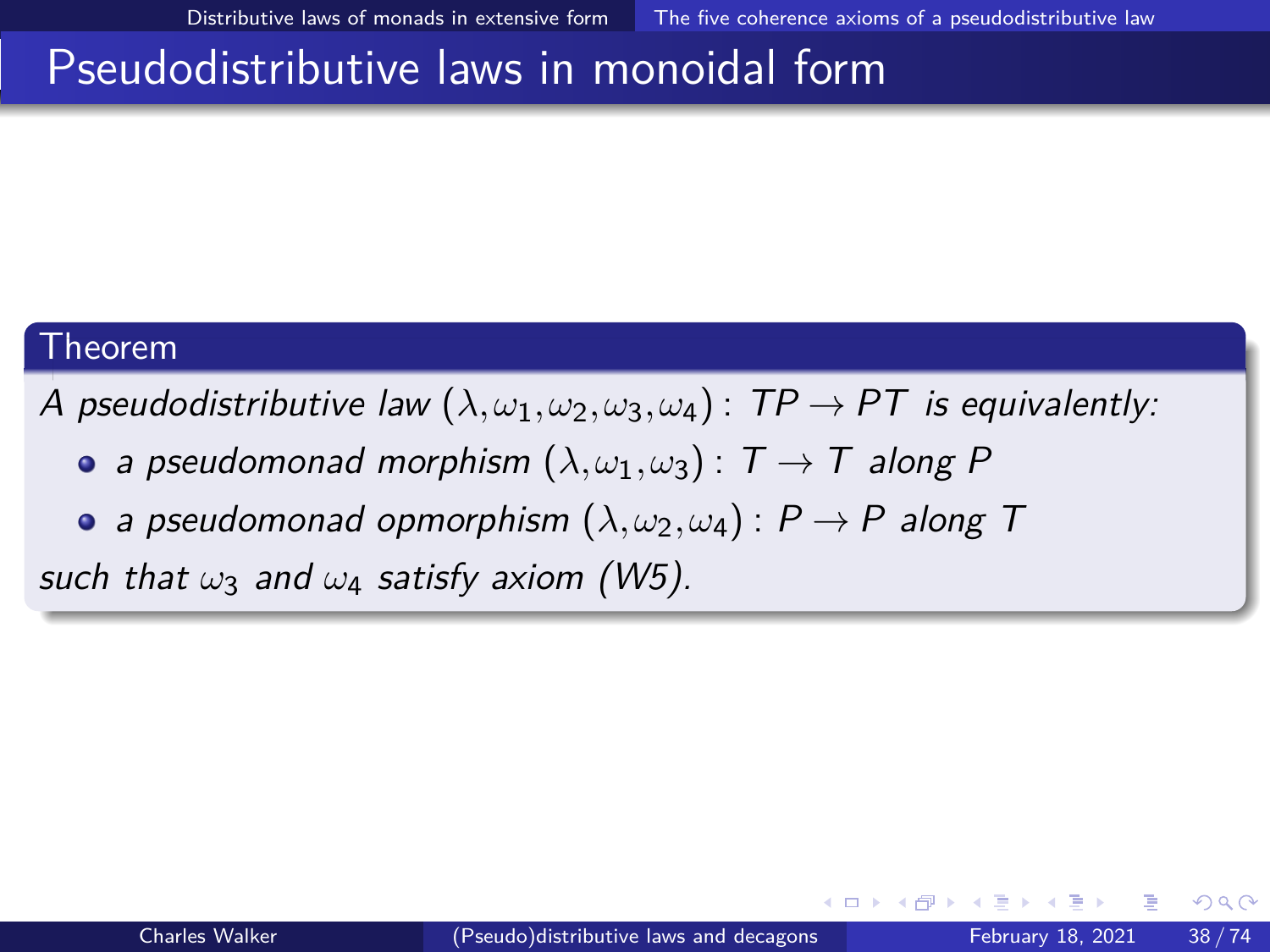## **Definition**

A pseudodistributive law (in extensive form) between pseudomonads (with their modification data suppressed)  $(T, u, m)$  and  $(P, \eta, \mu)$  is a pseudonatural transformation  $\lambda$ :  $TP \rightarrow PT$  and three invertible modifications as below



 $TPTPT \xrightarrow{TP\lambda T} TP^2T^2 \xrightarrow{TP^2m} TP^2T \xrightarrow{T\mu T} TPT$ *<sup>λ</sup>*TPT  $\Downarrow$ Ω *λ*<sup>T</sup>  $PT^2PT$ <br>PmPT $\downarrow$  $\begin{array}{c} \textit{PmPT}\Downarrow \ \textit{PTPT} \longrightarrow \textit{P}^2\ \textit{T}^2 \longrightarrow \textit{P}^2\ \textit{P}^2 \longrightarrow \textit{P}^2\ \textit{T} \longrightarrow \textit{PT} \longrightarrow \textit{PT} \end{array}$  $\bigcup_{k=1}^{n} P_m$  $\frac{P^2 m}{P^2 m}$  P<sup>2</sup>T  $\frac{1}{\mu T}$  PT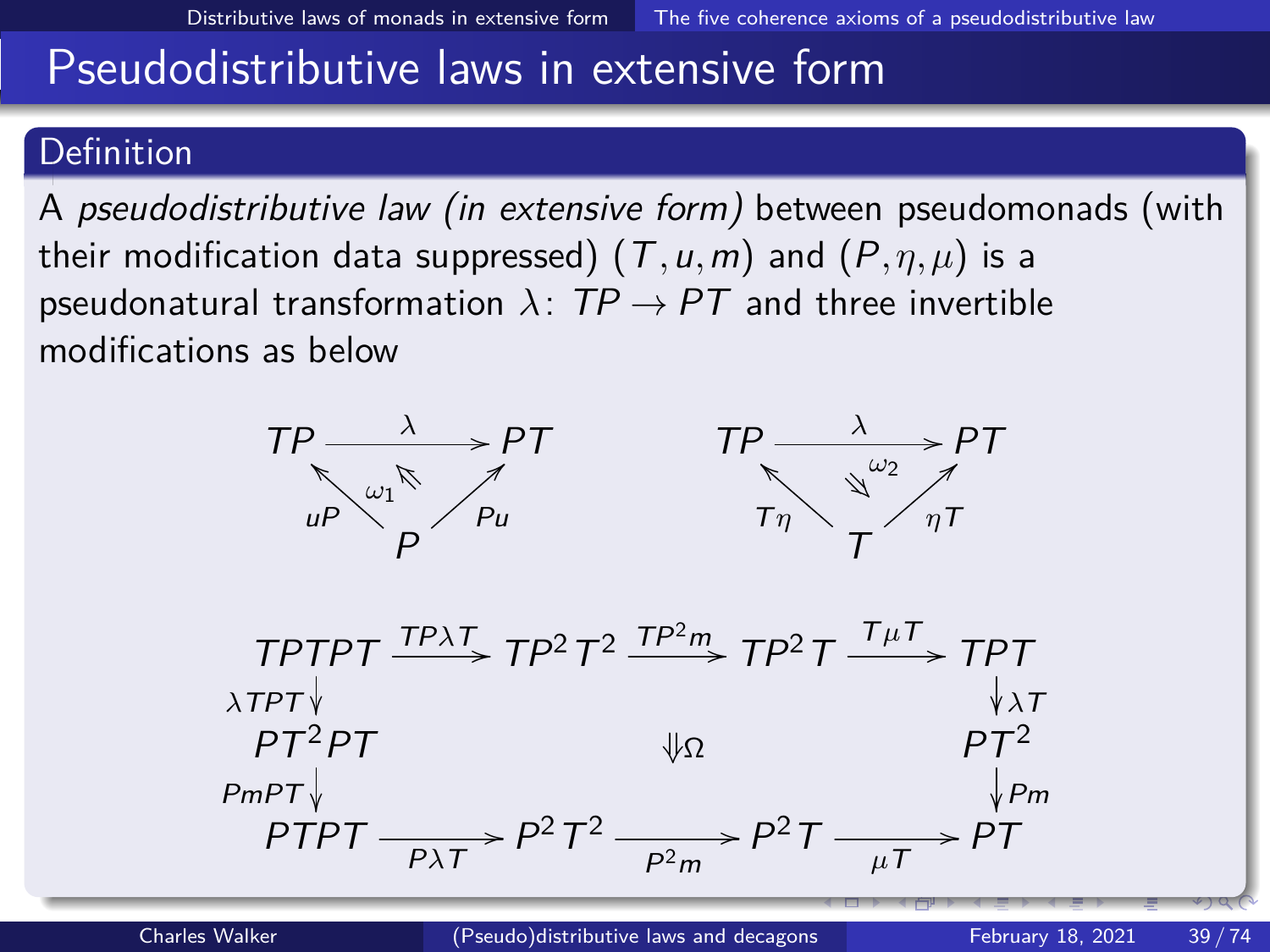satisfying the following two coherence axioms: (D1)

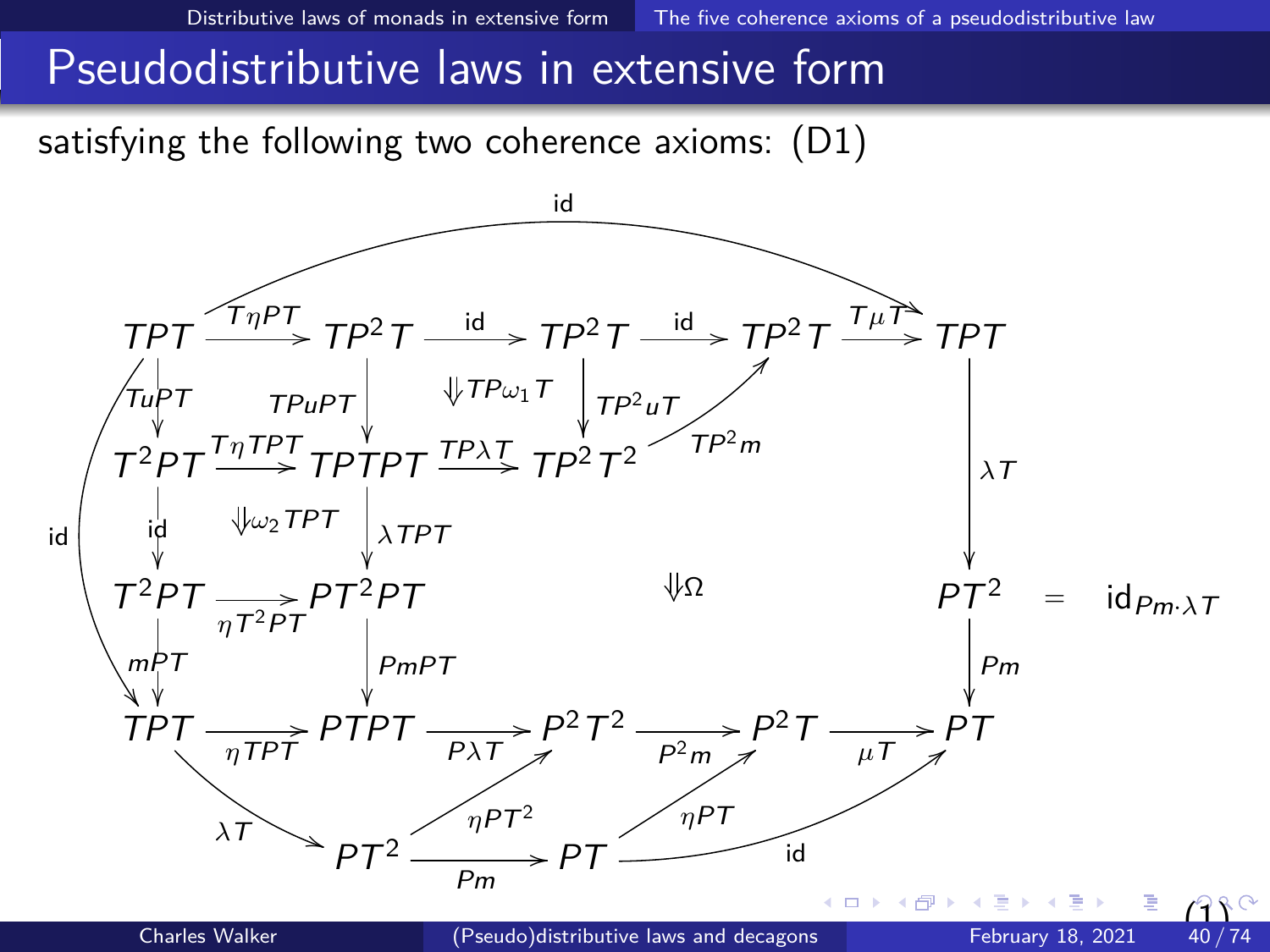and

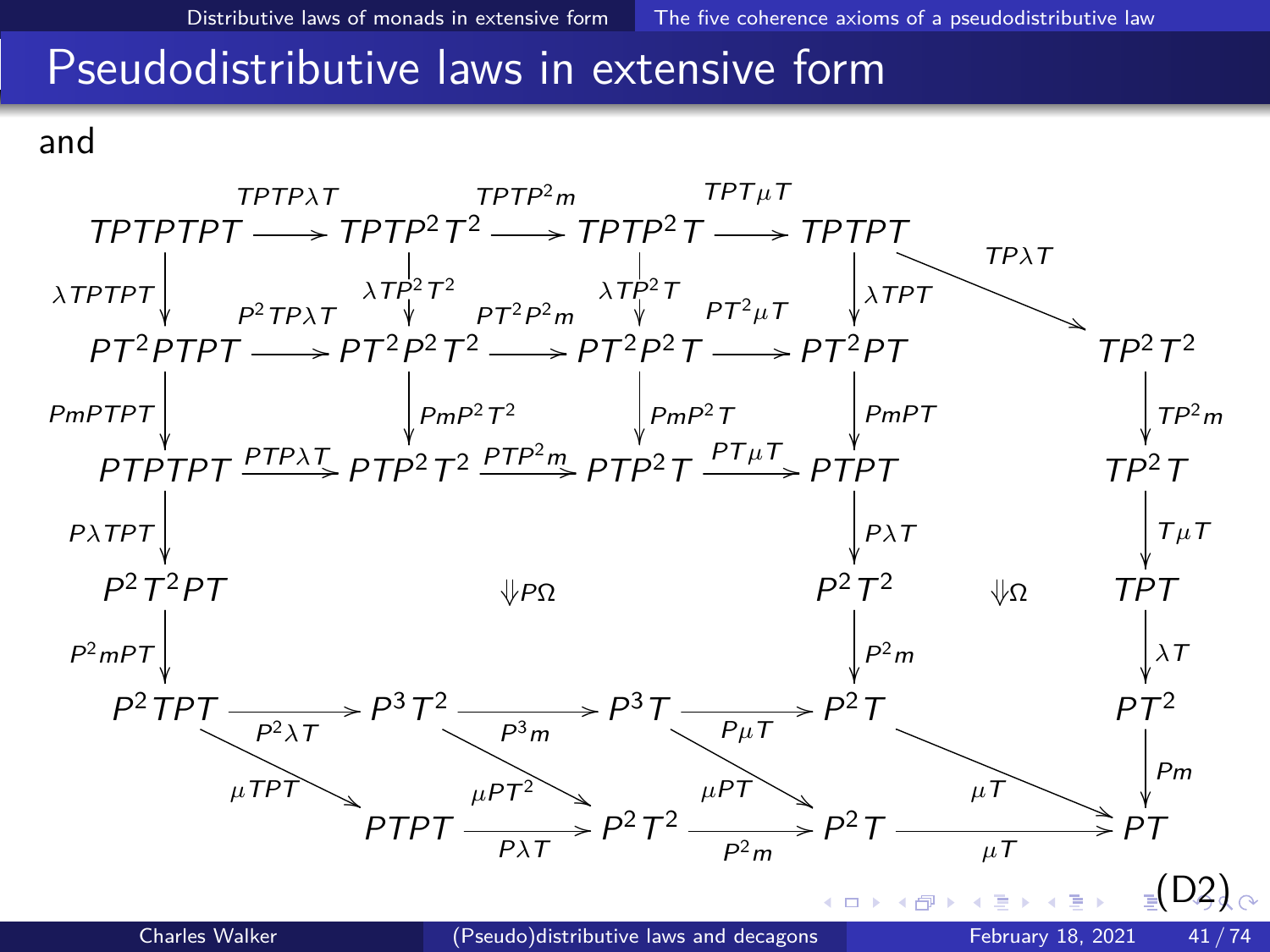is equal to

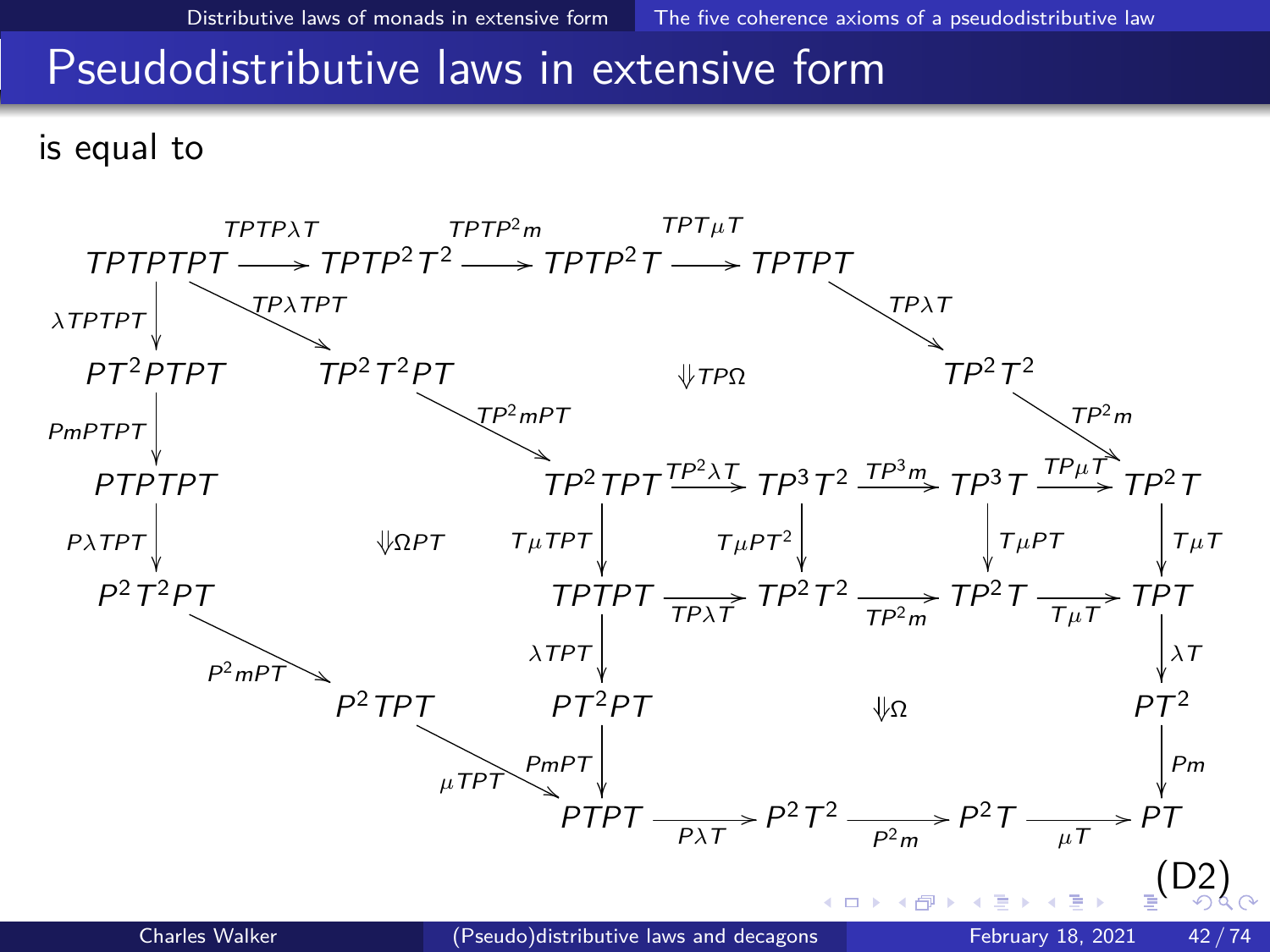In order to justify these two definitions of pseudodistributive laws, we will prove the following theorem.

#### Theorem

Given two pseudomonads (with their modification data suppressed)  $(T, u, m)$  and  $(P, \eta, \mu)$ , the following are equivalent:

- **1** a pseudodistributive law  $\lambda$ : TP  $\rightarrow$  PT in monoidal form;
- **2** a pseudodistributive law  $\lambda$ : TP  $\rightarrow$  PT in extensive form;
- <sup>3</sup> an extension of (T*,*u*,*m) to a pseudomonad on the Kleisli bicategory of (P*,η,µ*).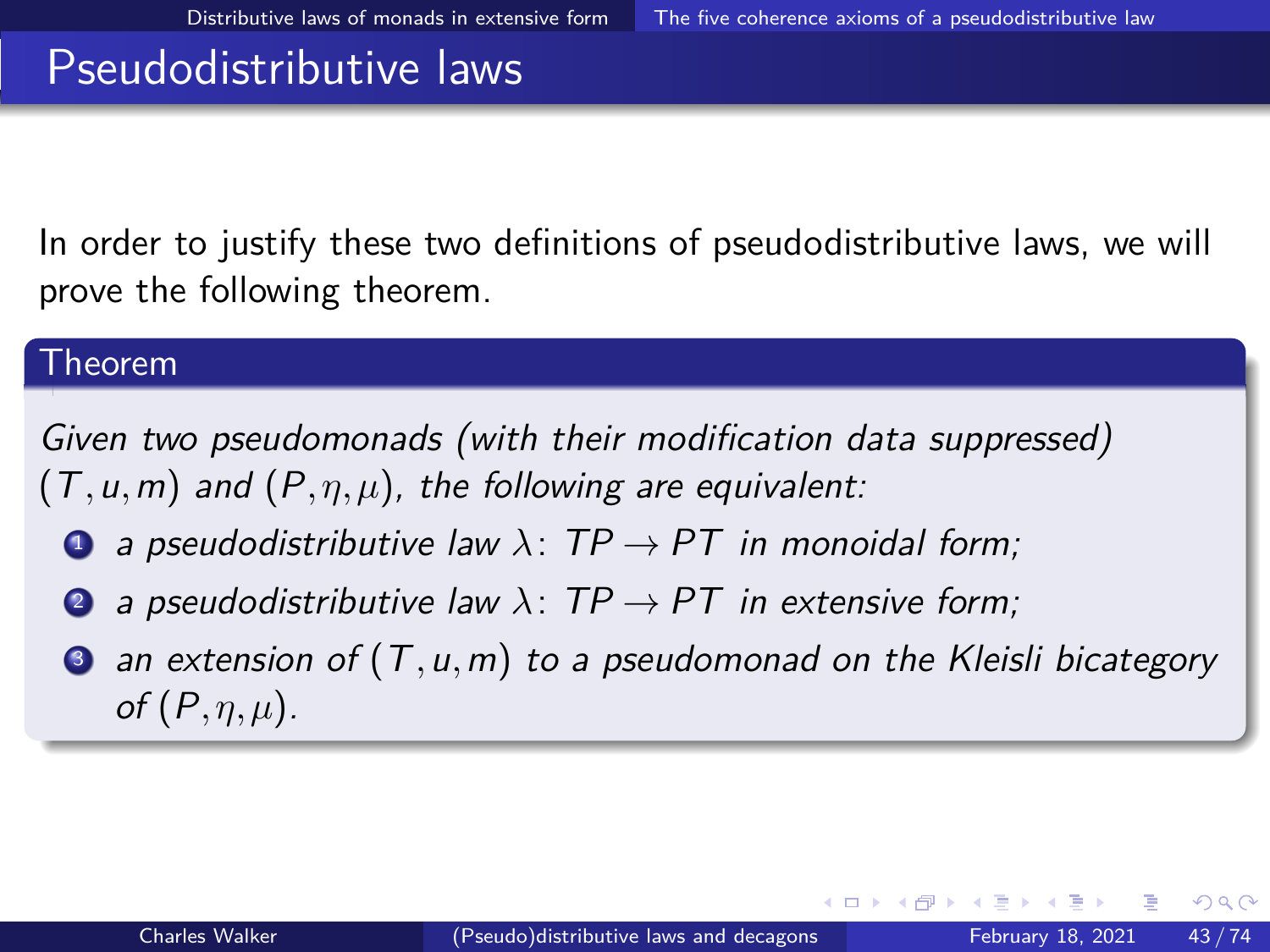We first show that:

Lemma

For a given  $\lambda$ , the data  $(\omega_1, \omega_2, \omega_3, \omega_4)$  with axioms W1 and W2 is in bijection with the data  $(\omega_1, \omega_2, \Omega)$  with axiom D1.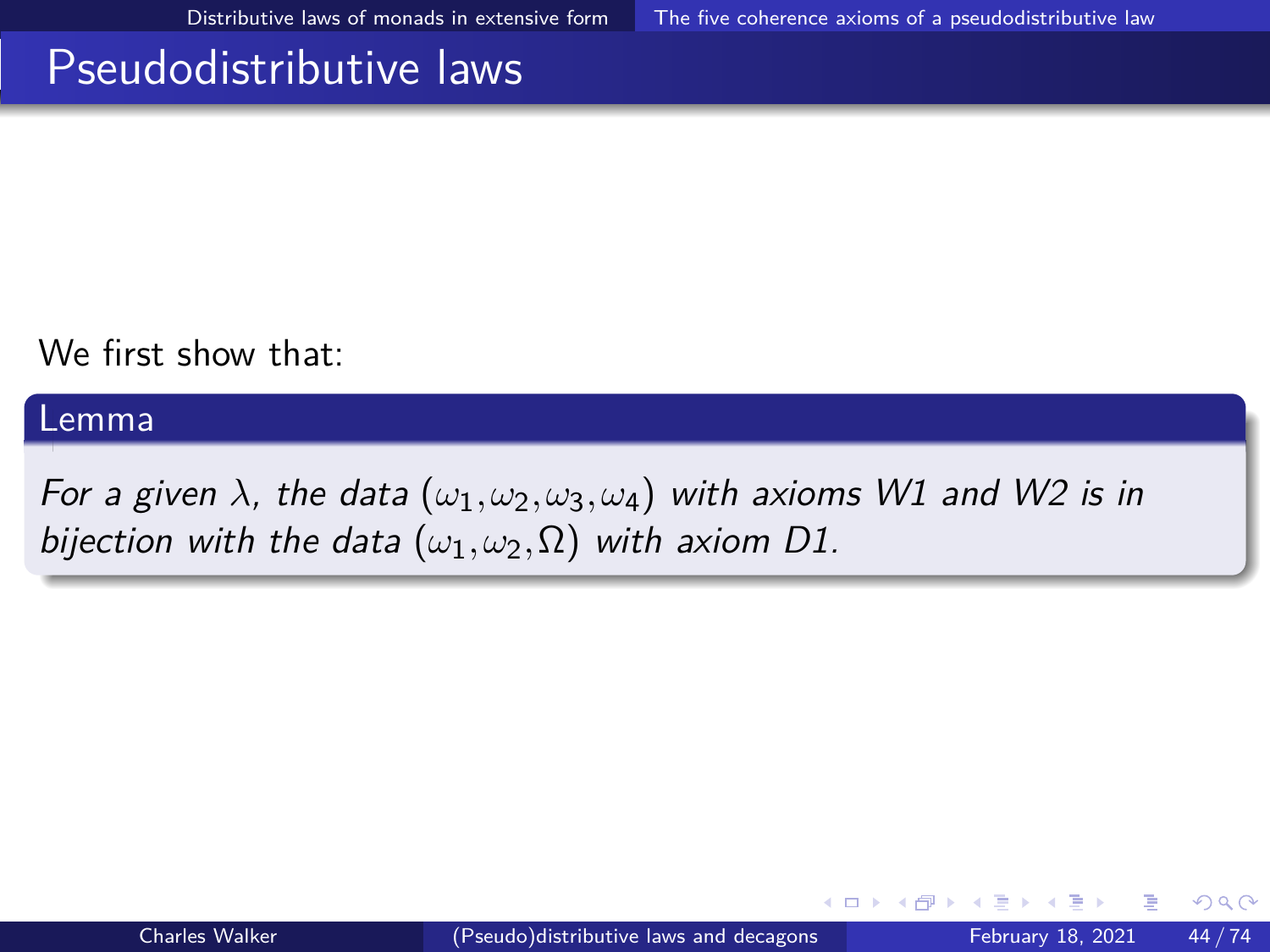From the pentagons, the decagon  $\Omega$  is constructed as the coherence diagram

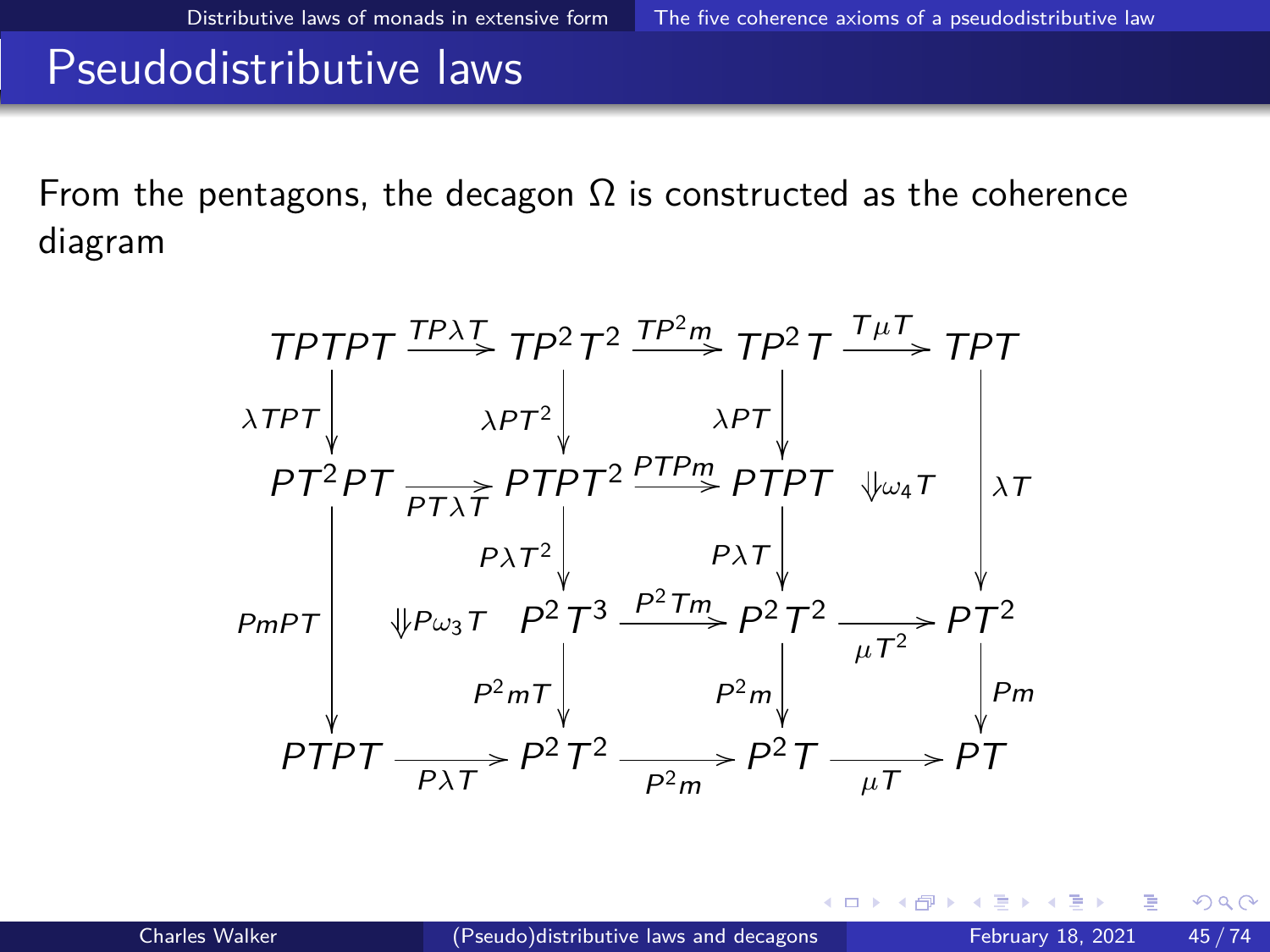Conversely, given the decagon one recovers the pentagon *ω*<sup>4</sup> as

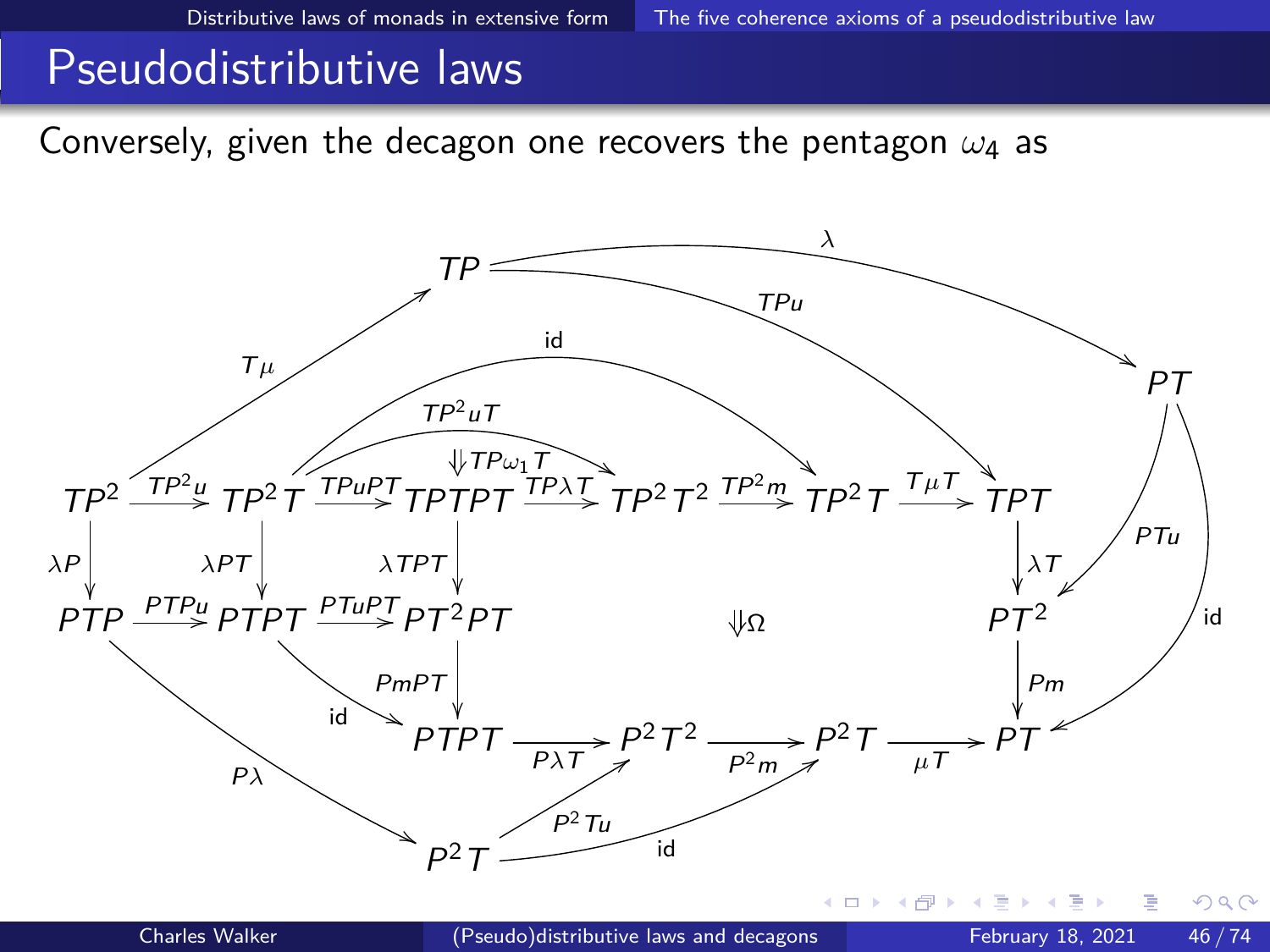### and the pentagon *ω*<sup>3</sup> as

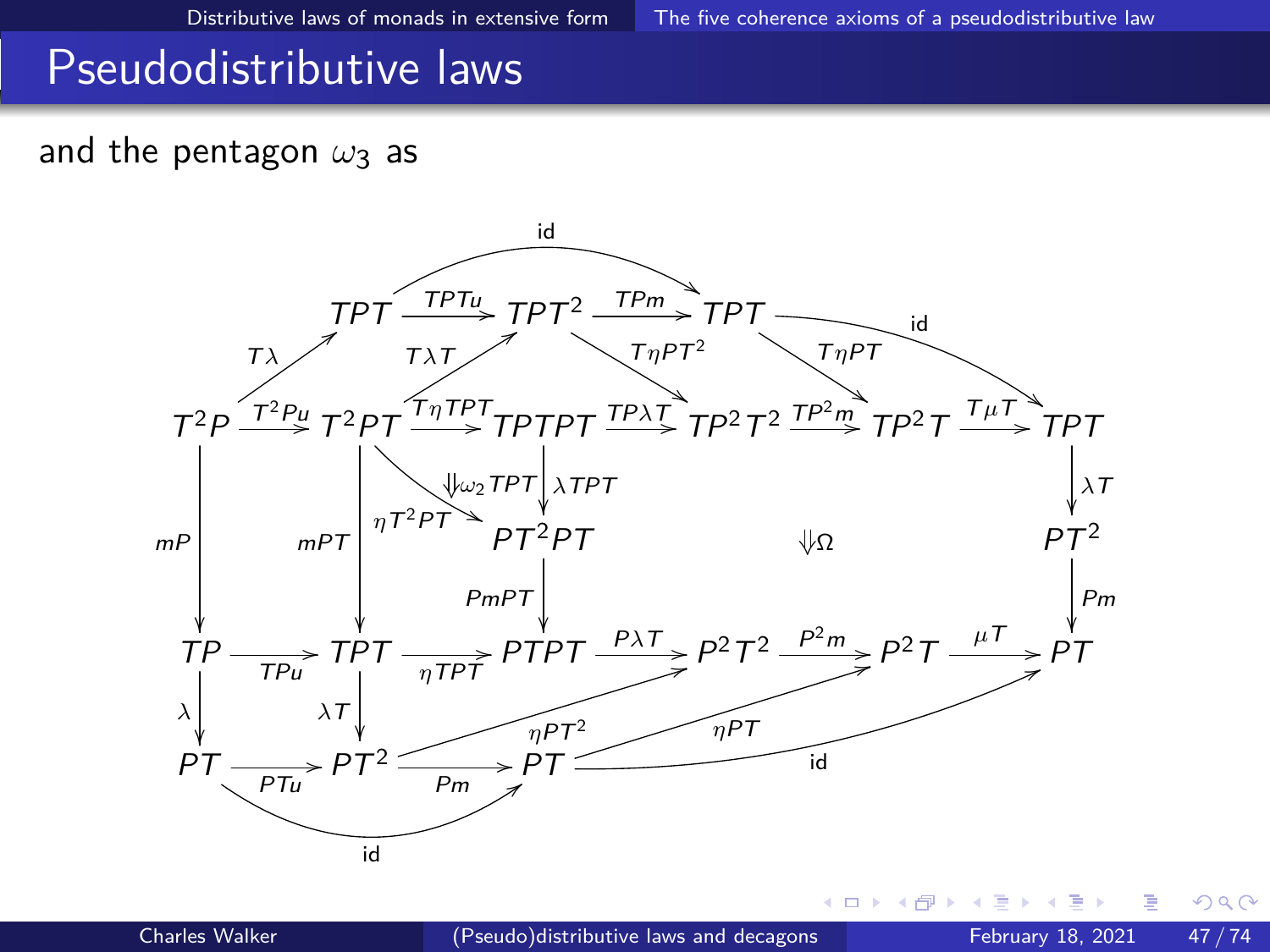It is not hard to check that this is a bijection & the axioms W1, W2 correspond to D1.

Note that this shows our two definitions of pseudo-distributive laws are equivalent - as Axiom D2 involves only decagons (thus only pentagons) and thus follows from the "pentagon only" axioms W3, W4, and W5.

Conversely, the axioms W3, W4, and W5 follow from restricting D2 along the units of the monads.

It just remains to check that we get a pseudomonad on the Kleisli bicategory...

This works since axioms D1 and D2 are precisely the needed axioms to define a pseudomonad in extensive form!

 $\Omega$ 

 $\left\{ \left. \left( \left. \left| \Phi \right| \right| \right. \right. \left. \left. \left. \left. \left. \left| \Phi \right| \right. \right. \right. \right. \left. \left. \left| \Phi \right| \right. \right. \right. \left. \left. \left. \left| \Phi \right| \right. \right. \right. \left. \left. \left| \Phi \right| \right. \right. \left. \left. \left| \Phi \right| \right. \right. \left. \left. \left| \Phi \right| \right. \right. \left. \left. \left| \Phi \right| \right. \right. \left. \left. \left| \Phi \right| \right. \right. \left. \left.$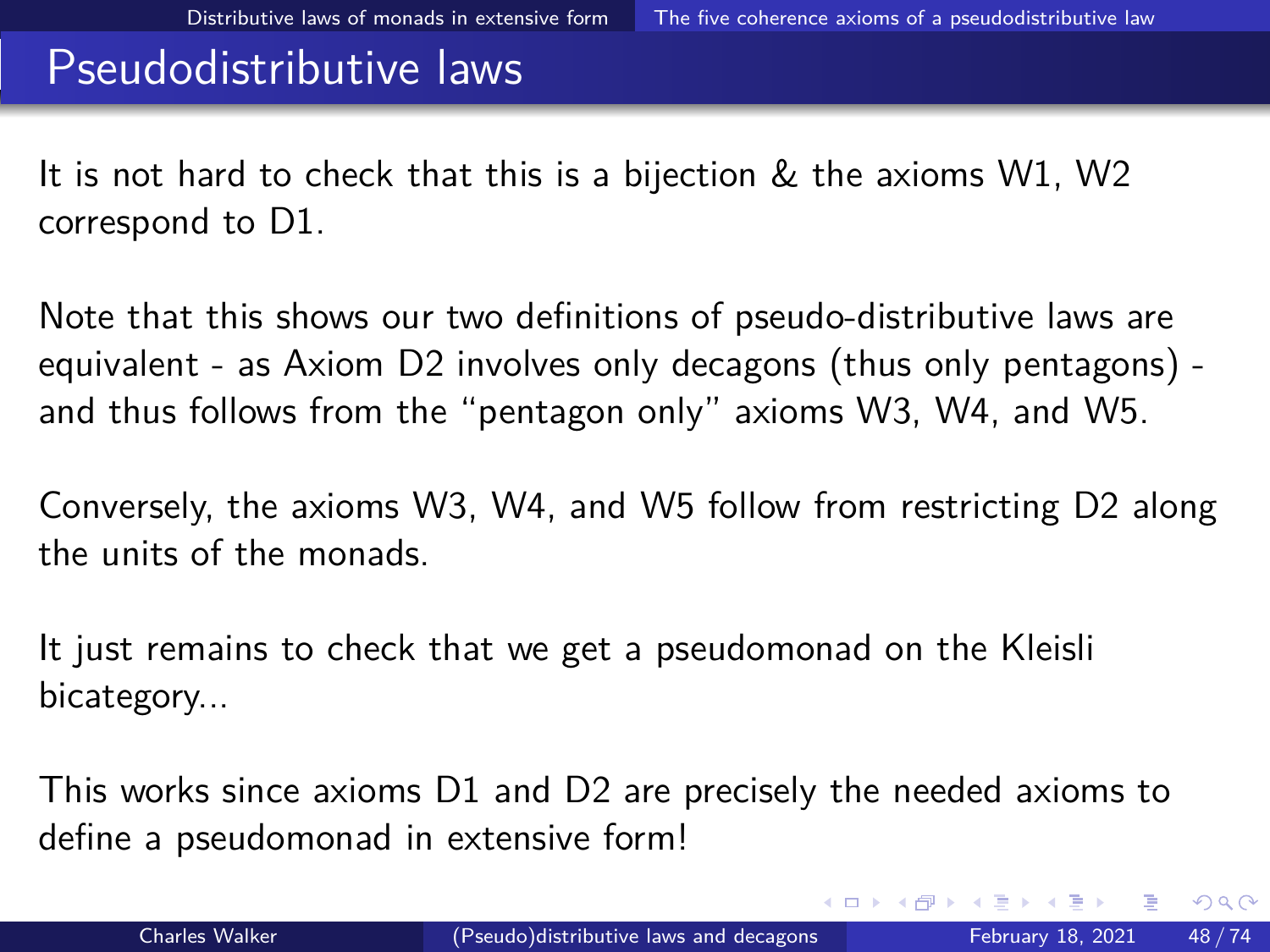## <span id="page-48-0"></span>Redundant axioms

Recall the redundant axioms:



The first which says a *φ* (constructed from *ω*1) followed by a *θ* (constructed from *ω*2) is the identity, is equivalent to the condition that

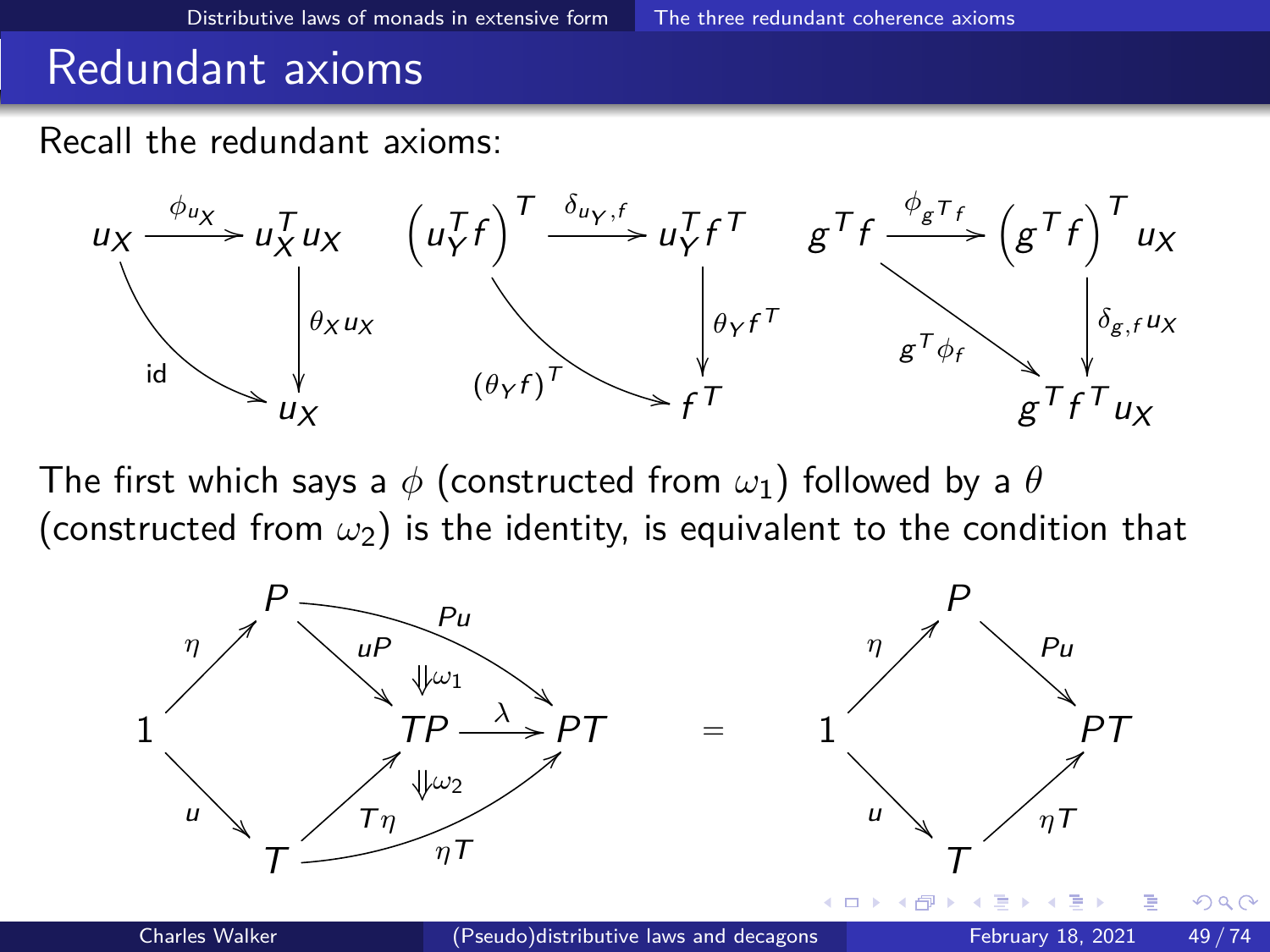## Redundant axioms

#### Now to check



Substitute the definition of the pentagon  $ω_3$  in terms of the decagon  $Ω$ , then use (noting  $θ$  is made from  $ω_2$  and  $δ$  from the decagon  $Ω$ )

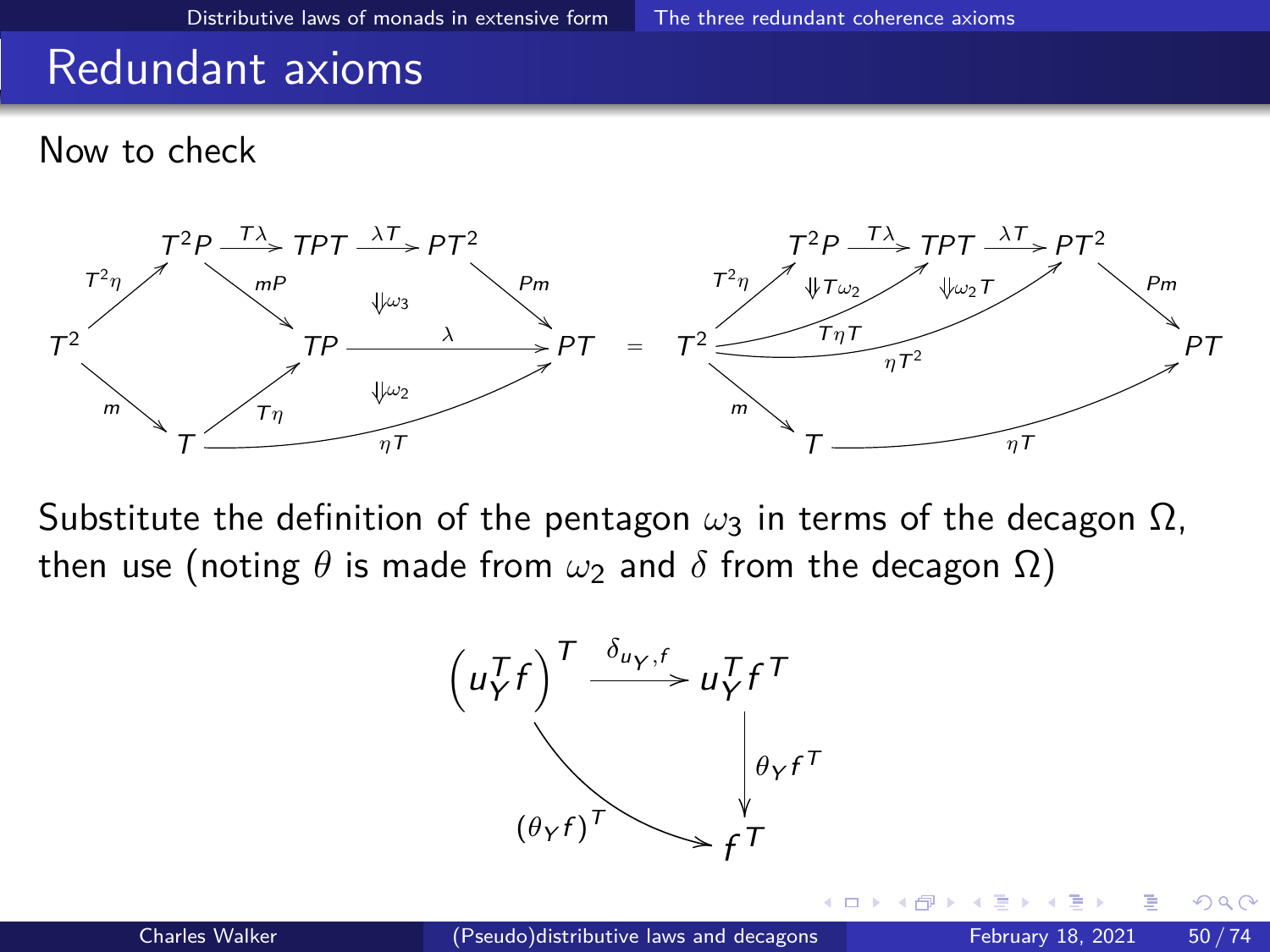## Redundant axioms

Dually



follows from the axiom

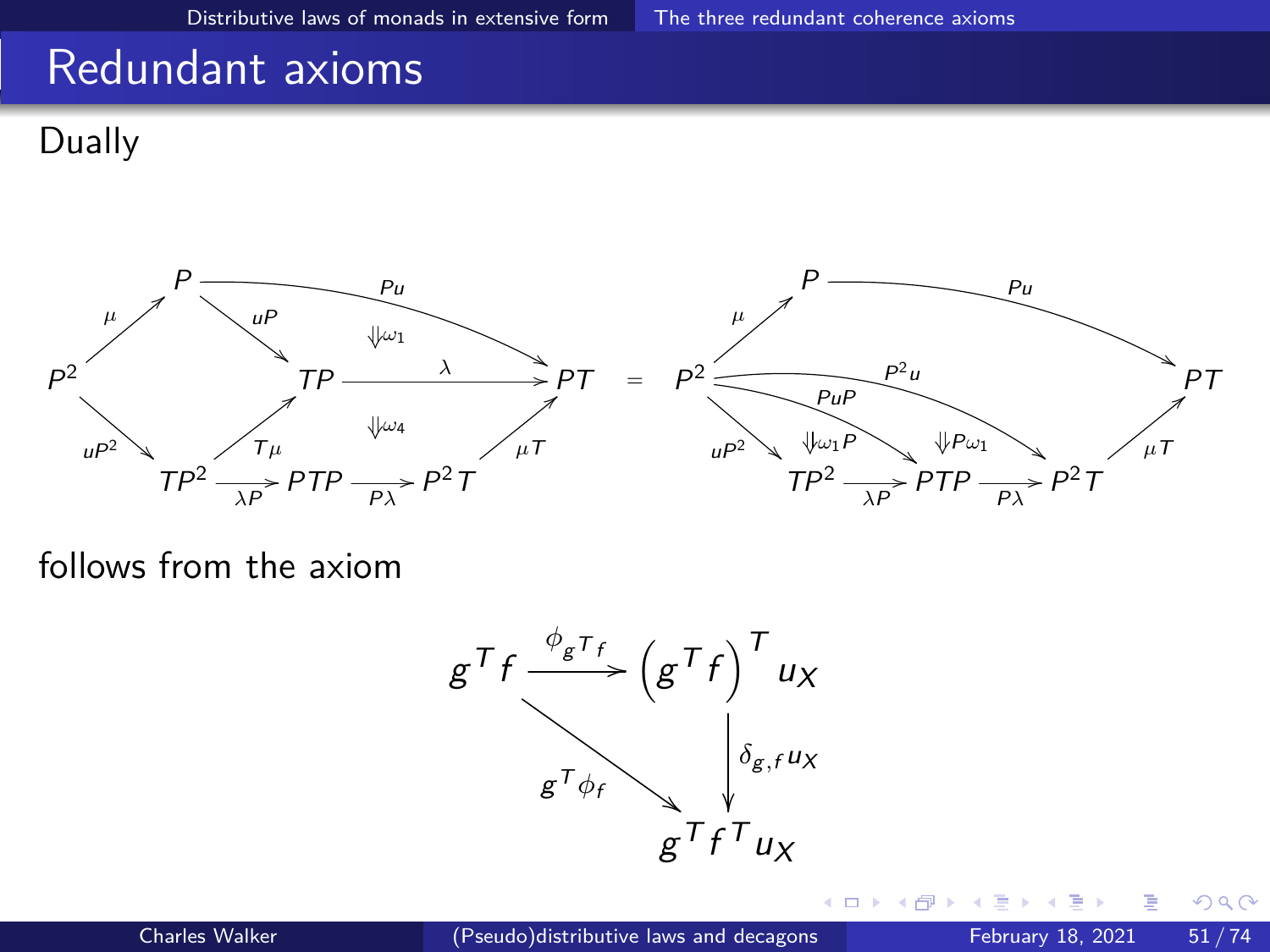<span id="page-51-0"></span>What's the point of distributive laws?

To provide a minimal description of the data and coherence axioms needed to compose monads

So what's the minimal definition??? It depends on your definition of minimal!

<sup>1</sup> Breaking down into irreducible lowest order components OR Total number of sides & coherence axioms.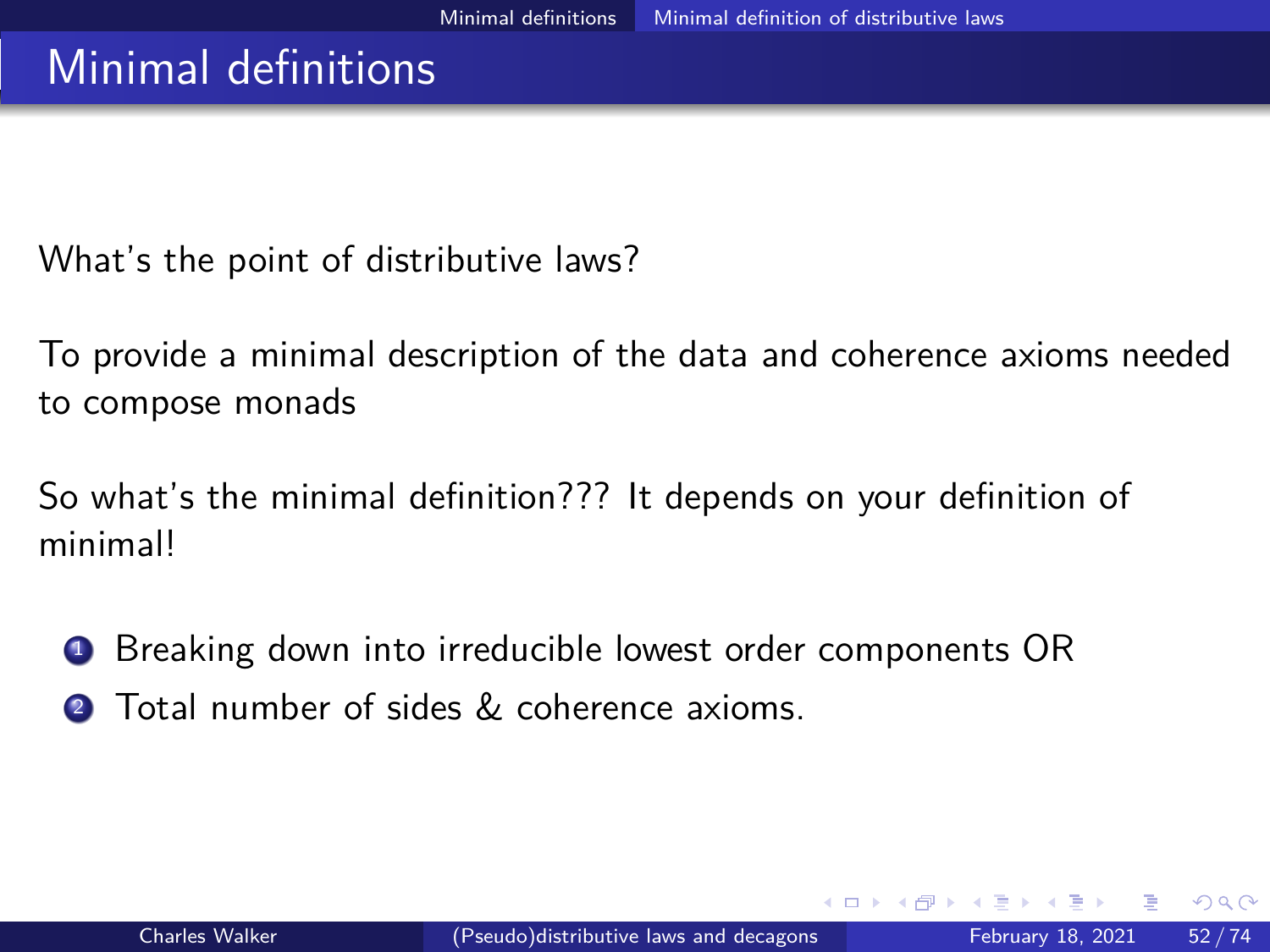Beck's definition of a distributive law has 16 sides & 4 coherence axioms

The (likely) minimal definition has 12 non-identity sides  $\&$  3 coherence axioms!

How do we find it? Combine the earlier decagon conditions with the following result of Marmolejo, Wood and Rosebrugh.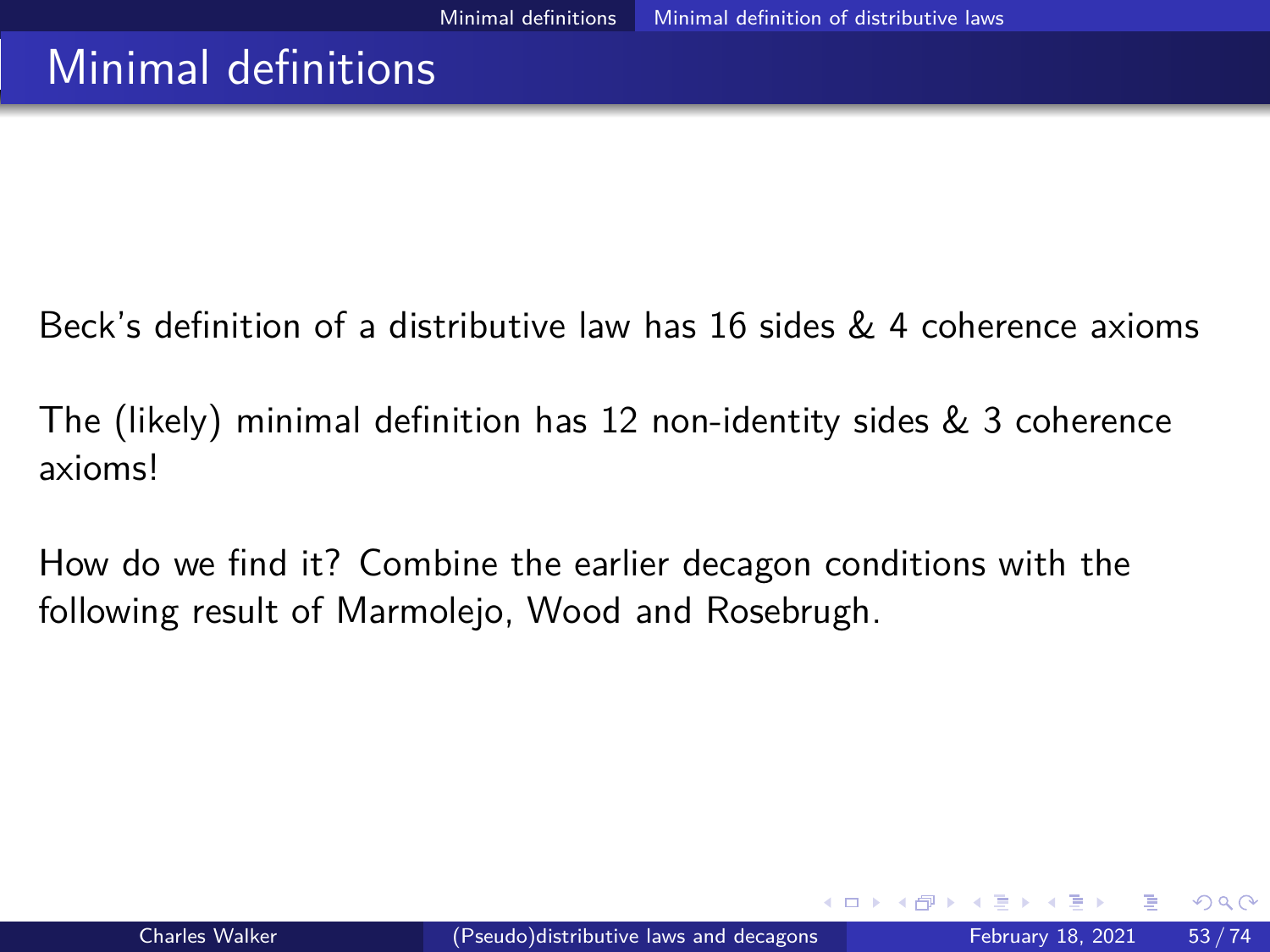## <span id="page-53-0"></span>Fact (Marmolejo, Wood and Rosebrugh)

Distributive laws  $\lambda$ : TP  $\rightarrow$  PT of monads  $(T, u, m)$  and  $(P, \eta, \mu)$  are in bijection with T-algebras  $\alpha$ : TPT  $\rightarrow$  PT rendering commutative the three diagrams

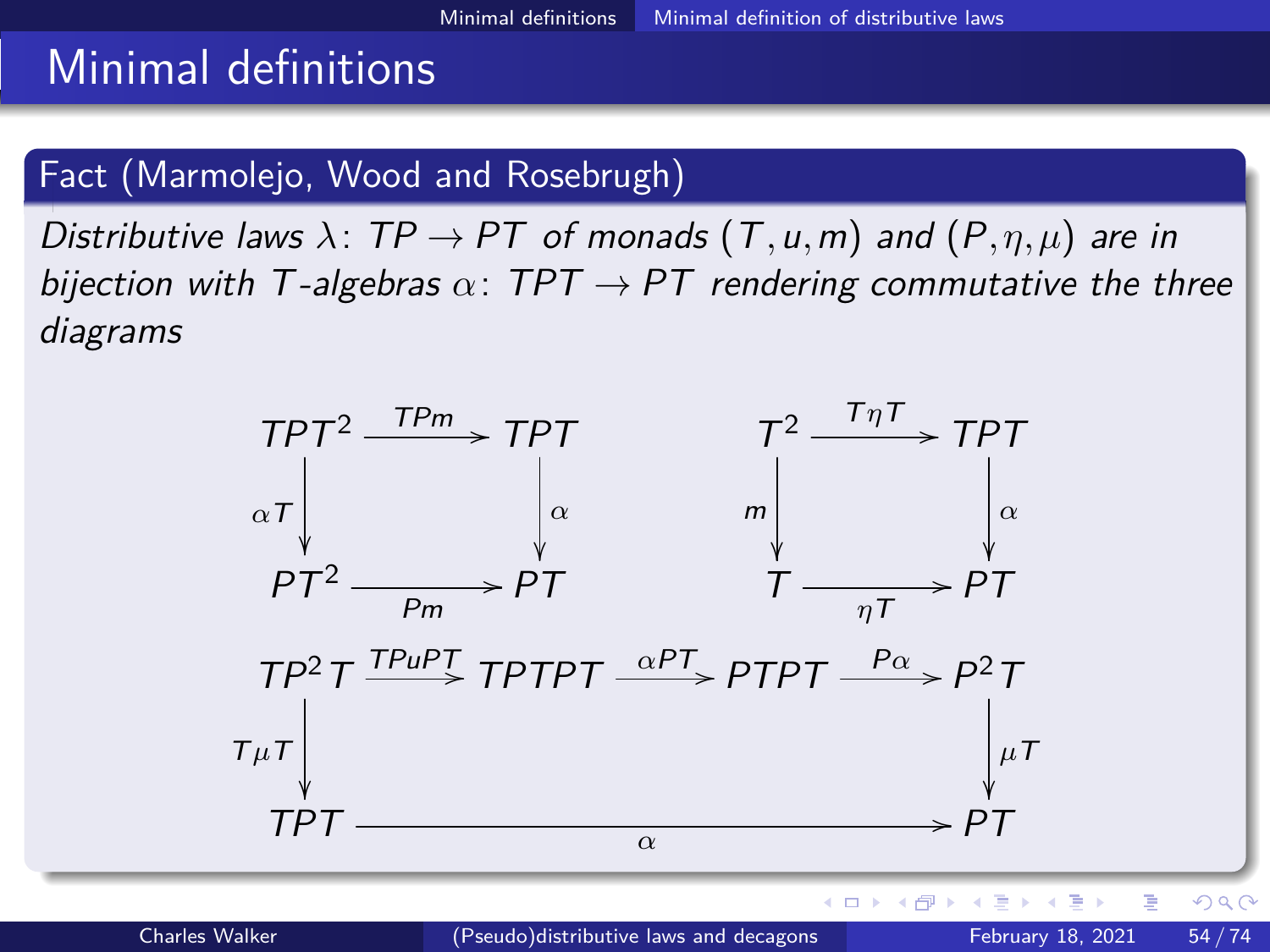### Theorem

Distributive laws  $\lambda$ :  $TP \rightarrow PT$  of monads  $(T, u, m)$  and  $(P, \eta, \mu)$  are in bijection with natural transformations  $\alpha$ : TPT  $\rightarrow$  PT rendering commutative the three diagrams



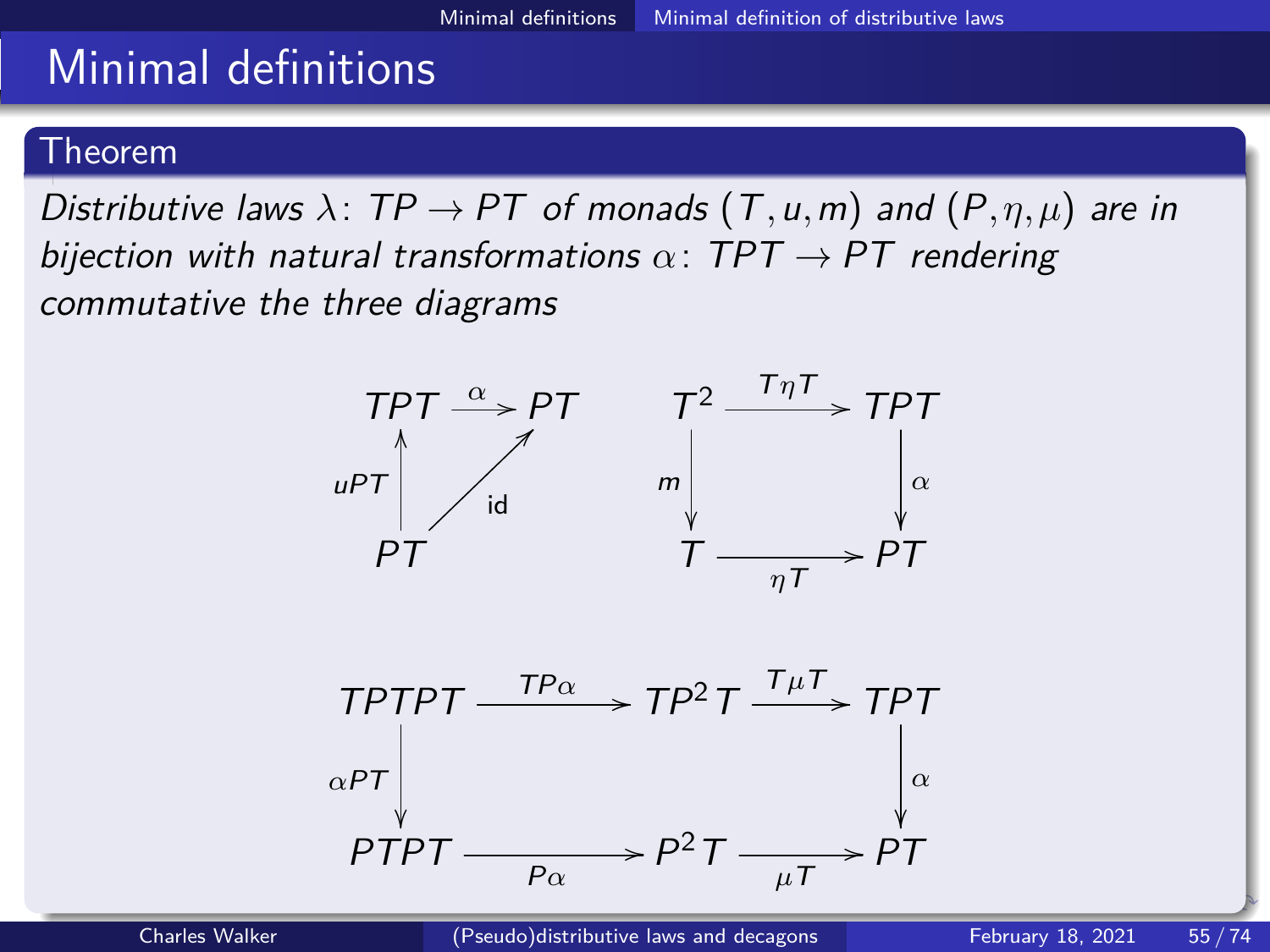Proof is just to show their set of 5 axioms is equivalent to my set of 3 axioms. The (5 axioms)  $\Rightarrow$  (3 axioms) direction is just the diagram

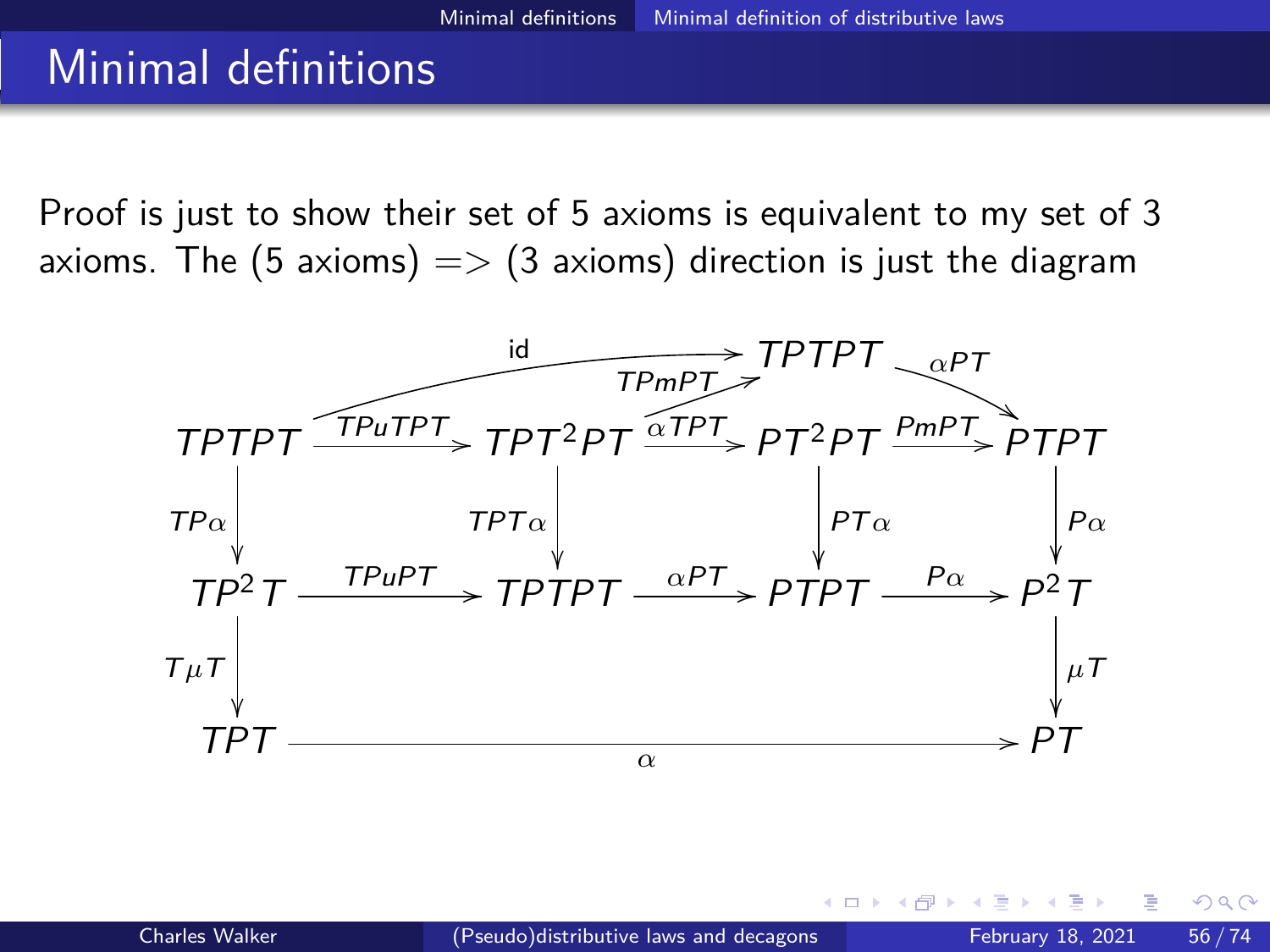Conversely, we get the multiplicative algebra axiom as the coherence diagram



just using the square & hexagon axioms.

つひひ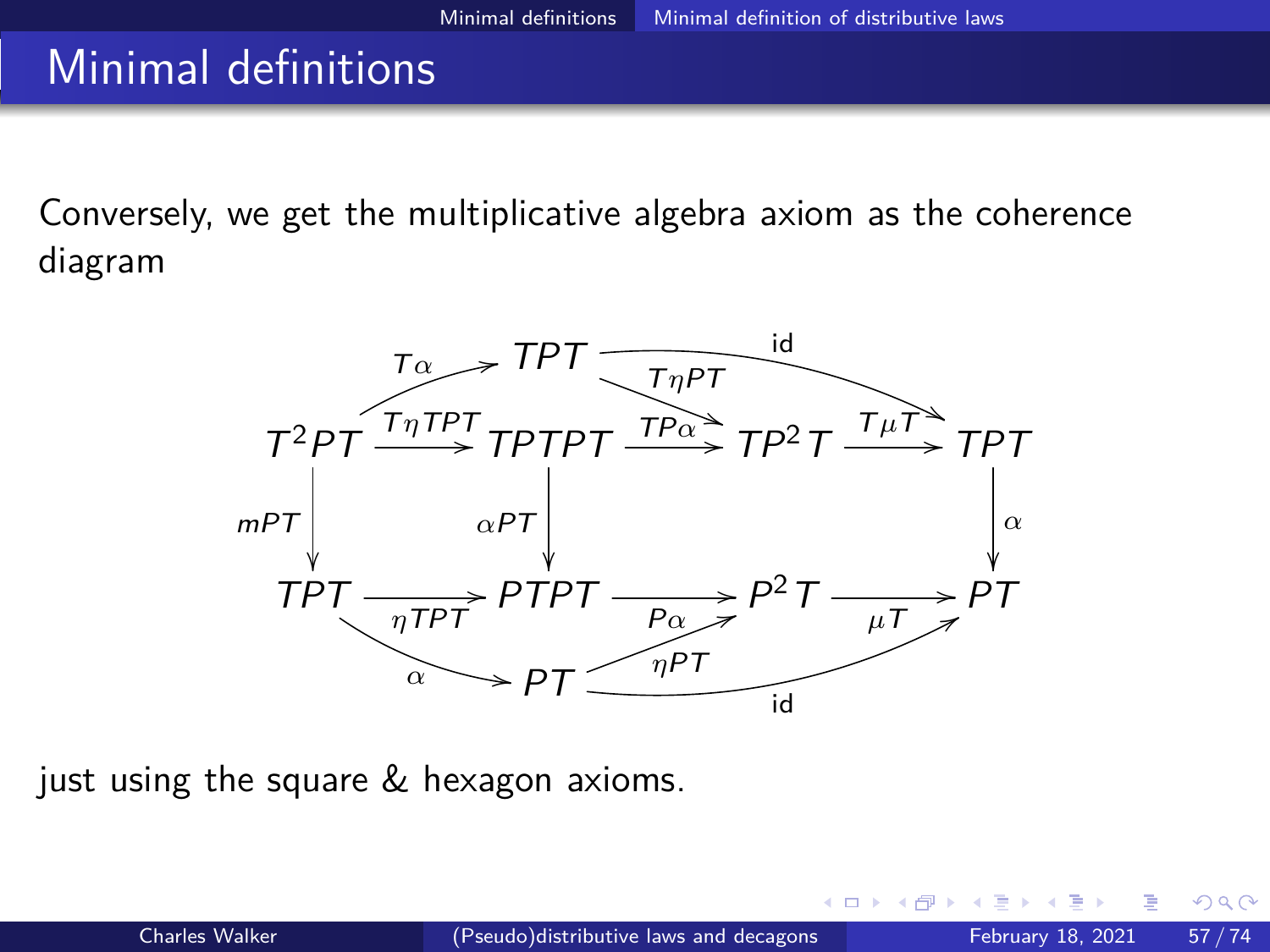The "op-homomorphism" axiom as



using the square axiom twice & the hexagon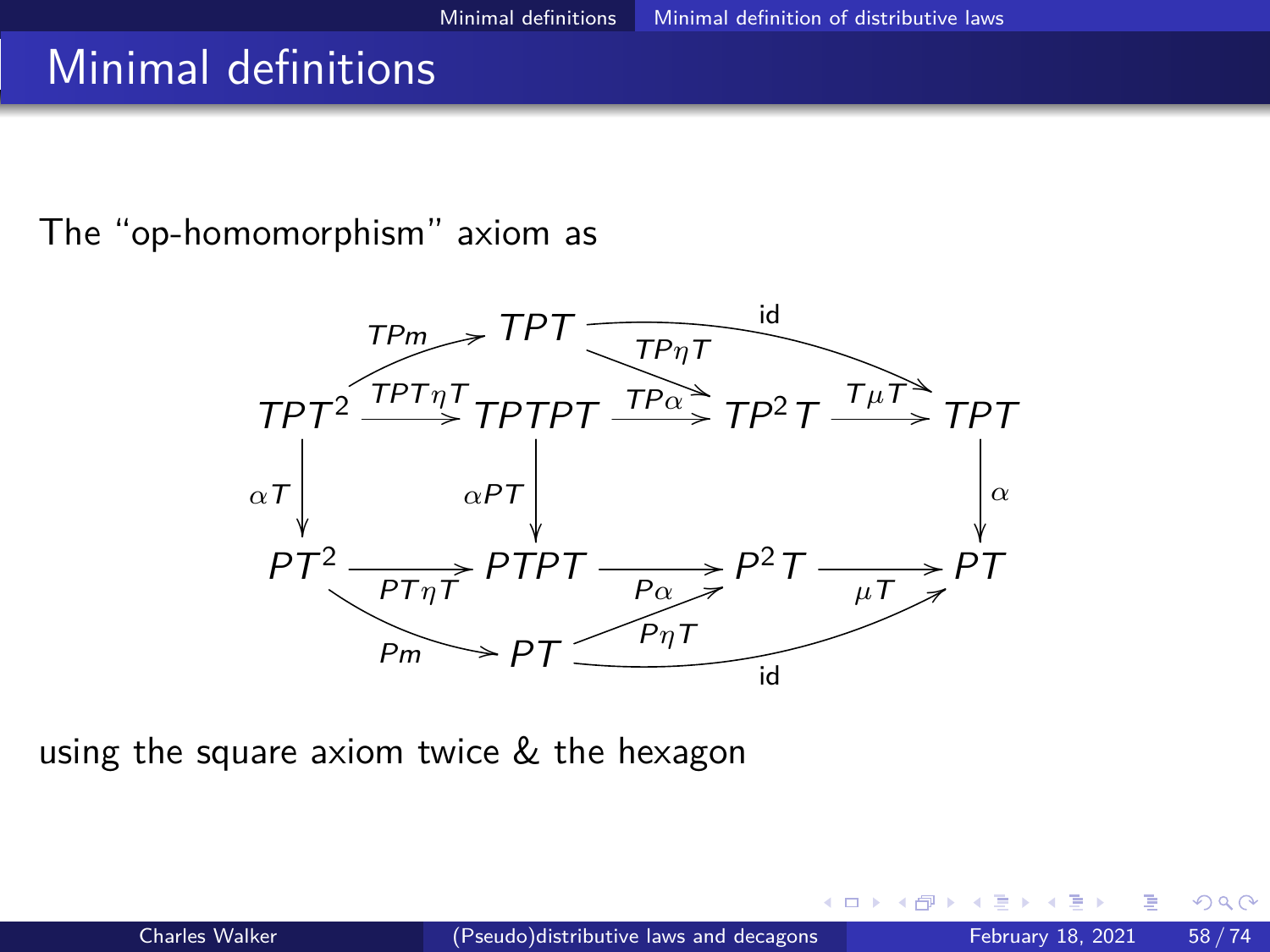and finally the "transformed pentagon" from the triangle axiom



Note there is a also a dual version of this, based on "opalgebras" instead of algebras. Instead of *α* one would use a morphism

$$
PTP \xrightarrow{\text{res}_{T_y}} PT
$$

This is the P-embedding structure on  $Ty$ .

つへへ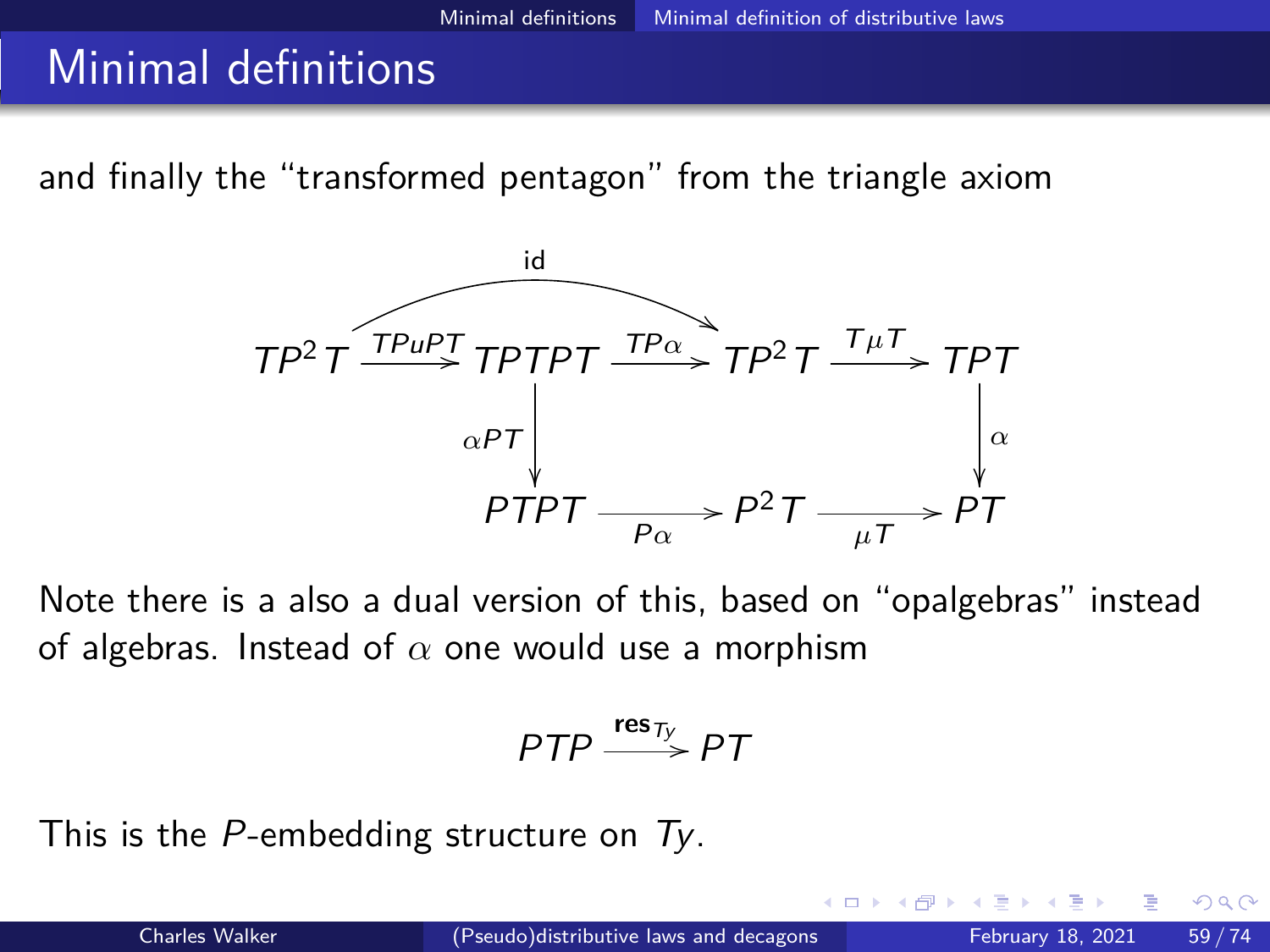### <span id="page-59-0"></span>Theorem

Pseudodistributive laws *λ*: TP → PT of pseudomonads (T*,*u*,*m) and  $(P, \eta, \mu)$  are in equivalence with pseudonatural transformations  $\alpha$ : TPT  $\rightarrow$  PT equipped with three invertible modifications



 $QQ$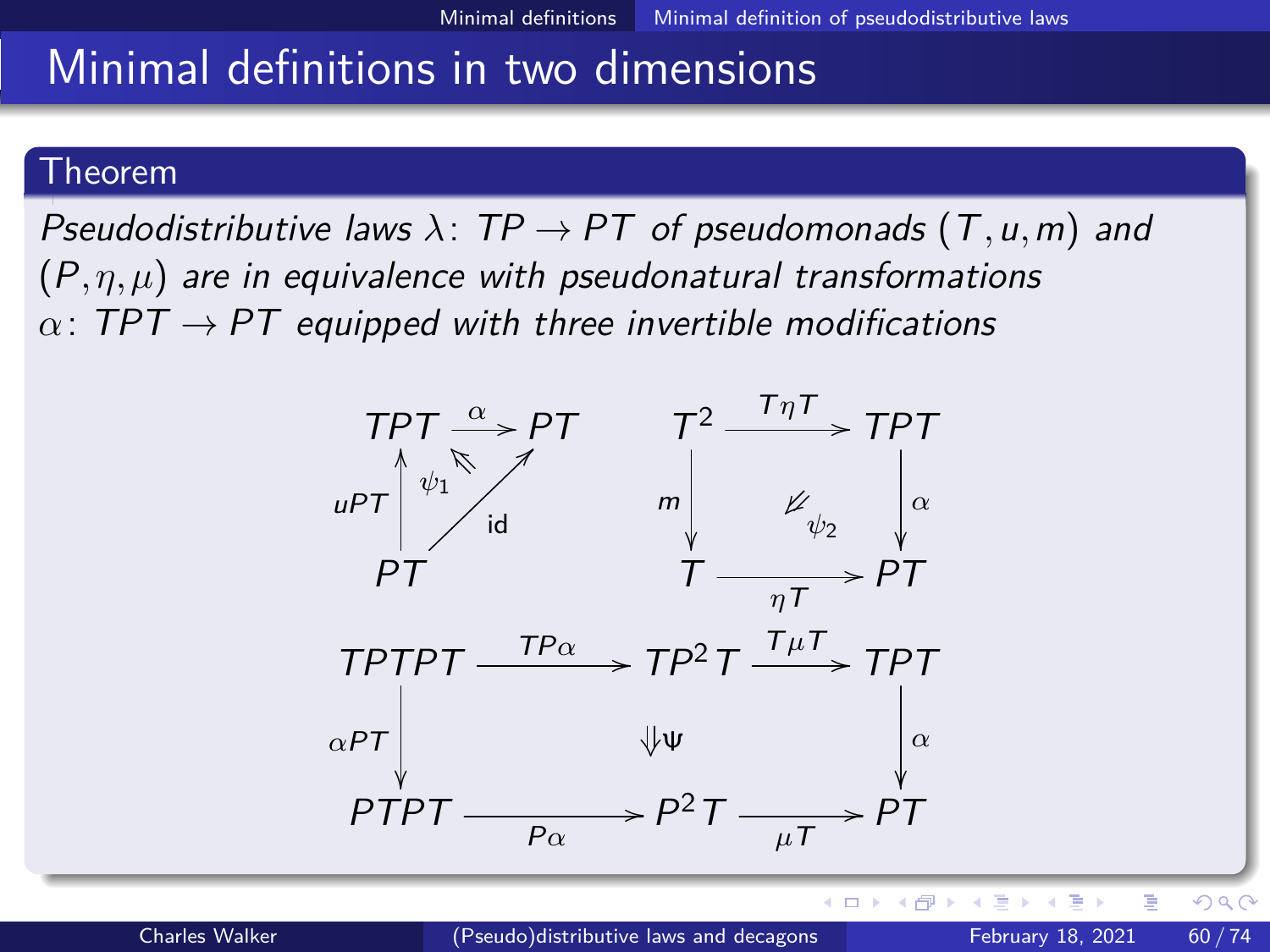### Theorem

satisfying the two coherence axioms



€⊡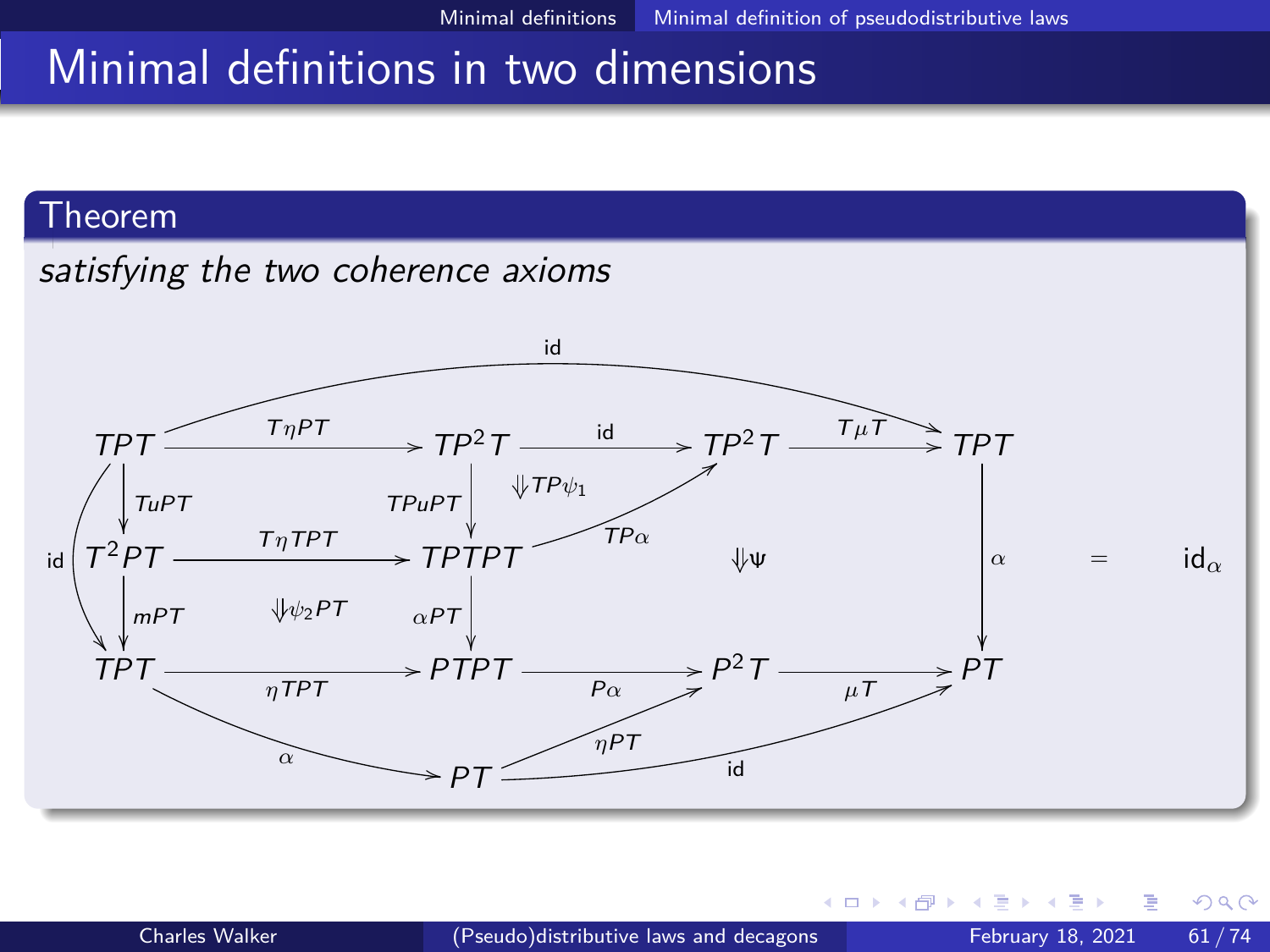#### Theorem

#### and



 $\leftarrow$   $\Box$ 

目

 $QQ$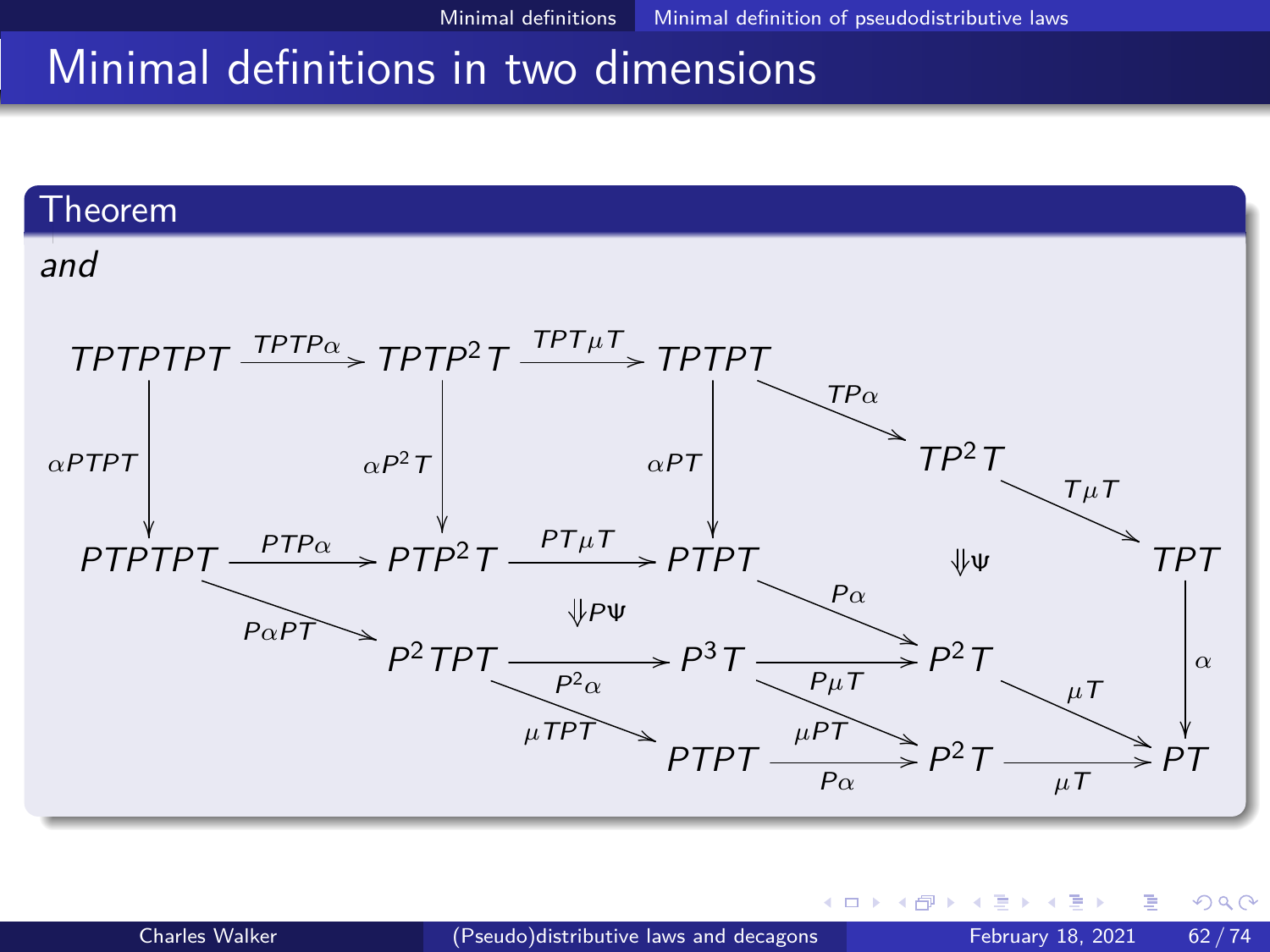#### <span id="page-62-0"></span>Theorem

is equal to



 $\leftarrow$   $\Box$ 

 $QQQ$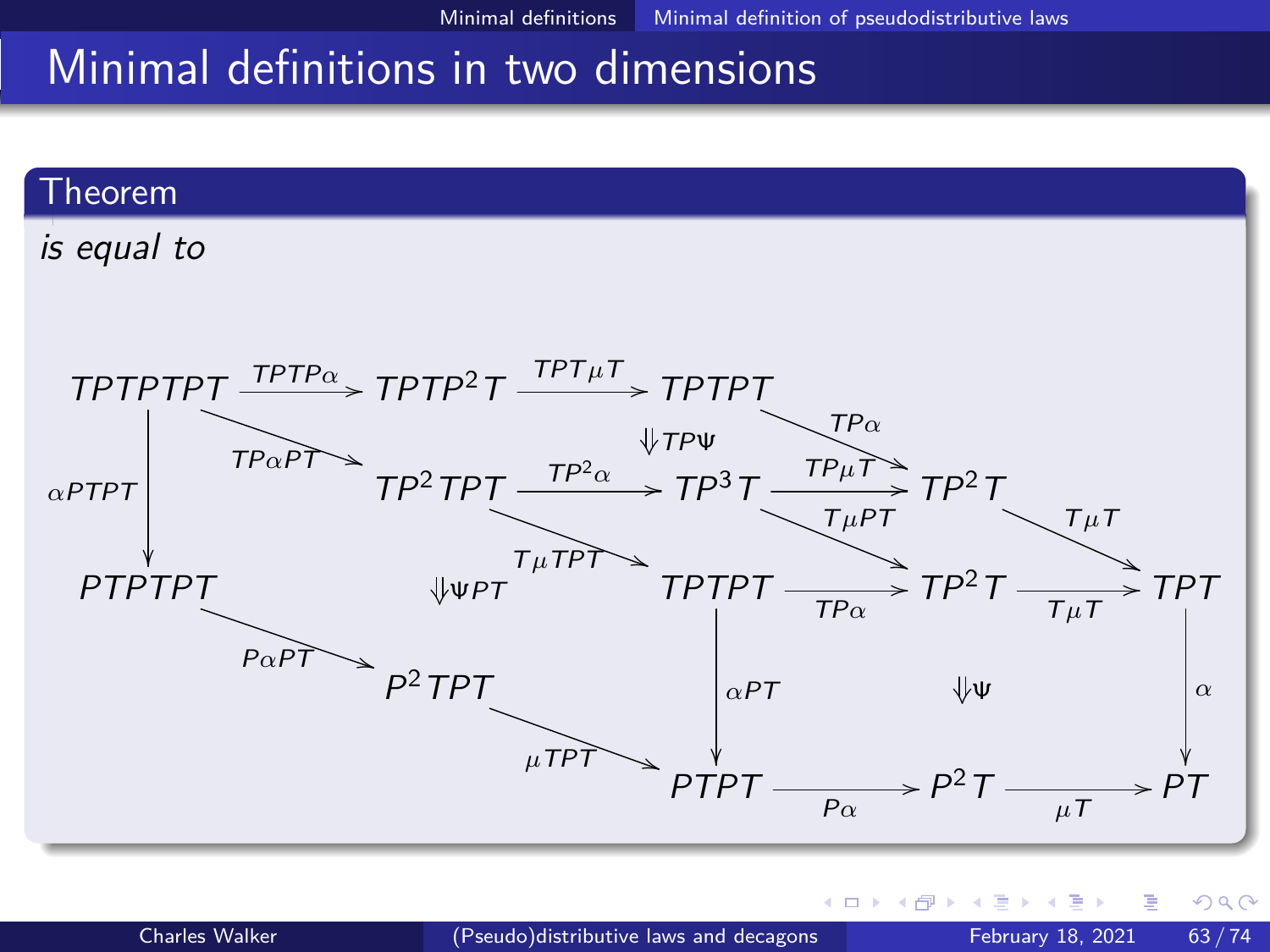<span id="page-63-0"></span>We prove that the canonical assignation

$$
(\lambda,\omega_1,\omega_2,\Omega)\mapsto(\alpha,\psi_1,\psi_2,\Psi)
$$

defines an equivalence. For later proving essential surjectivity we will need



which is in a sense the "op-homomorphism" dat[a f](#page-62-0)[or](#page-64-0) *[α](#page-62-0)*[.](#page-63-0)

 $\Omega$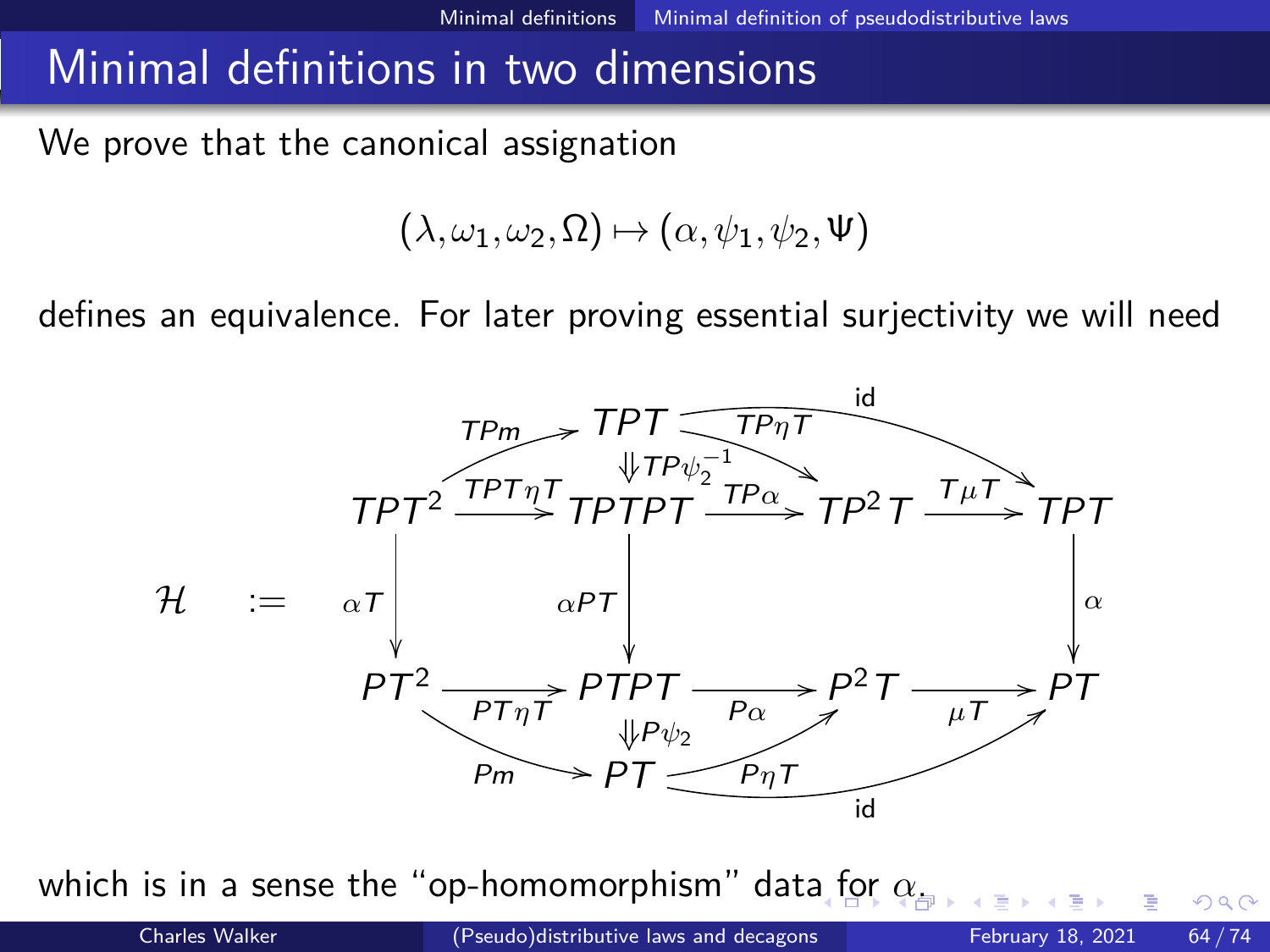<span id="page-64-0"></span>We first derive the usual three redundant axioms



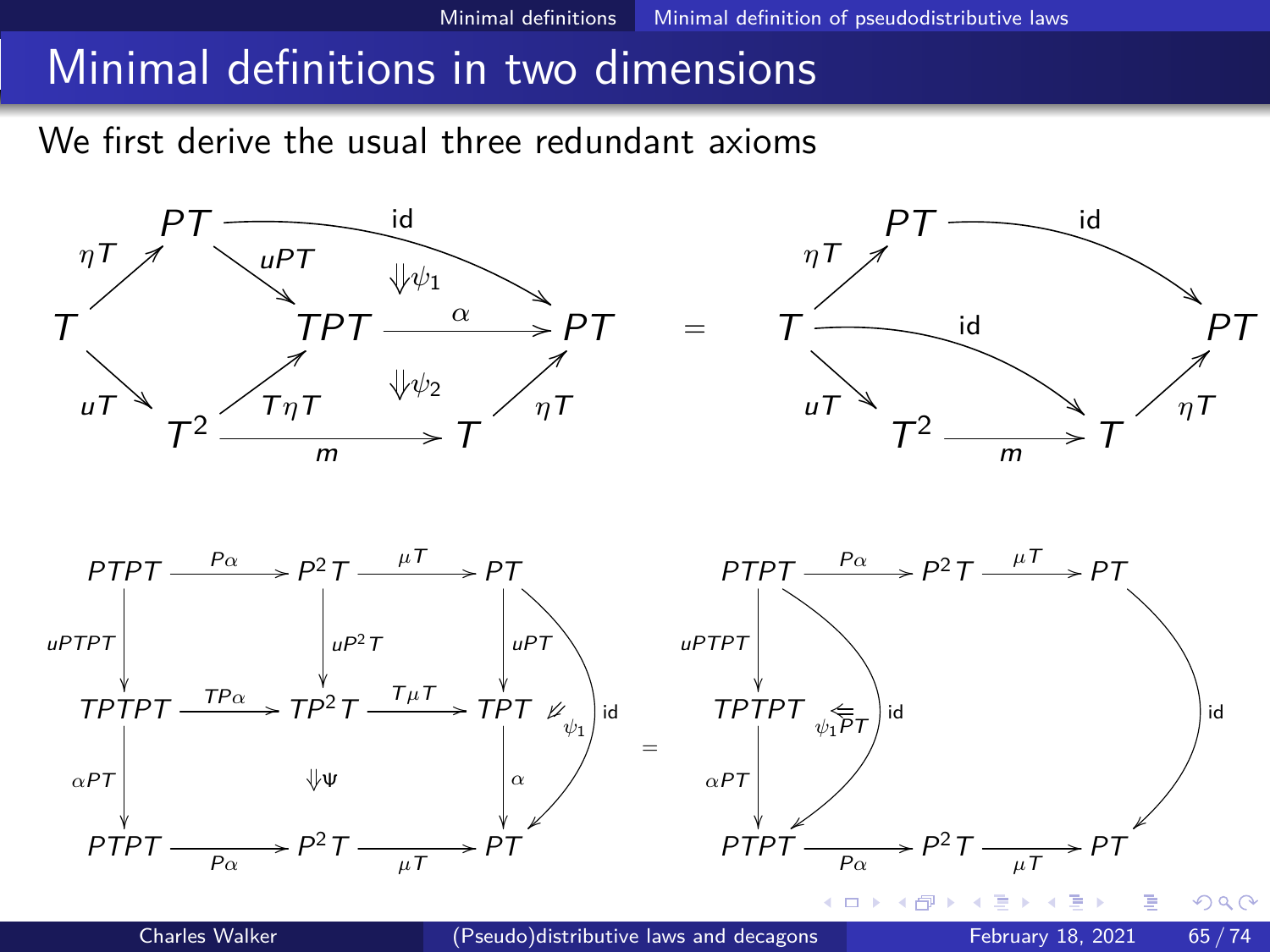and

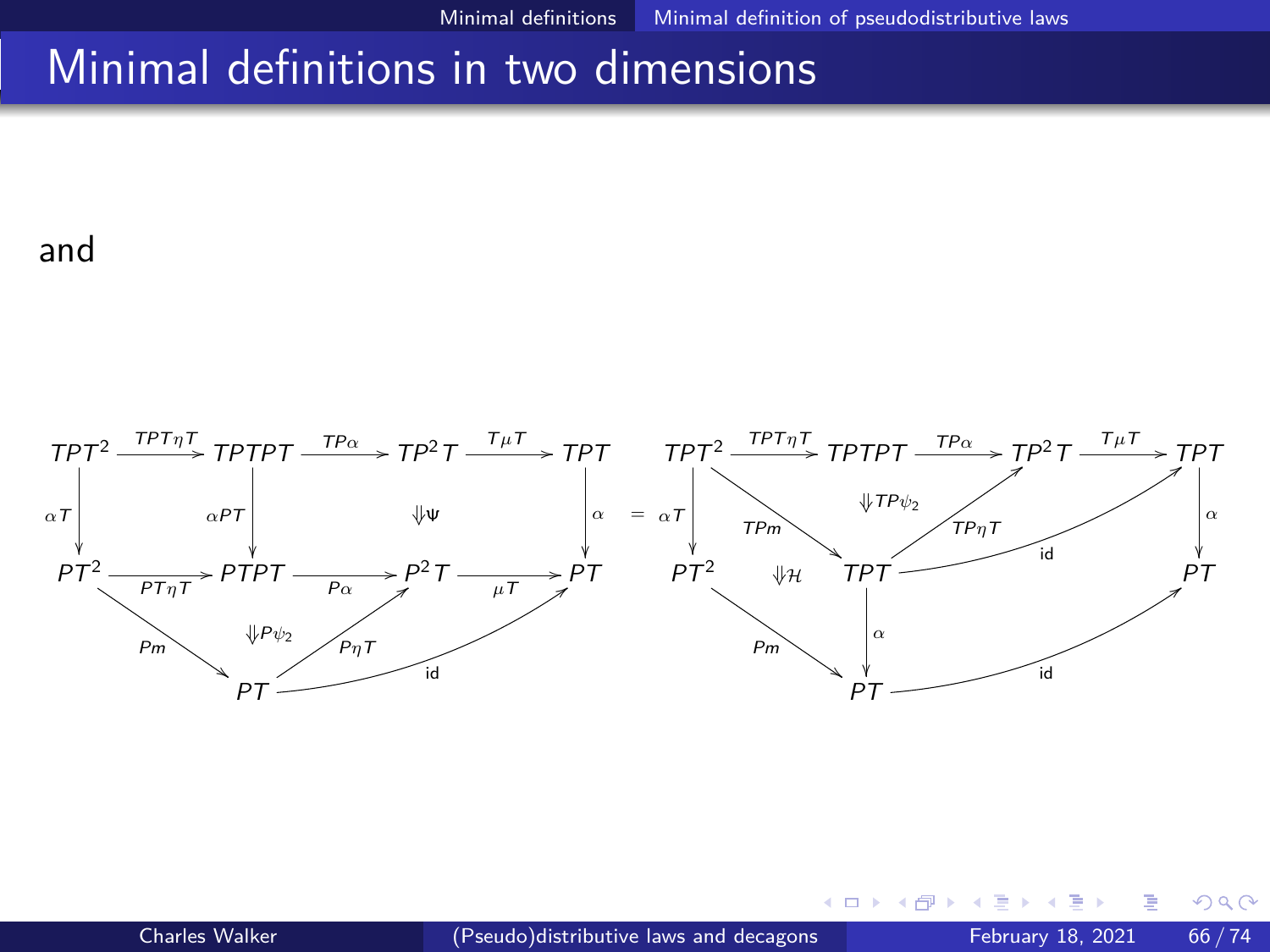These five axioms are then used to show  $(\alpha, \mathcal{H})$  is an "op-homomorphism"





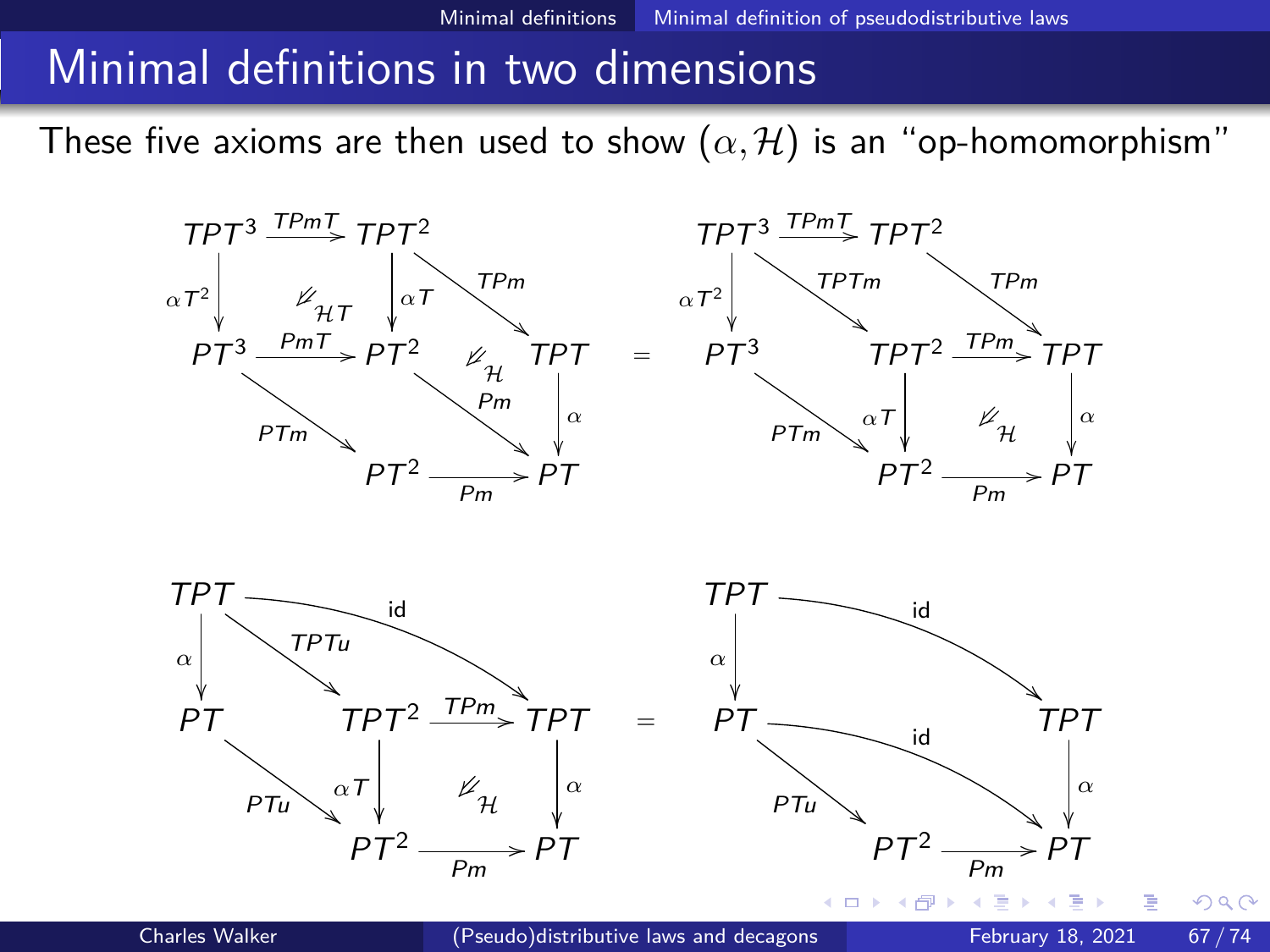and that the modifications are "op-homomorphisms", meaning they satisfy



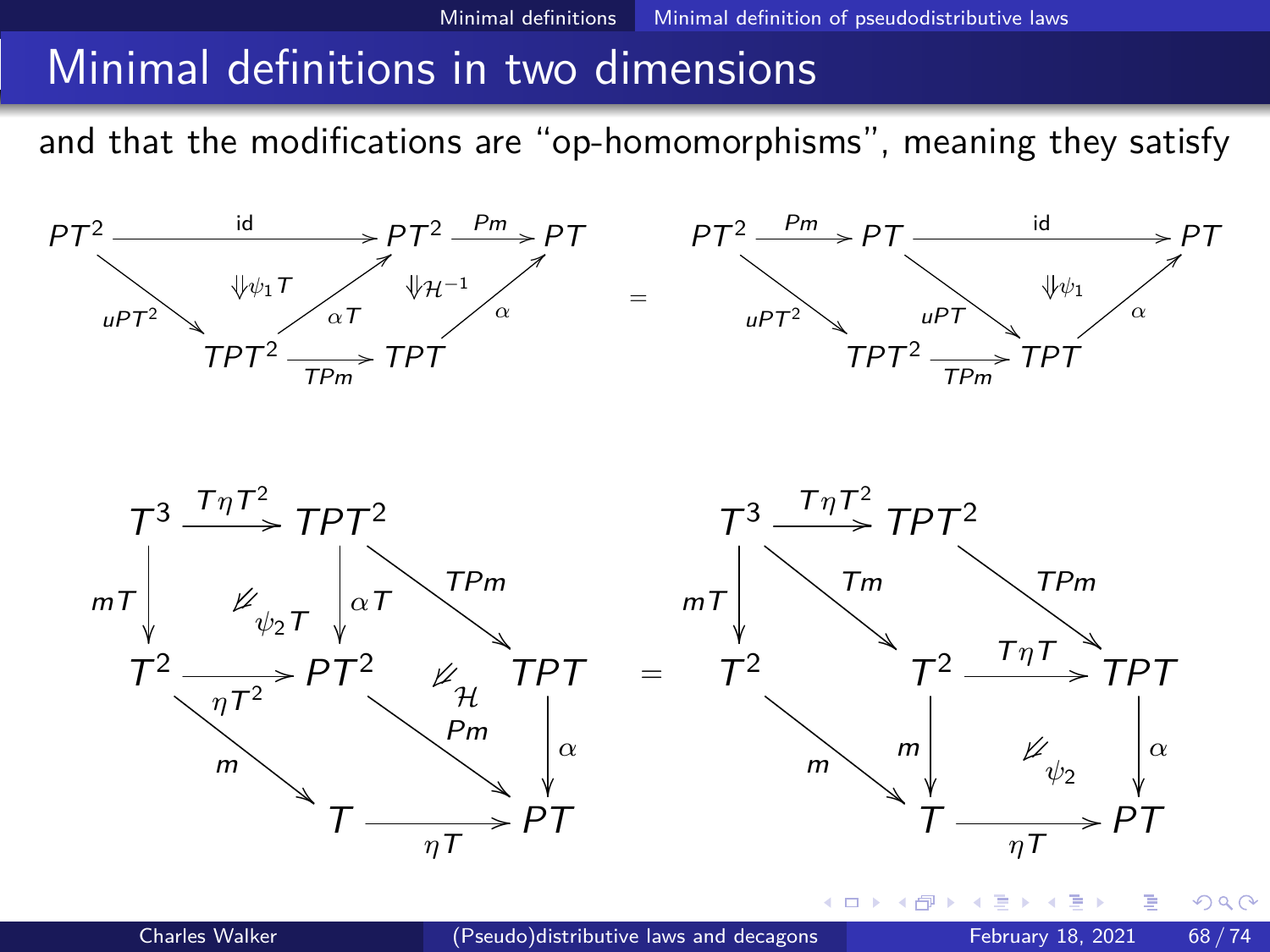and



These are precisely the axioms needed to prove fully faithfulness.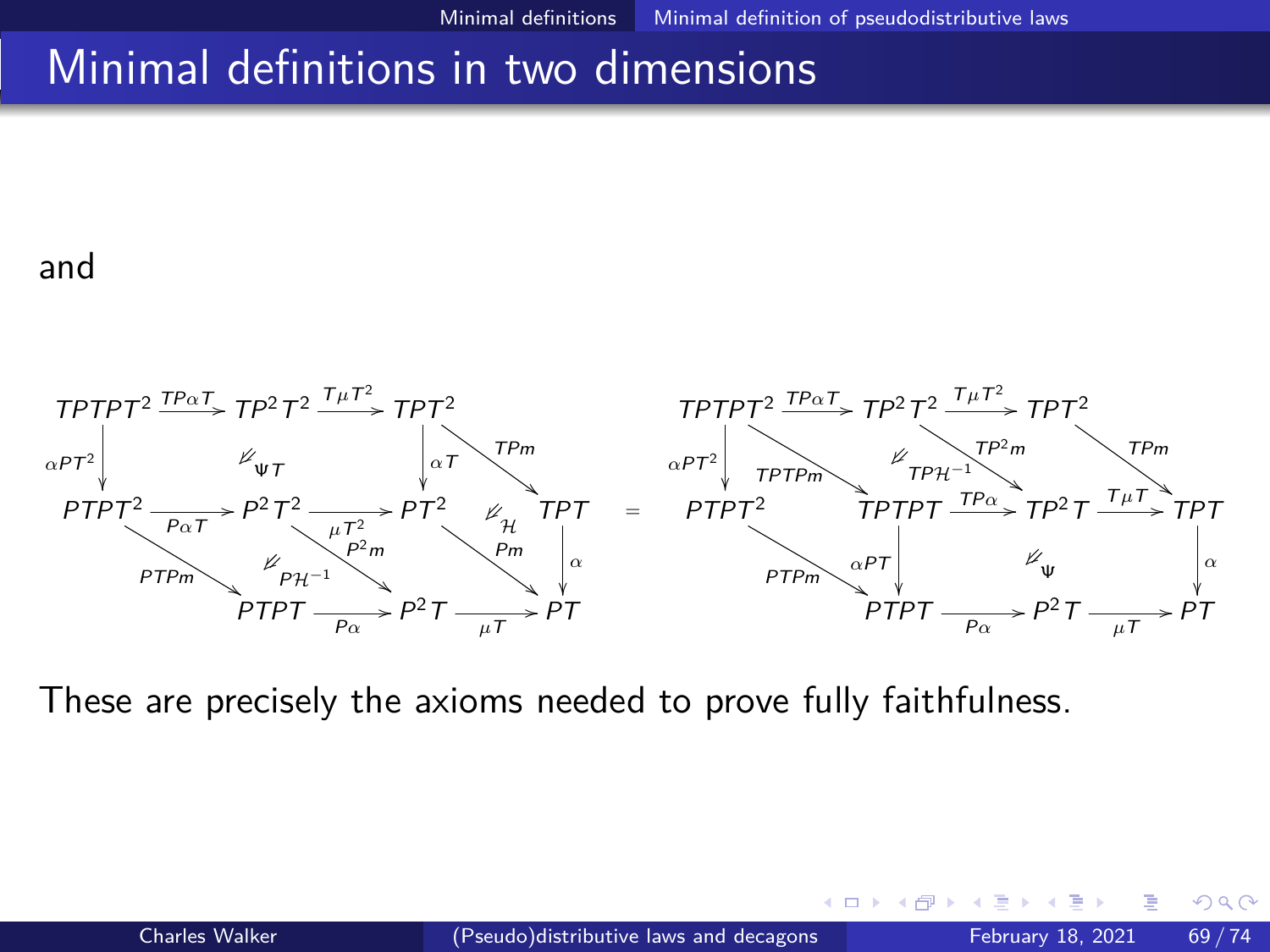<span id="page-69-0"></span>Future work includes:

(1) Marmolejo gave the definition of a distributive law in terms of extension operators  $(-)^{\lambda}$ . However, finding the definition of a pseudodistributive law in terms of extension operations (−) *λ* has not been practical until now (due to the coherence conditions) - the above "minimal definition" should simplify the calculations significantly.

(2) Find analogous results for mixed pseudodistributive laws. (Will likely be more complicated).

(3) To understand how this ties in with KZ case - in which one arrives at a different minimal set of axioms (when they simplify the coherence axioms using the mates correspondence).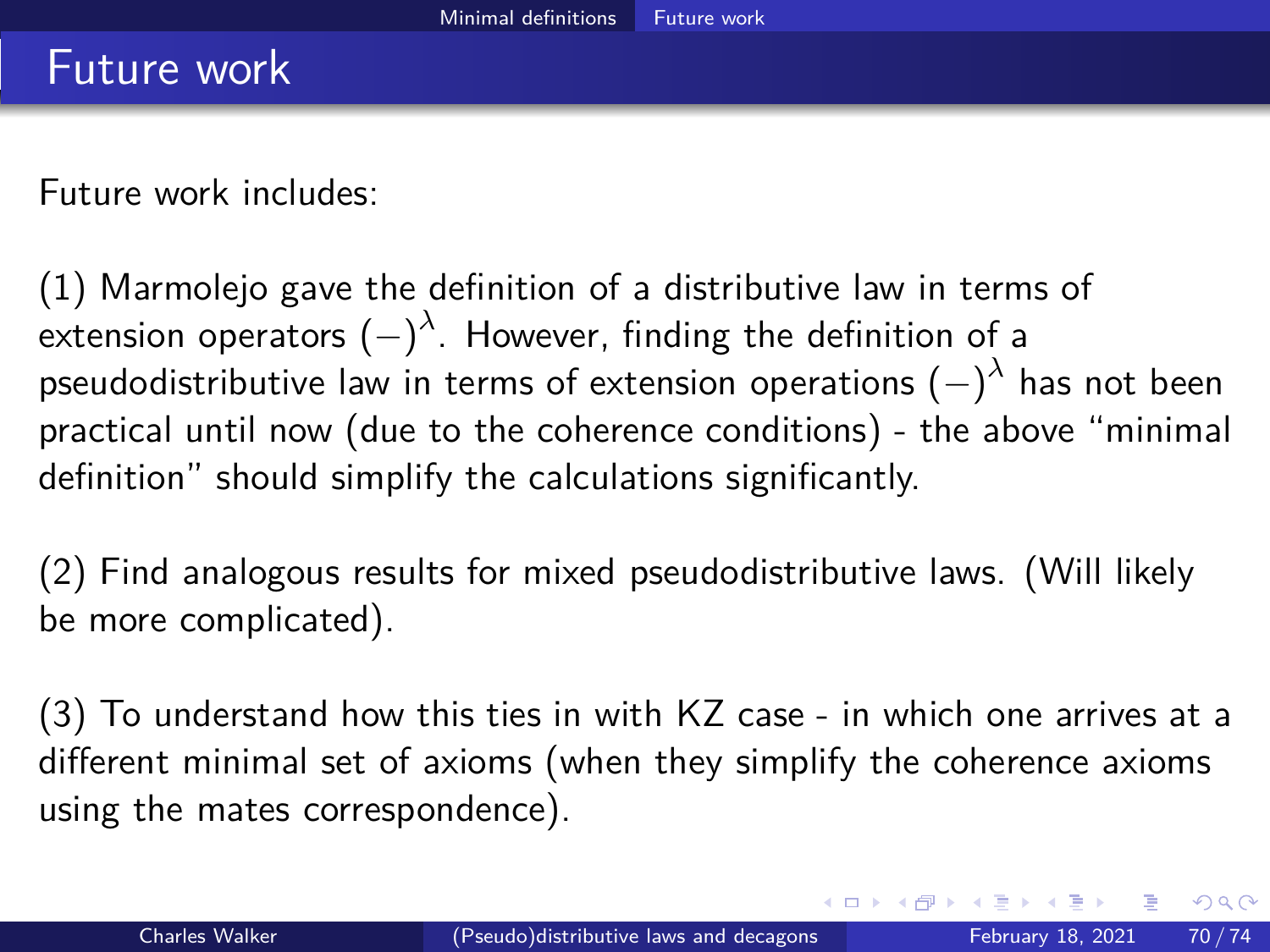- J. Beck, Distributive laws, in Sem. on Triples and Categorical Homology Theory (ETH, Zürich, 1966/67), Springer, Berlin, 1969, pp. 119–140.
- F E. CHENG, M. HYLAND, AND J. POWER, Pseudo-distributive laws, Electronic Notes in Theoretical Computer Science, 83 (2003).
- M. Fiore, N. Gambino, M. Hyland, and G. Winskel, Relative pseudomonads, Kleisli bicategories, and substitution monoidal structures, Selecta Math. (N.S.), 24 (2018), pp. 2791–2830.
- N. GAMBINO AND G. LOBBIA, On the formal theory of pseudomonads and pseudodistributive laws, Theory Appl. Categ., 37 (2021), pp. No. 2, 14–56.
- G. M. Kelly, On MacLane's conditions for coherence of natural associativities, commutativities, etc, J. Algebra, 1 (1964), pp. 397–402.

 $\Omega$ 

The South Tel

4 **E** F

4 何 ▶ - 4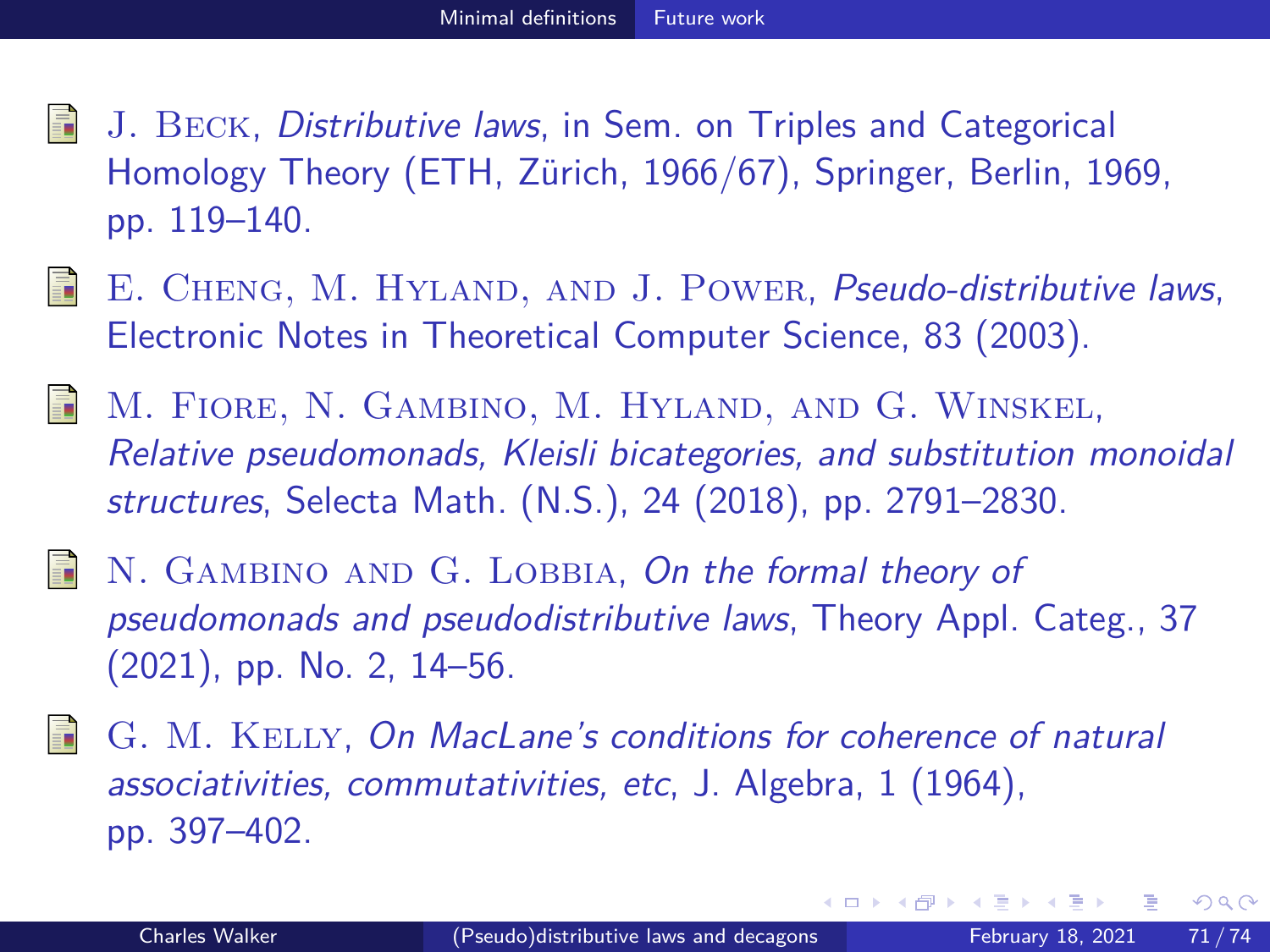- , Coherence theorems for lax algebras and for distributive laws, (1974), pp. 281–375. Lecture Notes in Math., Vol. 420.
- E. G. Manes, Algebraic theories, Springer-Verlag, New York-Heidelberg, 1976.
- F. MARMOLEJO, Doctrines whose structure forms a fully faithful adjoint string, Theory Appl. Categ., 3 (1997), pp. No. 2, 24–44.
- , Distributive laws for pseudomonads, Theory Appl. Categ., 5 (1999), pp. No. 5, 91–147.
- F. MARMOLEJO, R. D. ROSEBRUGH, AND R. J. WOOD, A basic distributive law, J. Pure Appl. Algebra, 168 (2002), pp. 209–226.
- F. Marmolejo and R. J. Wood, Coherence for pseudodistributive laws revisited, Theory Appl. Categ., 20 (2008), pp. No. 5, 74–84.

, Monads as extension systems—no iteration is necessary, Theory Appl. Categ., 24 (2010), pp. No. 4, 84–113.

 $\Omega$ 

( ロ ) ( *同* ) ( ヨ ) ( ヨ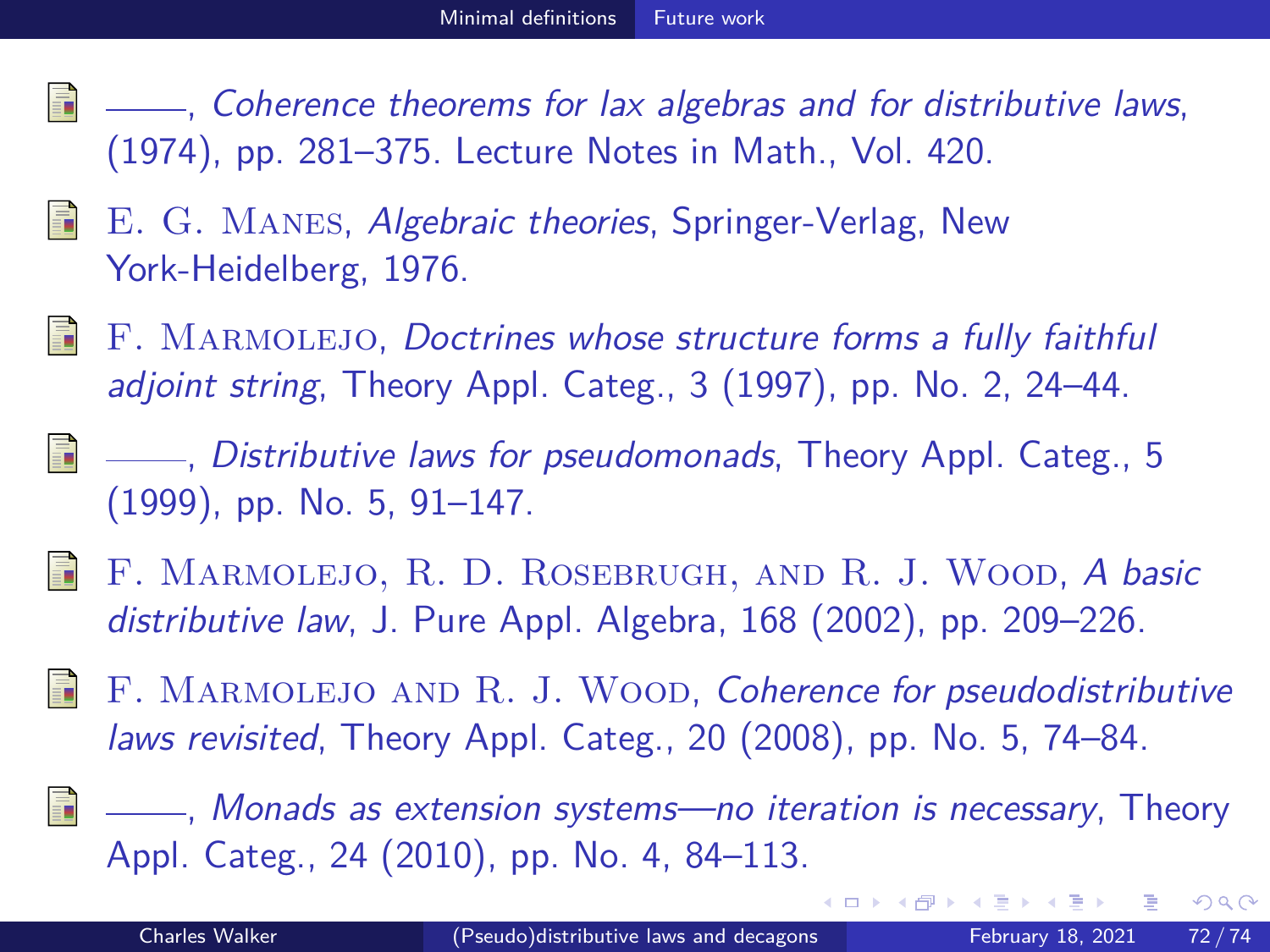- , No-iteration pseudomonads, Theory Appl. Categ., 28 (2013), pp. No. 14, 371–402.
- F R. STREET, The formal theory of monads, J. Pure Appl. Algebra, 2 (1972), pp. 149–168.
- M. Tanaka, Pseudo-Distributive Laws and a Unified Framework for Variable Binding, PhD thesis, University of Edinburgh, 2004.
- 靠 C. WALKER, Distributive laws via admissibility, Appl. Categ. Structures, 27 (2019), pp. 567–617.
- R. F. C. WALTERS, A categorical approach to universal algebra, PhD thesis, Australian National University, 1970.

 $QQ$